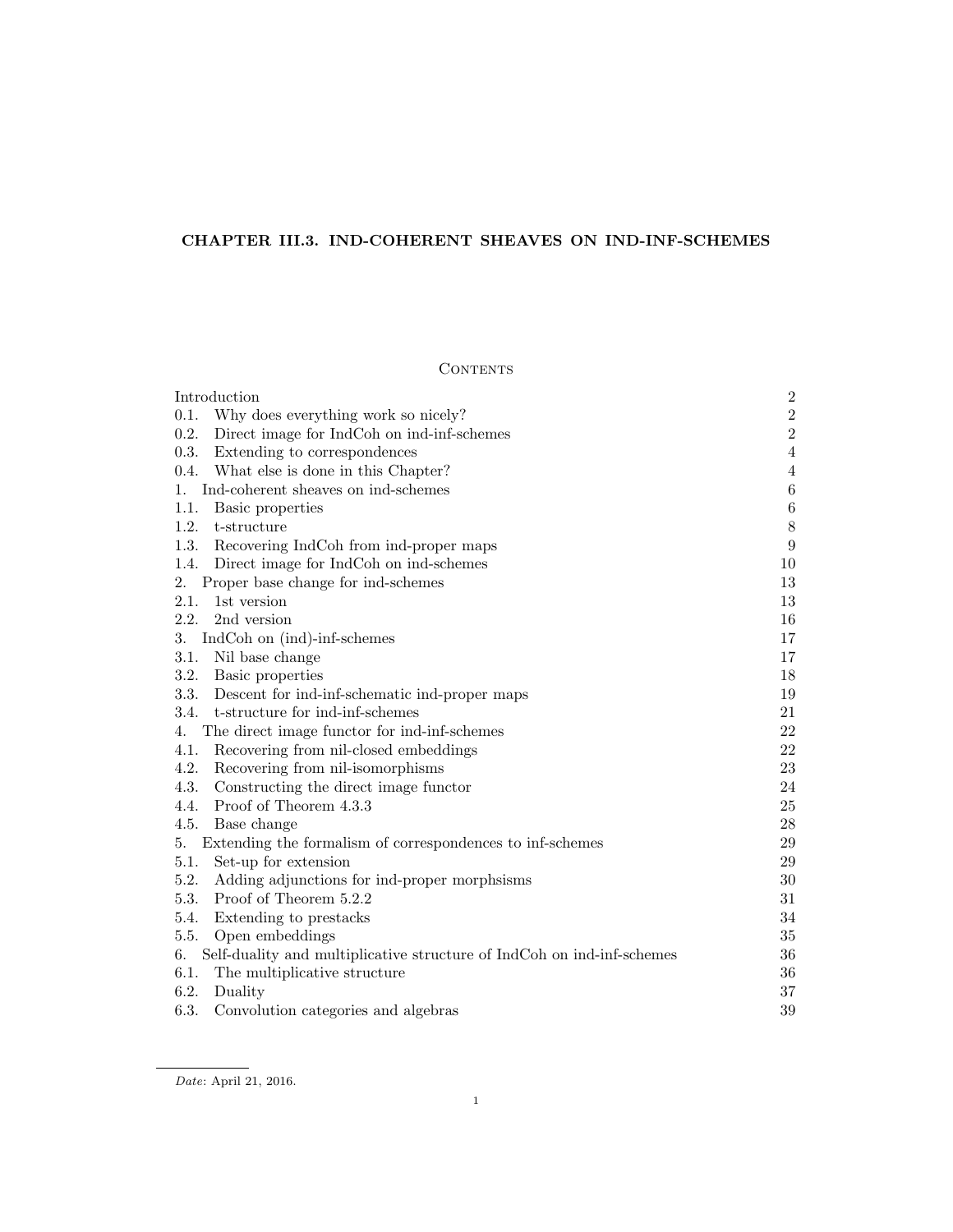#### **INTRODUCTION**

In this Chapter we will perform a construction central to this book: we will extend the assignment

$$
X \rightsquigarrow \text{IndCoh}(X),
$$

viewed as a functor out of the  $(\infty,2)$ -category of correspondences on schemes, to a functor out of the  $(\infty,2)$ -category of correspondences on ind-inf-schemes.

0.1. Why does everything work so nicely? Let us explain the mechanism of why IndCoh works out so well on ind-inf-schemes (there is no much difference between ind-inf-schemes and inf-schemes, the former being just a little more general).

0.1.1. The key assertion here is [Chapter III.2, Theorem 4.1.3]. It says that an ind-inf-scheme can be written as

$$
\mathfrak{X} = \operatornamewithlimits{colim}_{a \in A} X_a,
$$

where the colimit is taken in PreStk<sub>laft</sub>, and where the maps  $X_a \stackrel{i_{a,b}}{\longrightarrow} X_b$  are nil-closed embeddings of schemes; in particular, they are proper.

We can (tautologically) write  $IndCoh(\mathcal{X})$  as the limit

$$
\lim_{a \in A^{\rm op}} \mathrm{IndCoh}(X_a)
$$

under the functors  $i_{a,b}^!$ .

Hence, by [Chapter I.1, Proposition 2.5.7] we have:

$$
IndCoh(\mathfrak{X}) \simeq \underset{a \in A}{\text{colim}} IndCoh(X_a),
$$

where the functors  $\text{IndCoh}(X_a) \to \text{IndCoh}(X_b)$  are  $(i_{a,b})_*^{\text{IndCoh}}$ .

0.1.2. The latter presentation implies that a functor out of  $IndCoh(\mathcal{X})$  amounts to a compatible family of functors out of the categories  $\text{IndCoh}(X_a)$ .

This readily implies that if  $f : \mathcal{X} \to \mathcal{Y}$  is an ind-inf-schematic ind-proper map between laft prestacks, then the functor  $f^!$  admits a left adjoint that satisfies base change against  $!$ pullbacks. The latter, in turn, entails the descent property of IndCoh for point-wise surjective ind-inf-schematic ind-proper maps.

In addition, we obtain that  $IndCoh(\mathcal{X})$  is compactly generated, and has a t-structure with reasonable properties.

0.2. Direct image for IndCoh on ind-inf-schemes. The first step in making IndCoh into a functor out of the category of correspondences is the construction the direct image part of this functor.

0.2.1. Since ind-inf-schemes are laft prestacks, we know what  $IndCoh(\mathcal{X})$  is for  $\mathcal{X} \in \text{indinfSch}_{\text{latt}}$ . We also know how to form the !-pullback for a morphism  $f : \mathfrak{X}_1 \to \mathfrak{X}_2$ . What we do not yet know is how to form push-forwards.

The construction of push-forwards will be given as a result of the combination of Corollary 4.3.5 and Theorem 4.3.3. It amounts to the following.

As we have already mentioned, if  $i : \mathcal{Y} \to \mathcal{X}$  is an ind-proper map between ind-inf-schemes, then the functor  $i^! : \text{IndCoh}(\mathcal{Y}) \to \text{IndCoh}(\mathcal{X})$  admits a left adjoint, to be denoted  $i^{\text{IndCoh}}_*$ . In particular, we can take i to be nil-closed map from a scheme.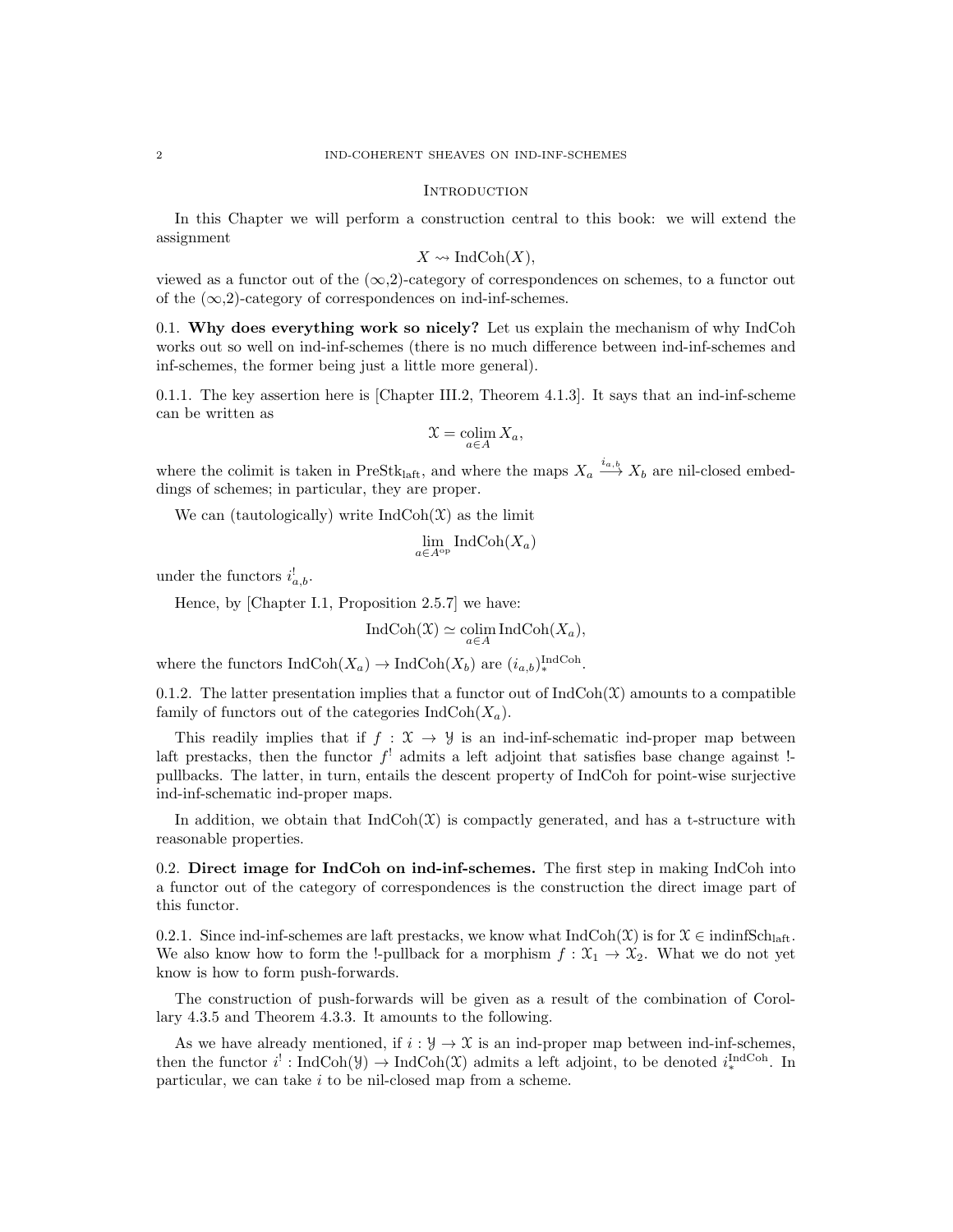Now, the claim is that for a map  $f: \mathfrak{X}_1 \to \mathfrak{X}_2$  there is a uniquely defined functor

$$
f_*^{\text{IndCoh}} : \text{IndCoh}(\mathfrak{X}_1) \to \text{IndCoh}(\mathfrak{X}_2)
$$

such that for every commutative diagram

$$
X_1 \xrightarrow{i_1} X_1
$$
  
\n
$$
g \downarrow \qquad \qquad \downarrow f
$$
  
\n
$$
X_2 \xrightarrow{i_2} X_2,
$$

where  $X_1, X_2$  are schemes and  $i_1, i_2$  are nil-closed maps, we have

$$
f_*^{\text{IndCoh}} \circ (i_1)_*^{\text{IndCoh}} \simeq (i_2)_*^{\text{IndCoh}} \circ g_*^{\text{IndCoh}}
$$

.

Moreover, if f is itself nil-closed, then  $f_*^{\text{IndCoh}}$  identifies with the left adjoint of  $f^!$ .

Essentially, the existence and uniqueness of  $f_*^{\text{IndCoh}}$  follows from the description of functors out of IndCoh(X) (in this case  $\mathfrak{X} = \mathfrak{X}_1$ ) in Sect. 0.1.2. What this amounts to technically will be reviewed in Sect. 0.2.3.

0.2.2. Having defined the functor  $f_*^{\text{IndCoh}}$  for any morphism  $\mathfrak{X} \to \mathcal{Y}$ , we can in particular take  $\mathcal{Y} =$  pt. In this way we obtain the functor of global sections

 $\Gamma(\mathfrak{X},-)^{\text{IndCoh}}: \text{IndCoh}(\mathfrak{X}) \to \text{Vect}.$ 

Here is an example of what this functor does. As we will see in Chapter IV.3, the category of inf-schemes whose reduced scheme is pt is canonically equivalent to the category of Lie algebras in Vect. For a given Lie algebra g, the category IndCoh on the corresponding inf-scheme  $B(\mathfrak{g})$ identifies canonically with the category g-mod of modules over g.

Under this identification, the functor of global sections  $\Gamma(B(\mathfrak{g}),-)^{\text{IndCoh}}$  corresponds to the functor of g-coinvariants. (Moreover, the forgetful functor  $g$ -mod  $\rightarrow$  Vect is the pullback under the map pt  $\rightarrow B(\mathfrak{g})$ .)

0.2.3. A more precise description of the construction in Sect. 0.2.1 is as follows.

We consider the category indinfSch<sub>laft</sub> and its full subcategory Sch<sub>aft</sub>. We now consider the categories

 $(\text{Sch}_{\text{aff}})_{\text{nil-closed}} \subset (\text{indinfSch}_{\text{leaf}})_{\text{nil-closed}},$ 

where we restrict morphisms to be nil-closed.

Consider the functor

 $\text{IndCoh}_{\text{Sch}_{\text{aff}}} : \text{Sch}_{\text{aff}} \to \text{DGCat}_{\text{cont}}, \quad X \mapsto \text{IndCoh}(X), \quad (X_1 \stackrel{g}{\to} X_2) \mapsto g_*^{\text{IndCoh}}.$ 

We consider the operation of *left Kan extension* 

 $\text{LKE}_{(\text{Sch}_{\text{aff}},)_{\text{nil-closed}} \leftrightarrow (\text{indinfSch}_{\text{laff}},)_{\text{nil-closed}} (\text{IndCoh}_{\text{Sch}_{\text{aff}}})_{(\text{Sch}_{\text{aff}},)_{\text{nil-closed}}});$ 

this a functor

 $(\text{indinfSch}_{\text{laff}})_{\text{nil-closed}} \to \text{DGCat}_{\text{cont}}$ .

One shows (Proposition 4.1.3 and Lemma 1.4.4) that the value of the above functor on a given  $\mathfrak{X} \in \text{indinfSch}_{\text{laft}}$  identifies canonically with  $\text{IndCoh}(\mathfrak{X})$ .

Now, the key assertion is Theorem 4.3.3 that says that the natural transformation

 $LKE_{(Sch_{\mathrm{aft}})_{\mathrm{nil-closed}} \hookrightarrow (indinfSch_{\mathrm{laft}})_{\mathrm{nil-closed}}}(IndCoh_{Sch_{\mathrm{aft}}}|_{(Sch_{\mathrm{aft}})_{\mathrm{nil-closed}}}) \rightarrow$ 

 $\rightarrow$  LKE<sub>Schaft</sub> $\leftrightarrow$ indinfSch<sub>laft</sub> (IndCoh<sub>Schaft</sub>)|(indinfSch<sub>laft</sub>)<sub>nil-closed</sub>)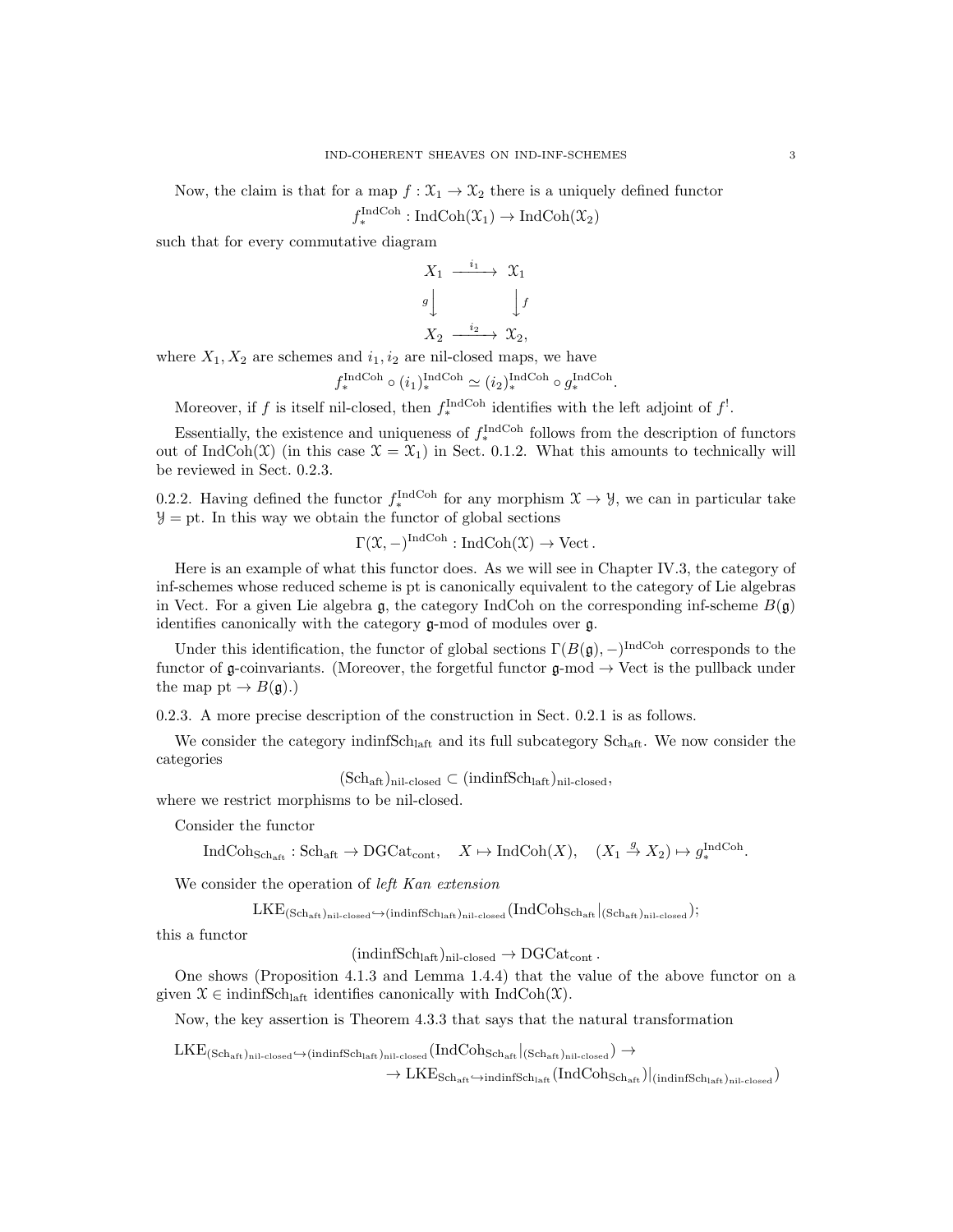is an isomorphism. This theorem ensures that the functor

 $LKE_{Sch_{aff}} \hookrightarrow$ indinfSch<sub>laft</sub> (IndCoh<sub>Schaft</sub>) : indinfSch<sub>laft</sub>  $\rightarrow$  DGCat<sub>cont</sub>

takes the value IndCoh( $\mathfrak{X}$ ) on a given  $\mathfrak{X} \in \text{indinfSch}_{\text{laff}}$ . Being a functor, it gives rise to the sought-for functoriality of IndCoh:

$$
\mathfrak{X}_1 \stackrel{f}{\to} \mathfrak{X}_2 \quad \mapsto \quad f_*^{\text{IndCoh}}: \text{IndCoh}(\mathfrak{X}_1) \to \text{IndCoh}(\mathfrak{X}_2).
$$

## 0.3. Extending to correspondences.

0.3.1. In order to extend the functor

$$
\mathrm{IndCoh}_{\mathrm{indinfSch}_{\mathrm{aft}}}:=\mathrm{LKE}_{\mathrm{Sch}_{\mathrm{aft}}}\oplus\mathrm{indinfSch}_{\mathrm{laft}}(\mathrm{IndCoh}_{\mathrm{Sch}_{\mathrm{aft}}})
$$

to a functor out of the category of correspondences, we apply the machinery of [Chapter V.2, Sect. 1]. The only thing to check is that the functors

$$
f_*^{\text{IndCoh}} : \text{IndCoh}(\mathfrak{X}_1) \to \text{IndCoh}(\mathfrak{X}_2)
$$

thus constructed satisfy base change against the !-pullback functors under ind-proper maps. I.e., given a Cartesian diagram of objects of indinfSchlaft

$$
\begin{array}{ccc}\n\mathfrak{X}'_1 & \xrightarrow{g_1} & \mathfrak{X}_1 \\
f' \downarrow & & \downarrow f \\
\mathfrak{X}'_2 & \xrightarrow{g_2} & \mathfrak{X}_2\n\end{array}
$$

where  $g_2$  (and hence  $g_1$ ) is ind-proper, we have, by adjunction, natural transformations

$$
(f')_*^{\operatorname{IndCoh}}\circ g_1^!\rightarrow g_2^!\circ f_*^{\operatorname{IndCoh}}
$$

and

$$
(g_1)_*^{\text{IndCoh}} \circ (f')^! \to f^! \circ (g_2)_*^{\text{IndCoh}}.
$$

We show that these natural transformations are isomorphisms. Once this is done, by [Chapter V.2, Theorem 1.1.9], we obtain the desired functor

$$
\operatorname{IndCoh}_{(\operatorname{indinfSch}_{\operatorname{laff}})_{\operatorname{all};\operatorname{all}}} \operatorname{Corr}(\operatorname{indinfSch}_{\operatorname{laff}})_{\operatorname{all};\operatorname{all}}^{\operatorname{ind-proper}} \to \operatorname{DGCat}_{\operatorname{cont}}^{2\text{-Cat}}.
$$

This is a functor from the  $(\infty, 2)$ -category of correspondences, whose objects are ind-infschemes, horizontal and vertical morphisms are arbitrary maps, and 2-morphisms are given by ind-proper maps.

0.3.2. Finally, we apply [Chapter V.2, Theorem 6.1.5] and extend the latter functor to a functor

$$
\operatorname{IndCoh}_{\operatorname{Corr}(\operatorname{PreStk}_{\operatorname{laff}},\operatorname{indimfsch},\operatorname{kill}}^{\operatorname{indimfsch},\operatorname{\'{e}}_{\operatorname{ind}}}\colon \operatorname{Corr}(\operatorname{PreStk}_{\operatorname{laff}})^{\operatorname{indimfsch},\operatorname{\'{e}}_{\operatorname{lind}}}\colon \operatorname{Indimfsch},\operatorname{Al}^{\operatorname{lag}}\to \operatorname{DGCat}_{\operatorname{cont}}^{2\text{-}\operatorname{Cat}}.
$$

I.e., it is a functor from the  $(\infty, 2)$ -category of correspondences, whose objects are all laft prestacks, horizontal morphisms are arbitrary maps, vertical morphisms are ind-inf-schematic maps, and 2-morphisms are ind-inf-schematic and ind-proper maps.

This is the furthest point that we can imagine that the theory of IndCoh can be extended to.

### 0.4. What else is done in this Chapter?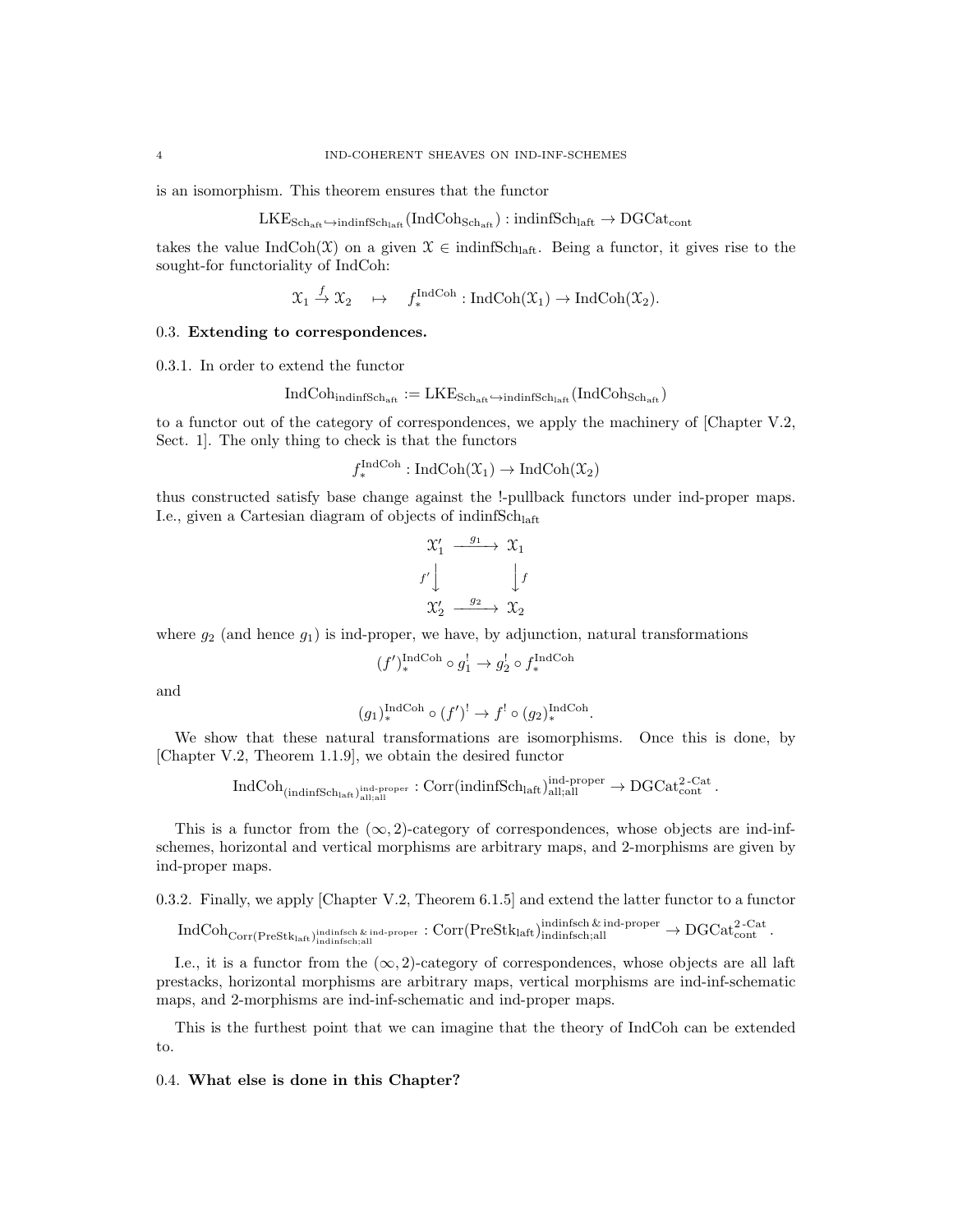0.4.1. In Sect. 1 we analyze the behavior of the category IndCoh on  $ind-schemes$ . Some of the assertions concerning ind-schemes (such as base change) are redundant: they will be reproved for ind-inf-schemes in greater generality. We have included them in order to compare the statements (and methods of their proofs) for ind-schemes and ind-inf-schemes.

We show that for an ind-scheme  $\mathfrak{X}$ , the category IndCoh( $\mathfrak{X}$ ) is compactly generated and that its compact objects are of the form  $i_*^{\text{IndCoh}}(\mathcal{F})$ , where  $i : X \to \mathcal{X}$  is a closed embedding with  $X \in \text{Sch}_{\text{aff}}$  and  $\mathcal{F} \in \text{Coh}(X)$ . In the above formula,  $i^{\text{IndCoh}}_*(\mathcal{F})$  is the left adjoint to the functor  $i^!$ .

We show that the category  $\text{IndCoh}(\mathcal{X})$  has a unique t-structure, for which the above functors  $i_*^{\text{IndCoh}}(\mathcal{F})$  are t-exact.

We apply a left Kan extension to the functor

$$
\text{IndCoh}_{\text{Sch}_{\text{aft}}} : \text{Sch}_{\text{aft}} \to \text{DGCat}_{\text{cont}}
$$

and obtain a functor

 $IndCoh<sub>indSch<sub>laff</sub></sub> : indSch<sub>laff</sub> \rightarrow DGCat<sub>cont</sub>$ .

We show that its value on a given  $\mathcal{X} \in \text{indSch}_{\text{laff}}$  identifies canonically with  $\text{IndCoh}(\mathcal{X})$ . This is quite a bit easier than for ind-inf-scheme because of [Chapter III.2, Corollary 1.7.5(b)]), the analog of which fails for ind-inf-schemes.

The construction of IndCoh<sub>indSchlaft</sub> has the property that for an ind-proper map  $f: \mathfrak{X} \to \mathcal{Y}$ , the corresponding functor  $f_*^{\text{IndCoh}} : \text{IndCoh}(\mathfrak{X}) \to \text{IndCoh}(\mathfrak{Y})$  is the left adjoint of  $f^!$ .

We show that a morphism  $f: \mathfrak{X} \to \mathcal{Y}$  between ind-schemes, the functor

 $f_*^{\text{IndCoh}}: \text{IndCoh}(\mathfrak{X}) \to \text{IndCoh}(\mathcal{Y})$ 

is left t-exact, and if f is ind-affine, then it is t-exact.

0.4.2. In Sect. 2 we establish the base change property for ind-schematic ind-proper morphisms. Namely, let

$$
\begin{array}{ccc}\n\mathfrak{X}'_1 & \xrightarrow{g_1} & \mathfrak{X}_1 \\
f' \downarrow & & \downarrow f \\
\mathfrak{X}'_2 & \xrightarrow{g_2} & \mathfrak{X}_2\n\end{array}
$$

be a Cartesian diagram of laft prestacks.

Suppose that the vertical arrows are ind-schematic ind-proper. In this case, by adjunction we obtain a natural transformation

$$
(f')_*^{\mathrm{IndCoh}}\circ g_1^!\rightarrow g_2^!\circ f_*^{\mathrm{IndCoh}}
$$

and we show that it is an isomorphism.

Now suppose that in the above diagram all prestacks are ind-schemes the horizontal arrows are ind-proper. Then, again by adjunction, we have a natural transformation

$$
(f')_*^{\text{IndCoh}} \circ g_1^! \to g_2^! \circ f_*^{\text{IndCoh}},
$$

and we also show that it is an isomorphism.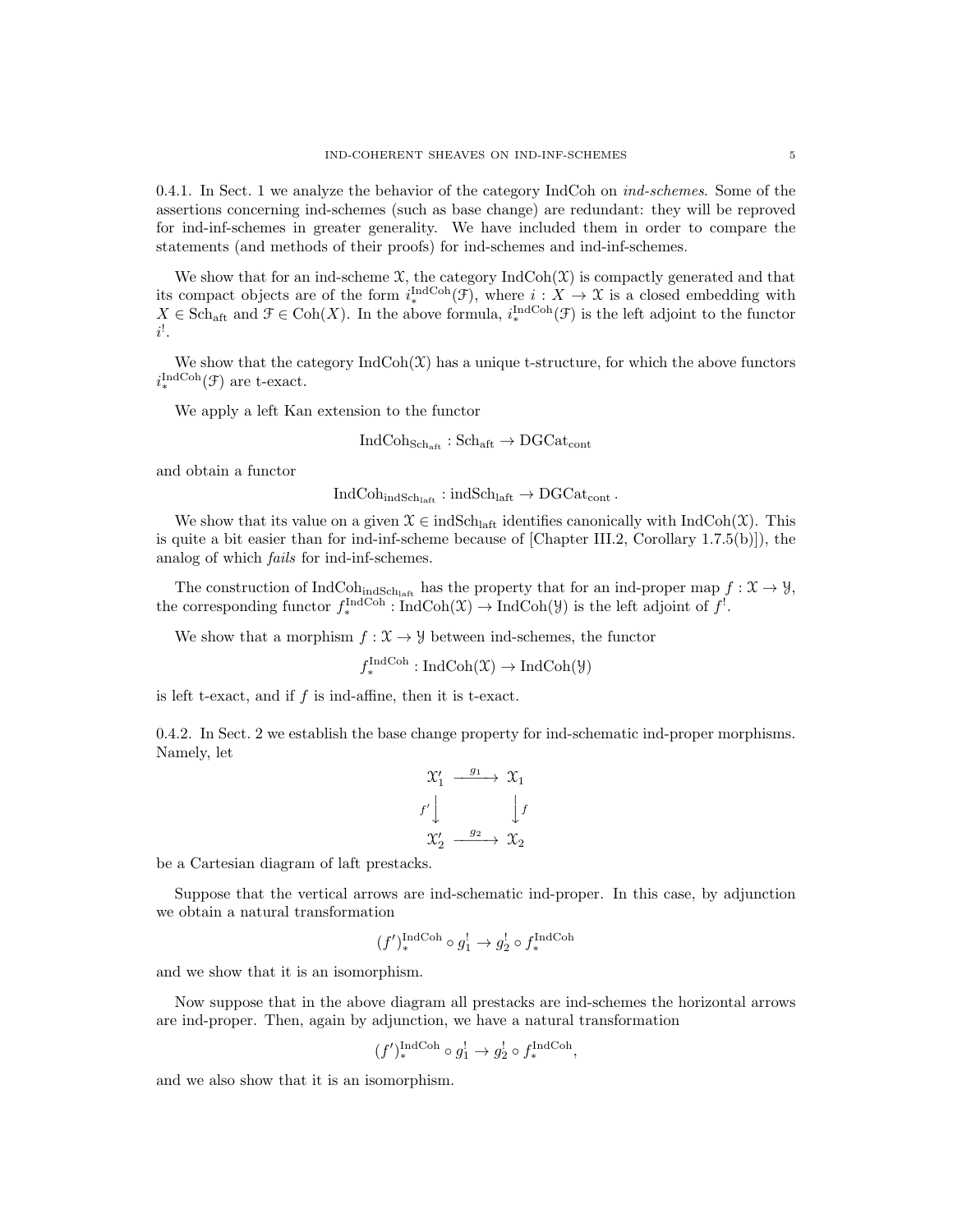0.4.3. In Sect. 3 we initiate the study of IndCoh on ind-inf-schemes. The key statement is Proposition 3.1.2. It says that for an ind-inf-schematic nil-isomorphism  $f: \mathcal{X} \to \mathcal{Y}$ , the functor  $f'$  is:

- (i) conservative;
- (ii) admits a left adjoint;

(iii) the left adjoint of  $f^!$  satisfies base change against !-pullbacks.

The proof of Proposition 3.1.2 relies on [Chapter III.2, Corollary 4.3.3], which is deduced from [Chapter III.2, Theorem 4.1.3] and says that an ind-inf-scheme whose underlying reduced ind-scheme is an affine scheme, can be written as a colimit of affine schemes under nil-closed maps.

From Proposition 3.1.2 we deduce the various favorable properties of IndCoh on ind-infschemes mentioned in Sect. 0.1.

In particular, we establish ind-proper descent for IndCoh. The statement here is that if  $\mathcal{X} \rightarrow \mathcal{Y}$  is ind-inf-schematic ind-proper and point-wise surjective map between laft prestacks, then the pullback functor

$$
\mathrm{IndCoh}(\mathcal{Y}) \to \mathrm{Tot}(\mathrm{IndCoh}(\mathcal{X}^\bullet))
$$

is an equivalence, where  $\mathfrak{X}^{\bullet}$  is the co-simplicial prestack given by the Čech nerve of  $\mathfrak{X} \to \mathcal{Y}$ .

0.4.4. In Sect. 4 we carry out the construction of the functoriality of IndCoh with respect to the operation of direct image, described in Sect. 0.2 above.

In Sect. 5 we carry out the construction of IndCoh as a functor out of the category of correspondences, already explained in Sect. 0.3.

In Sect. 6 we show that for in ind-inf-scheme  $\mathfrak{X}$ , the category IndCoh( $\mathfrak{X}$ ) is canonically self-dual. I.e., there is a canonically defined identification

$$
\mathbb{D}_{\mathfrak{X}}^{\mathrm{Serre}}:\mathrm{IndCoh}(\mathfrak{X})^\vee\rightarrow \mathrm{IndCoh}(\mathfrak{X}),
$$

or equivalently

$$
\mathbf{D}_{\mathfrak{X}}^{\mathrm{Serre}}: (\mathrm{IndCoh}(\mathfrak{X})^c)^{\mathrm{op}} \to \mathrm{IndCoh}(\mathfrak{X})^c.
$$

Under this identification, for a morphism  $f: \mathfrak{X}_1 \to \mathfrak{X}_2$ , the functor dual to  $f_*^{\text{IndCoh}}$ :  $IndCoh(\mathfrak{X}_1) \rightarrow IndCoh(\mathfrak{X}_2)$  is

$$
f^!: \text{IndCoh}(\mathfrak{X}_2) \to \text{IndCoh}(\mathfrak{X}_1).
$$

It follows formally that if f is ind-proper, then  $f_*^{\text{IndCoh}}$  sends  $\text{IndCoh}(\mathfrak{X}_1)^c$  to  $\text{IndCoh}(\mathfrak{X}_2)^c$ and

$$
\mathbf{D}_{\mathcal{X}_2}^{\text{Serre}} \circ (f_*^{\text{IndCoh}})^{\text{op}} \circ \mathbf{D}_{\mathcal{X}_1}^{\text{Serre}} \simeq f_*^{\text{IndCoh}}
$$

as functors  $\text{IndCoh}(\mathfrak{X}_1)^c \to \text{IndCoh}(\mathfrak{X}_2)^c$ .

#### 1. Ind-coherent sheaves on ind-schemes

In order to develop the theory of IndCoh on ind-inf-schemes, we first need to do this for ind-schemes. The latter theory follows rather easily from one on schemes.

In this section we will mainly review the results from [GaRo1, Sect. 2].

1.1. Basic properties. In this subsection we will express the category IndCoh on an indscheme  $\mathfrak X$  from that on schemes equipped with a closed embedding into  $\mathfrak X$ .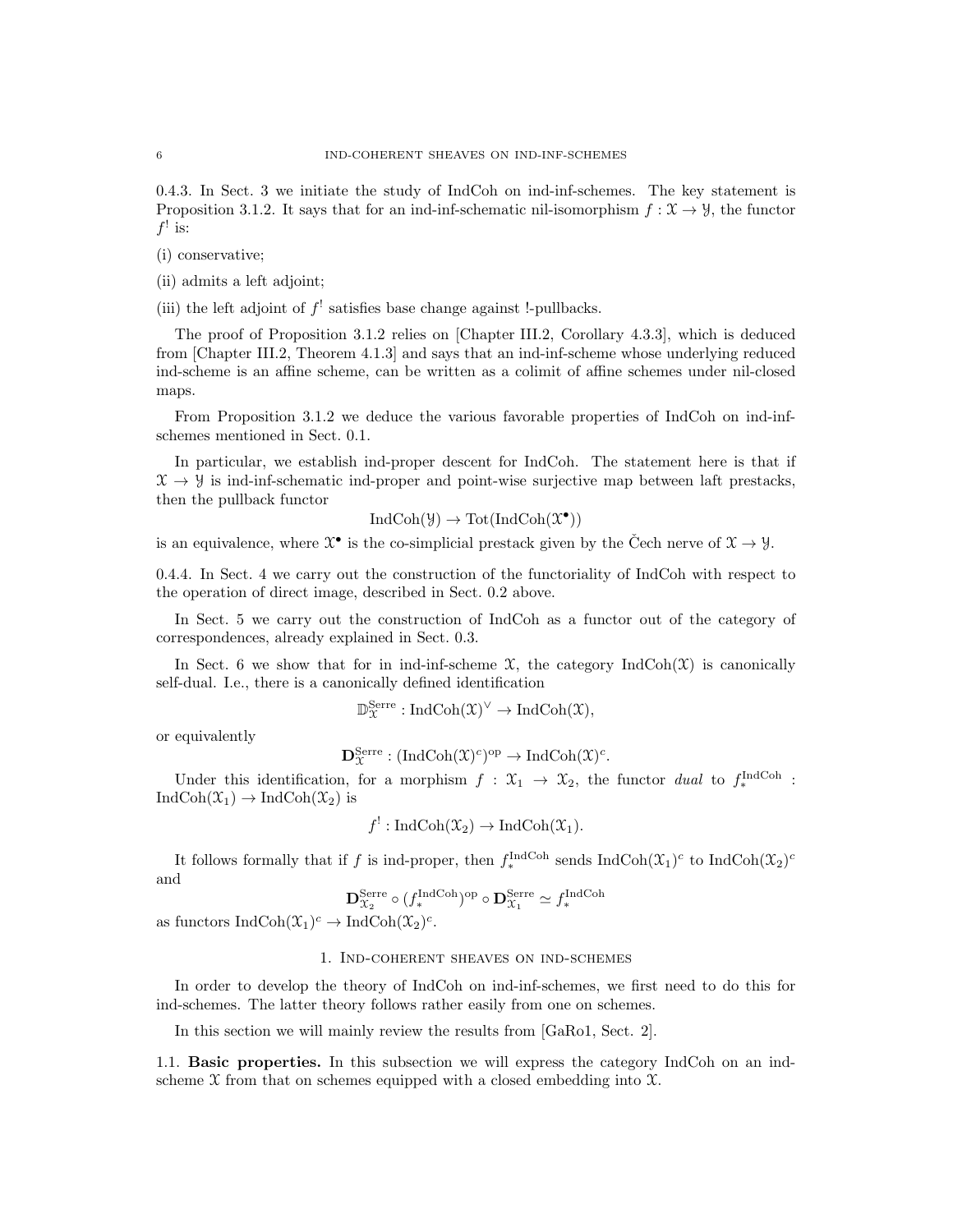1.1.1. Let IndCoh $_{\text{indSch}_{\text{left}}}^!$  denote the restriction of the functor IndCoh $_{\text{PreStk}_{\text{left}}}^!$  to the full subcategory

$$
(\mathrm{indSch}_{\mathrm{laff}})^{\mathrm{op}} \hookrightarrow (\mathrm{PreStk}_{\mathrm{laff}})^{\mathrm{op}}.
$$

In particular, for  $\mathfrak{X} \in \text{indSch}_{\text{laft}}$  we have a well-defined category IndCoh(X).

1.1.2. Suppose  $\mathfrak X$  has been written as

(1.1) 
$$
\mathfrak{X} \simeq \text{conv}\,\mathfrak{X}' \quad \mathfrak{X}' \simeq \text{colim}_{a \in A} X_a,
$$

where  $X_a \in Sch_{\text{aff}}$  with the maps  $i_{a,b} : X_a \to X_b$  being closed embeddings. In this case we have:

Proposition 1.1.3. Under the above circumstances, !-restriction defines an equivalence

$$
\operatorname{IndCoh}(\mathfrak{X}) \to \lim_{a \in A^{\rm op}} \operatorname{IndCoh}(X^a),
$$

where for  $a \to b$ , the corresponding functor  $\text{IndCoh}(X_b) \to \text{IndCoh}(X_a)$  is  $i^!_{a,b}$ .

*Proof.* This follows from the convergence property of the functor  $IndCoh_{Schaff}^!$ , see [Chapter II.2, Lemma 3.2.4 and Sect. 3.4.1].

 $\Box$ 

Remark 1.1.4. The reason we exhibit an ind-scheme  $\mathfrak X$  as  $\frac{\text{conv}}{a \in A}$  as  $\frac{\text{conv}}{a \in A}$  rather than just as colim  $X_a$  is that the former presentation comes up in practice more often: many ind-schemes a∈A are given in this form. The fact that the resulting prestack is indeed an ind-scheme (i.e., can be written as a colimit of schemes under closed embeddings) is [Chapter III.2, Corollary 1.4.4] and is somewhat non-trivial.

1.1.5. Combining the above proposition with [Chapter I.1, Proposition 2.5.7], we obtain:

**Corollary 1.1.6.** For  $\mathfrak X$  written as in (1.1), we have

$$
IndCoh(\mathfrak{X}) \simeq \underset{a \in A}{\text{colim}} IndCoh(X^a),
$$

where for  $a \to b$ , the corresponding functor  $\text{IndCoh}(X_a) \to \text{IndCoh}(X_b)$  is  $(i_{a,b})_*^{\text{IndCoh}}$ .

Corollary 1.1.7. For  $X \in \text{indSch}_{\text{laff}}$  and a closed embedding  $i: X \to X$  from  $X \in \text{Sch}_{\text{aff}}$ , the functor

$$
i^{\text{IndCoh}}_* : \text{IndCoh}(X) \to \text{IndCoh}(\mathfrak{X}),
$$

left adjoint to  $i^!,$  is well-defined.

For  $\mathfrak{X} \in \text{indSch}_{\text{laff}}$ , let  $\text{Coh}(\mathfrak{X})$  denote the full subcategory of  $\text{IndCoh}(\mathfrak{X})$  spanned by objects  $i_{*}^{\text{IndCoh}}(\mathcal{F}), \quad i: X \to \mathcal{X}$  is a closed embedding and  $\mathcal{F} \in \text{Coh}(X)$ .

From Corollary 1.1.6 we obtain:

**Corollary 1.1.8.** For an ind-scheme X, the category  $\text{IndCoh}(\mathcal{X})$  is compactly generated and

$$
IndCoh(\mathfrak{X})^c = Coh(\mathfrak{X}).
$$

*Proof.* Follows from [DrGa1, Corollary 1.9.4 and Lemma 1.9.5.].  $\Box$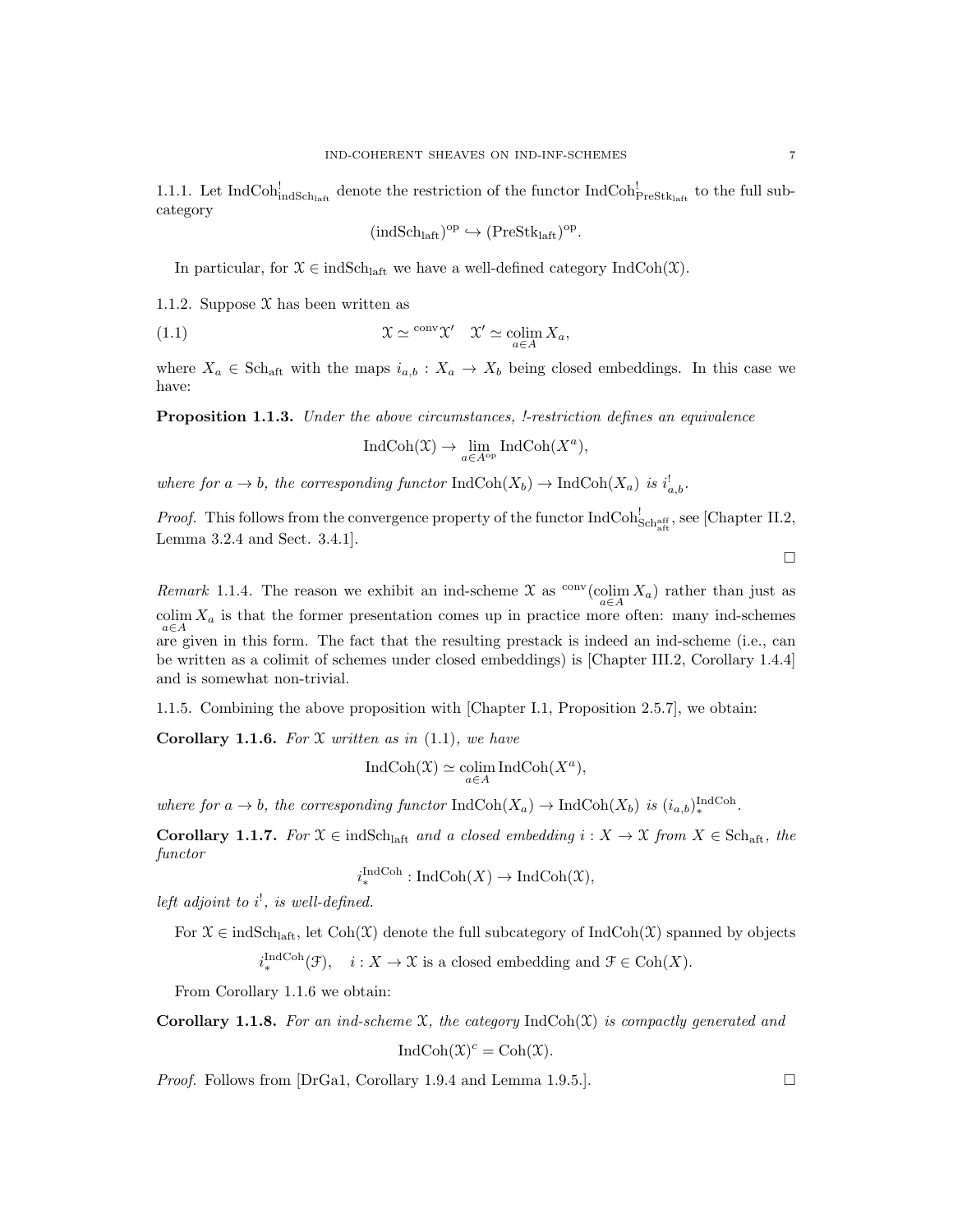1.1.9. Here is another convenient fact about the category IndCoh( $\mathfrak{X}$ ), where  $\mathfrak{X} \in \text{indSch}_{\text{laff}}$ . Let

$$
X' \stackrel{i'}{\to} \mathfrak{X} \stackrel{i''}{\leftarrow} X''
$$

be closed embeddings.

We would like to calculate the composite

$$
(i')^! \circ (i'')^{\text{IndCoh}}_* : \text{IndCoh}(X'') \to \text{IndCoh}(X').
$$

 $\overline{1}$   $\overline{1}$ 

Let A denote the category  $(\text{Sch}_{\text{aff}})_{\text{closed in } X}$ , so that X' and X'' correspond to indices a' and  $a''$ , respectively. Let  $i_{a'}$  and  $i_{a''}$  denote the corresponding closed embeddings, i.e., the maps i' and  $i''$ , respectively. Let  $B$  be any category cofinal in

$$
A_{a'\sqcup a''}/:=A_{a'}/\underset{A}{\times}A_{a''}/.
$$

For  $b \in B$ , let

$$
X'=X_{a'}\stackrel{i_{a',b}}{\longrightarrow} X_b\stackrel{i_{a'',b}}{\longleftarrow} X_{a''}=X''
$$

denote the corresponding maps.

The next assertion results from [Ga4, Lemma 1.3.6]:

**Lemma 1.1.10.** Under the above circumstances, we have a canonical isomorphism

$$
(i')^! \circ (i'')^{\text{IndCoh}}_* \simeq \mathop{\text{colim}}\limits_{b \in B} \left( i_{a',b} \right)^! \circ (i_{a'',b})^{\text{IndCoh}}_*.
$$

1.2. t-structure. In this subsection we will study the naturally defined t-structure on IndCoh of an ind-scheme.

1.2.1. For  $\mathfrak{X} \in \text{indSch}_{\text{laff}}$  we introduce a t-structure on the category  $\text{IndCoh}(\mathfrak{X})$  as follows:

An object  $\mathcal{F} \in \text{IndCoh}(\mathcal{X})$  belongs to  $\text{IndCoh}(\mathcal{X})^{\geq 0}$  if and only if for every closed embedding  $i: X \to \mathfrak{X}$ , where  $X \in \text{Sch}_{\text{aff}}$ , we have  $i^{!}(\mathfrak{F}) \in \text{IndCoh}(X)^{\geq 0}$ .

By construction, this t-structure is compatible with filtered colimits, which by definition means that  $\text{IndCoh}(\mathfrak{X})^{\geq 0}$  is preserved by filtered colimits.

1.2.2. We can describe this t-structure and the category  $\text{IndCoh}(\mathfrak{X})^{\leq 0}$  more explicitly. Write

$$
{}^{\mathrm{cl}}\mathfrak{X} \simeq \operatornamewithlimits{colim}_{a \in A} X_a,
$$

where  $X_a \in {\text{c}^{\text{cl}}\text{Sch}}_{\text{aff}}$ ) closed in  $\mathfrak{X}$ .

For each a, let  $i_a$  denote the corresponding map (automatically, a closed embedding)  $X_a \to \mathfrak{X}$ . By Corollary 1.1.7, we have a pair of adjoint functors

$$
(i_a)_*^{\text{IndCoh}} : \text{IndCoh}(X_a) \rightleftarrows \text{IndCoh}(\mathfrak{X}) : i_a^!
$$

Lemma 1.2.3. Under the above circumstances we have:

(a) An object  $\mathcal{F} \in \text{IndCoh}(\mathcal{X})$  belongs to  $\text{IndCoh}^{\geq 0}(\mathcal{X})$  if and only if for every a, the object  $i_a^! (\mathcal{F}) \in \text{IndCoh}(X_a)$  belongs to  $\text{IndCoh}(X_a)^{\geq 0}$ .

(b) The category IndCoh $(\mathfrak{X})^{\leq 0}$  is generated under colimits by the essential images of the functors  $(i_a)_*^{\text{IndCoh}} (\text{Coh}(X_a)^{\leq 0}).$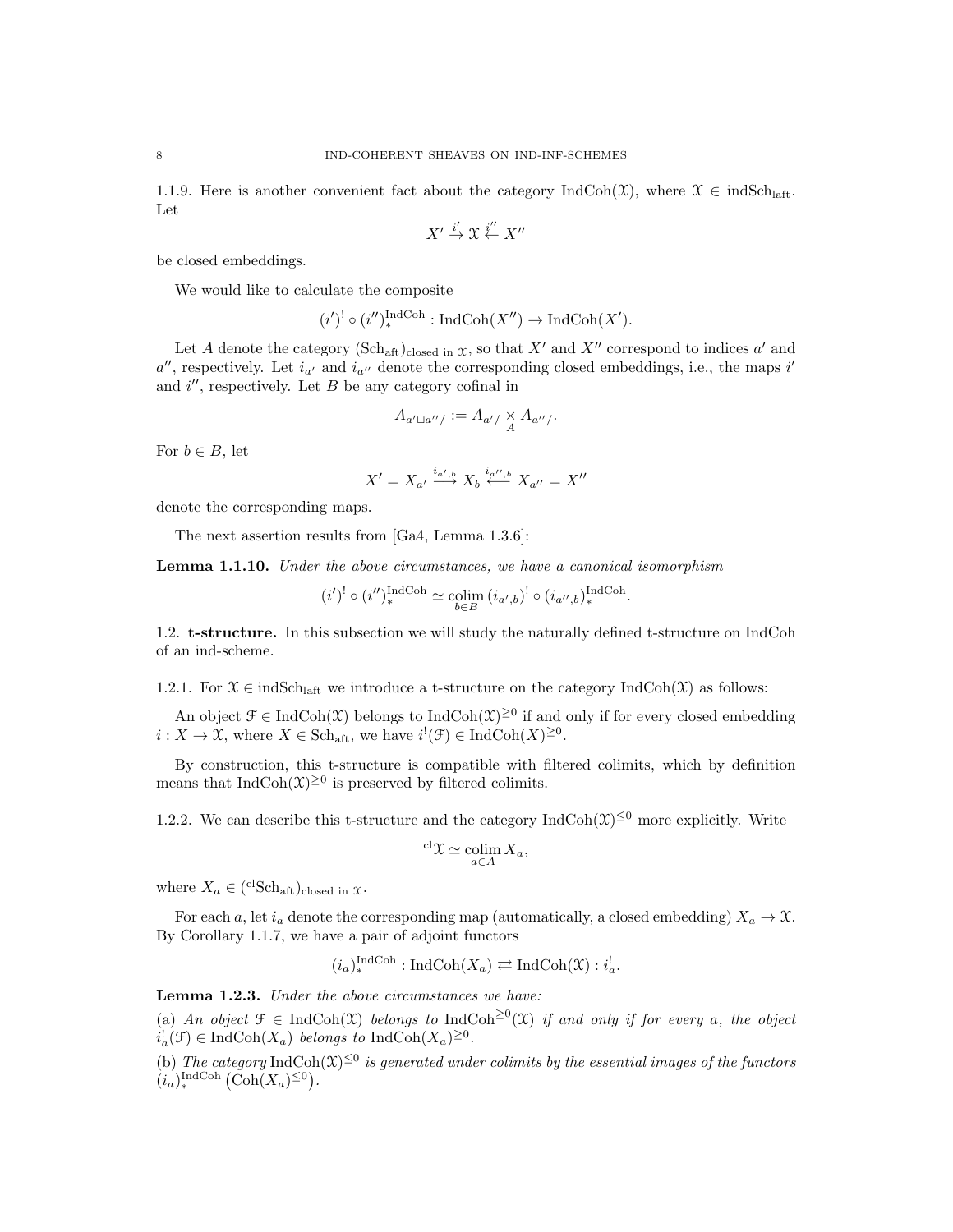*Proof.* It is easy to see that for a quasi-compact DG scheme X, the category  $\text{IndCoh}(X)^{\leq 0}$  is generated under colimits by  $\text{Coh}^{cl}(X)^{\leq 0}$ . In particular, by adjunction, an object  $\mathcal{F} \in \text{IndCoh}(X)$ is coconnective if and only if its restriction to  ${}^{cl}X$  is coconnective.

Hence, in the definition of  $IndCoh(\mathfrak{X})^{\geq 0}$ , instead of all closed embeddings  $X \to \mathfrak{X}$ , it suffices to use only those with  $X$  a classical scheme.

Note that the category A is cofinal in  $({}^{cl}Sch_{aff})_{closed\ in\ \mathcal{X}}$ . This implies point (a) of the lemma. Point (b) follows formally from point (a).

1.2.4. Suppose  $i: X \to \mathfrak{X}$  is a closed embedding of a scheme into an ind-scheme. By Corollary 1.1.7, we have a well-defined functor

$$
i_*^{\operatorname{IndCoh}}: \operatorname{IndCoh}(X) \to \operatorname{IndCoh}(\mathfrak{X}),
$$

which is the right adjoint to  $i^!$ . Since  $i^!$  is left t-exact, the functor  $i^{\text{IndCoh}}_*$  is right t-exact. However, we claim:

**Lemma 1.2.5.** The functor  $i_{\ast}^{\text{IndCoh}}$  is t-exact.

*Proof.* We need to show that for  $\mathcal{F} \in \text{IndCoh}(X)^{\geq 0}$ , and a closed embedding  $i' : X' \to \mathcal{X}$ , we have

$$
(i')^! \circ i_*^{\text{IndCoh}}(\mathcal{F}) \in \text{IndCoh}(X')^{\geq 0}.
$$

This follows from Lemma 1.1.10: in the notations of loc.cit., each of the functors  $(i_{a'',b})_*^{\text{IndCoh}}$ is t-exact (because  $i_{a'',b}$  is a closed embedding), each of the functors  $(i_{a'',b})^!$  is left t-exact (because  $i_{a',b}$  is a closed embedding), and the category B is filtered.

Corollary 1.2.6. The subcategory

$$
Coh(\mathfrak{X}) = IndCoh(\mathfrak{X})^c
$$

is preserved by the truncation functors.

*Proof.* Follows from Lemma 1.2.5 and the corresponding fact for schemes.  $\square$ 

**Corollary 1.2.7.** The t-structure on IndCoh(X) is obtained from the t-structure on Coh(X) by the procedure of [Chapter II.1, Lemma 1.2.4].

1.3. Recovering IndCoh from ind-proper maps. The contents of this subsection are rather formal: we show that the functor IndCoh on ind-schemes can be recovered from the corresponding functor on schemes, where we restrict 1-morphisms to be proper, or even closed embeddings. This is not surprising, given the definition of ind-schemes.

1.3.1. Recall what it means for a map in PreStk to be ind-proper (resp., ind-closed embedding), see [Chapter III.2, Definitions 1.6.7 and 1.6.11].

1.3.2. Consider the corresponding 1-full subactegories

 $(\text{indSch}_{\text{laff}})_{\text{ind-closed}} \subset (\text{indSch}_{\text{laff}})_{\text{ind-proper}}$ 

and the corresponding categories

 $(\text{Sch}_{\text{aff}})_{\text{closed}} \subset (\text{Sch}_{\text{aff}})_{\text{proper}}.$ 

Consider the corresponding fully faithful embeddings

 $(Sch<sub>aff</sub>)<sub>closed</sub> \hookrightarrow (indSch<sub>laff</sub>)<sub>ind-closed</sub>$ ,

 $\Box$ 

 $\Box$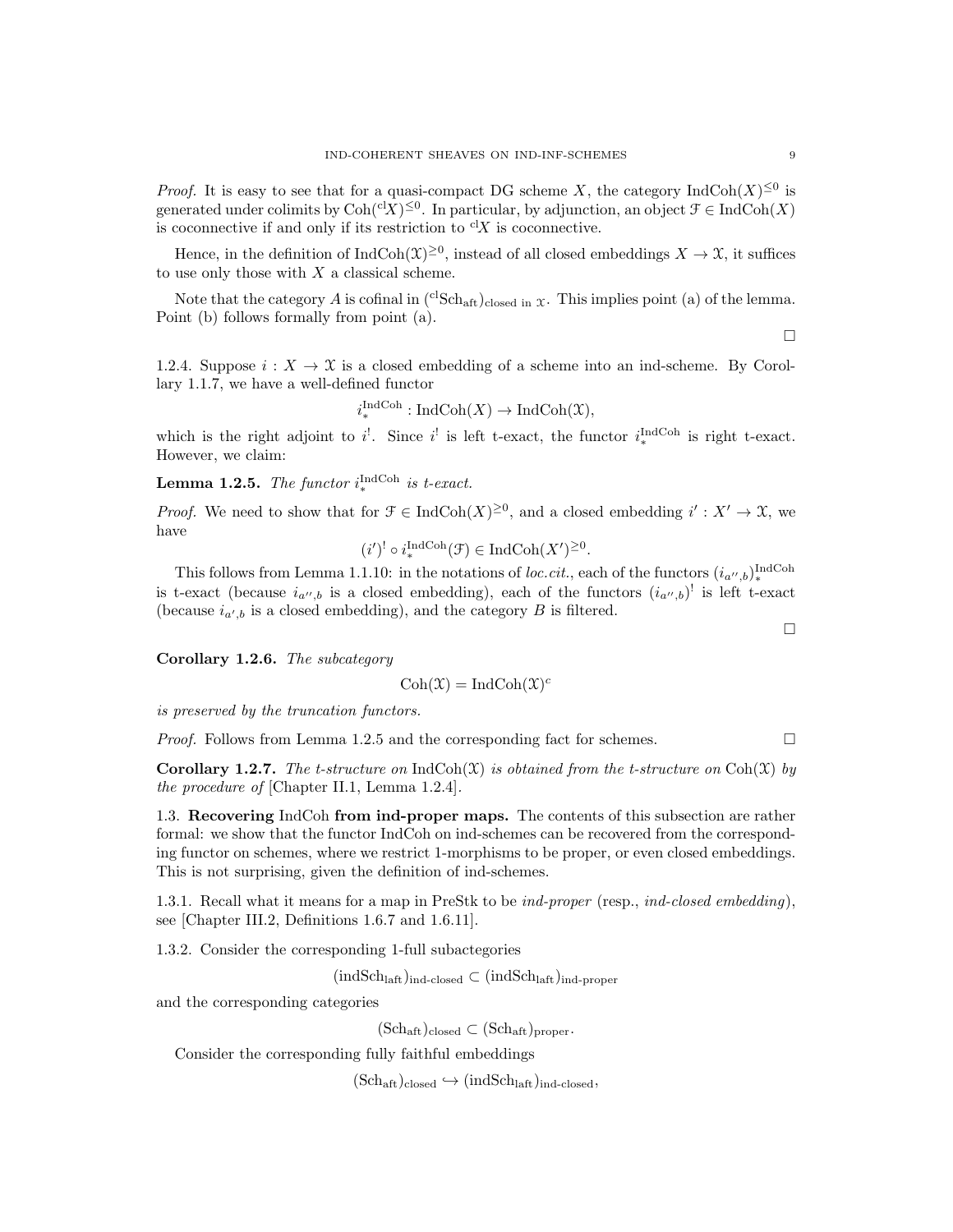and

 $(Sch_{\text{aft}})_{\text{proper}} \hookrightarrow (\text{indSch}_{\text{laft}})_{\text{ind-proper}}.$ 

Let  $\text{IndCoh}_{(\text{Sch}_{\text{aff}})_{\text{proper}}}^!$  denote the functor

$$
\operatorname{IndCoh}^!_{\operatorname{Sch}_{\operatorname{aft}}}|_{((\operatorname{Sch}_{\operatorname{aft}})_{\operatorname{proper}})^{\operatorname{op}}} : ((\operatorname{Sch}_{\operatorname{aft}})_{\operatorname{proper}})^{\operatorname{op}} \to \operatorname{DGCat}_{\operatorname{cont}},
$$

and similarly, for 'proper' replaced by 'closed'.

Let  $\mathrm{IndCoh}^!_{(\mathrm{indSch}_\mathrm{laff})_{\mathrm{ind-preper}}}$  denote the functor

 $\mathrm{IndCoh}_{\mathrm{indSch}_{\mathrm{laff}}}|_{\mathrm{(indSch}_{\mathrm{laff}},)_{\mathrm{ind}\text{-proper}}}\mathrm{_{op}:((indSch}_{\mathrm{laff}})_{\mathrm{ind}\text{-proper}})^{\mathrm{op}}\to \mathrm{DGCat}_{\mathrm{cont}},$ and similarly, for 'ind-proper' replaced by 'ind-closed'.

1.3.3. We claim:

**Proposition 1.3.4.** For  $\mathfrak{X} \in \text{indSch}_{\text{laff}}$ , the functors

$$
(1.2) (Sch_{\text{aft}})_{\text{closed in }\mathcal{X}} \simeq (Sch_{\text{aft}})_{\text{closed}} \times ((indSch_{\text{aft}})_{\text{ind-closed}})_{/\mathcal{X}} \rightarrow (Sch_{\text{aft}})_{/\mathcal{X}}
$$

and

$$
(1.3) (Sch_{aft})_{proper/x} \simeq (Sch_{aft})_{proper} \times (indSch_{aft})_{ind\textrm{-}proper} ((indSch_{laff})_{ind\textrm{-}proper})_{/x} \rightarrow (Sch_{aft})_{/x}
$$

are cofinal.

*Proof.* The cofinality of  $(1.2)$  is given by [Chapter III.2, Corollary 1.7.5(b)]. Since  $(1.3)$  is fully faithful, we have that the functor

$$
(Sch_{aft})_{closed\ in}\ \mathfrak{X} \rightarrow (Sch_{aft})_{proper} \underset{(indSch_{laff})_{ind\textrm{-}proper}}{\times} ((indSch_{laff})_{ind\textrm{-}proper})_{/\mathfrak{X}}\,,
$$

and hence  $(1.3)$ , is also cofinal.

Corollary 1.3.5. The naturally defined functors

$$
\mathrm{IndCoh}^!_{(\mathrm{indSch}_{\mathrm{laff}})_{\mathrm{ind}\text{-proper}}}\to \mathrm{RKE}_{((\mathrm{Sch}_{\mathrm{aff}})_{\mathrm{proper}})^{\mathrm{op}}\hookrightarrow((\mathrm{indSch}_{\mathrm{laff}})_{\mathrm{ind}\text{-proper}})^{\mathrm{op}}}\left(\mathrm{IndCoh}^!_{(\mathrm{Sch}_{\mathrm{aff}})_{\mathrm{proper}}}\right),
$$

and

$$
\mathrm{IndCoh}^!_{(\mathrm{indSch}_{\mathrm{laff}})_{\mathrm{ind-closed}}}\to \mathrm{RKE}_{((\mathrm{Sch}_{\mathrm{aff}})_{\mathrm{closed}})^{\mathrm{op}}\hookrightarrow((\mathrm{indSch}_{\mathrm{laff}})_{\mathrm{ind-closed}})^{\mathrm{op}}}\left(\mathrm{IndCoh}^!_{(\mathrm{Sch}_{\mathrm{aff}})_{\mathrm{closed}}}\right)
$$
 are isomorphisms.

Proof. The cofinality of (1.2) implies that the functor

 $\mathrm{IndCoh}_{(\mathrm{indSch}_\mathrm{laff})_{\mathrm{ind-closed}}^!}\to \mathrm{RKE}_{((\mathrm{Sch}_\mathrm{aff})_{\mathrm{closed}})^{\mathrm{op}}\leftrightarrow((\mathrm{indSch}_\mathrm{laff})_{\mathrm{ind-closed}})^{\mathrm{op}}}\left(\mathrm{IndCoh}_{(\mathrm{Sch}_\mathrm{aff})_{\mathrm{closed}}}\right)$ is an isomorphism.

The cofinality of (1.3) implies that the functor

$$
\mathrm{IndCoh}^!_{(\mathrm{indSch}_{\mathrm{laff}})_{\mathrm{ind}\text{-proper}}}\to \mathrm{RKE}_{((\mathrm{Sch}_{\mathrm{aff}})_{\mathrm{proper}})^\mathrm{op}\hookrightarrow((\mathrm{indSch}_{\mathrm{laff}})_{\mathrm{ind}\text{-proper}})^\mathrm{op}}\left(\mathrm{IndCoh}^!_{(\mathrm{Sch}_{\mathrm{aff}})_{\mathrm{proper}}}\right)
$$
is an isomorphism.

 $\Box$ 

1.4. Direct image for IndCoh on ind-schemes. In this subsection we show how to construct the functor of direct image on IndCoh for morphisms between ind-schemes.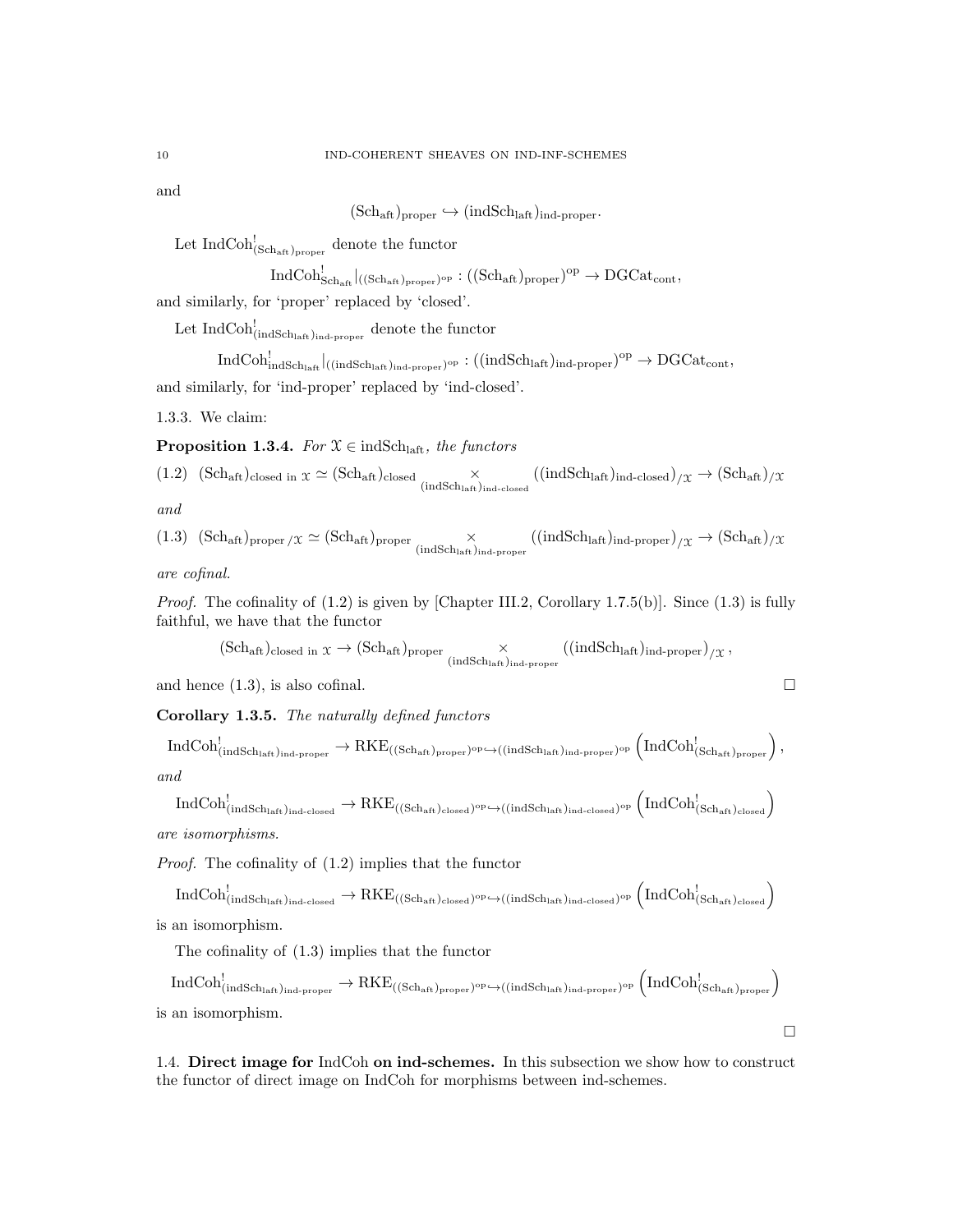1.4.1. Consider the functor

 $IndCoh<sub>Sch<sub>aff</sub></sub> : Sch<sub>aff</sub> \rightarrow DGCat<sub>cont</sub>$ 

where for a morphism  $f: X_1 \to X_2$  in Sch<sub>aft</sub>, the functor

$$
IndCoh(X_1) \to IndCoh(X_2)
$$

is  $f_*^{\text{IndCoh}}$ , see [Chapter II.1, Sect. 2.2].

Recall the notation

 $\text{IndCoh}_{(\text{Sch}_{\text{aff}})_{\text{proper}}} = \text{IndCoh}_{\text{Sch}_{\text{aff}}}|_{(\text{Sch}_{\text{aff}})_{\text{proper}}} : (\text{Sch}_{\text{aff}})_{\text{proper}} \to \text{DGCat}_{\text{cont}},$ 

and consider also the corresponding functor

$$
\operatorname{IndCoh}_{(\mathbf{Sch}_{\mathrm{aff}})_{\mathrm{closed}}} : (\mathbf{Sch}_{\mathrm{aff}})_{\mathrm{closed}} \to \operatorname{DGCat}_{\mathrm{cont}}.
$$

Denote

$$
IndCoh_{indSchlaff}: = LKE_{(Schaff) \hookrightarrow (indSchlaff)}(IndCoh_{(Schaff)}),
$$

and let

$$
\operatorname{IndCoh}_{(\operatorname{indSch}_{\operatorname{laff}})_{\operatorname{ind-preper}}}, \ \operatorname{IndCoh}_{(\operatorname{indSch}_{\operatorname{laff}})_{\operatorname{ind-closed}}}
$$

denote its restriction to the corresponding 1-full subcategories.

The same proof as that of Corollary 1.3.5 gives:

## Proposition 1.4.2. The natural maps

 $\text{LKE}_{(\text{Sch}_\text{aff})_{\text{proper}}} \to$ (indSch<sub>laft)ind-proper</sub>  $(\text{IndCoh}_{(\text{Sch}_\text{aff})_{\text{proper}}}) \to \text{IndCoh}_{(\text{indSch}_\text{leaf})_{\text{ind-proper}}},$ 

and

```
LKE_{(Sch_{aff})_{closed}\hookrightarrow (indSch_{laff})_{ind-closed}}(IndCoh_{(Sch_{aff})_{closed}})\rightarrow IndCoh_{(indSch_{laff})_{ind-closed}}
```
are isomorphisms.

1.4.3. Recall from [Chapter I.1, Sect. 2.4] the notion of two functors obtained from each other by passing to adjoints.

Let  $F: \mathbf{C}_1 \to \mathbf{C}_2$  be a functor between  $\infty$ -categories. Let  $\Phi_1: \mathbf{C}_1 \to \mathrm{DGCat}_{cont}$  be a functor such that for every  $\mathbf{c}'_1 \to \mathbf{c}''_1$ , the corresponding functor

$$
\Phi_1(\mathbf{c}'_1) \to \Phi_1(\mathbf{c}''_1)
$$

admits a right adjoint. Let  $\Psi_1: \mathbf{C}_1^{\mathrm{op}} \to \mathrm{DGCat}_{\mathrm{cont}}$  be the resulting functor given by taking the right adjoints.

Let  $\Phi_2$  and  $\Psi_2$  be the left (resp., right) Kan extension of  $\Phi_1$  (resp.,  $\Psi_1$ ) along F (resp.,  $F^{\rm op}$ ). The following is a particular case of [Chapter V.2, Proposition 2.2.7]:

**Lemma 1.4.4.** Under the above circumstances, the functor  $\Psi_2$  is obtained from  $\Phi_2$  by taking right adjoints.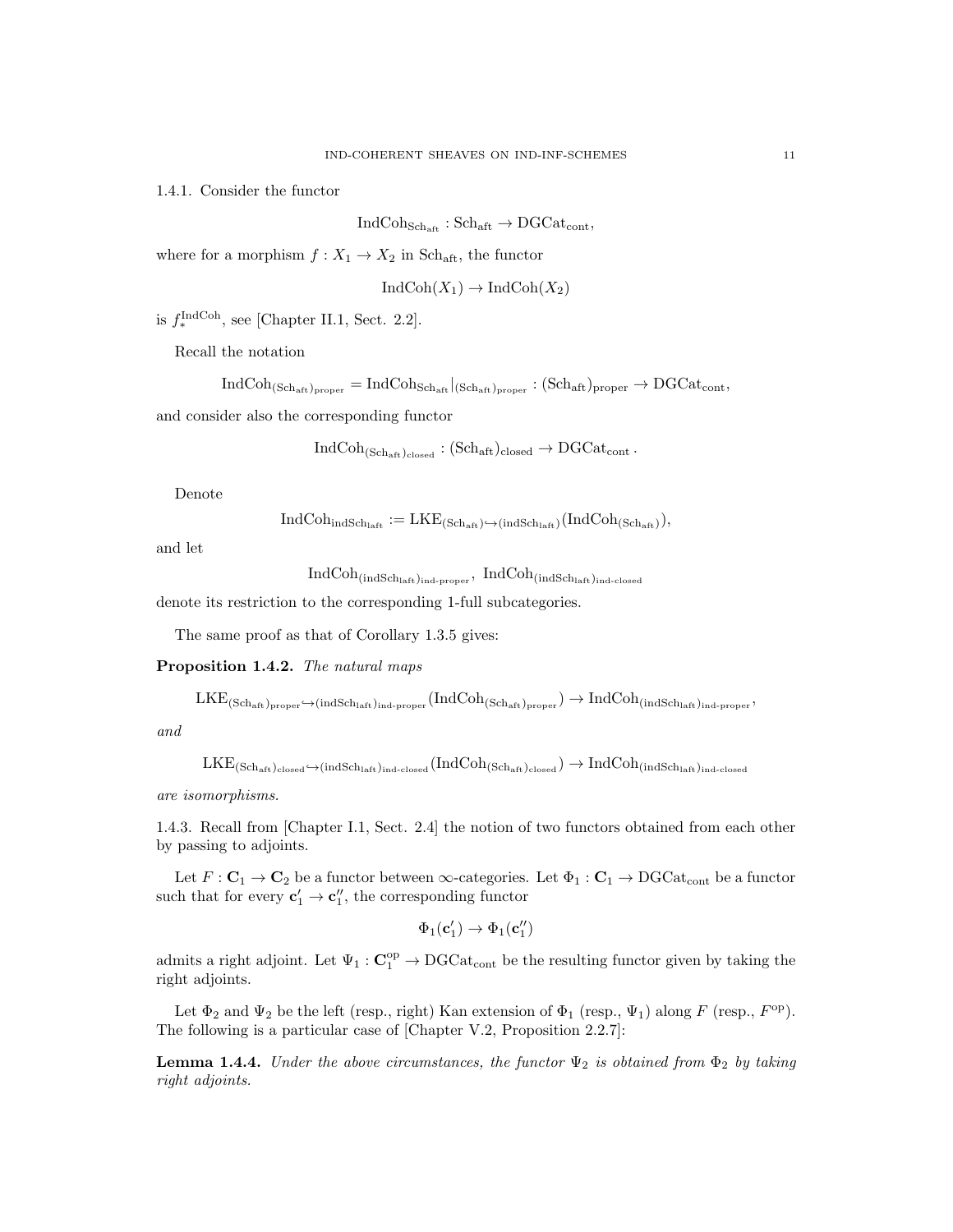1.4.5. We apply Lemma 1.4.4 in the following situation:

 $C_1 := (Sch_{\text{aff}})_{\text{proper}}, C_2 := (indSch_{\text{laff}})_{\text{ind-proper}},$ 

and  $\cal F$  to be the natural embedding. We take

 $\Phi_1 := \text{IndCoh}_{(\text{Sch}_{\text{aff}})_{\text{proper}}}$  and  $\Psi_1 := \text{IndCoh}_{(\text{Sch}_{\text{aff}})_{\text{proper}}}^!$ .

These two functors are obtained from one another by passage to adjoints, by the definiton of the functor  $IndCoh_{(Sch_{aff})_{proper}}^!$ , see [Chapter II.1, Corollary 5.1.12].

Corollary 1.4.6. The functor

$$
\mathrm{IndCoh}^!_{(\mathrm{indSch}_\mathrm{laff})_\mathrm{ind\text{-}proper}}:((\mathrm{indSch}_\mathrm{laff})_\mathrm{ind\text{-}proper})^\mathrm{op}\to \mathrm{DGCat}_\mathrm{cont}
$$

is obtained from the functor

$$
IndCoh_{(indSchlaff)_{ind-proper}} : (indSchlaff)_{ind-proper} \rightarrow DGCat_{cont}
$$

by passing to right adjoints.

1.4.7. By the above corollary and Proposition 1.4.2, for  $\mathcal{X} \in \text{indSch}_{\text{laff}}$  there is a canonical isomorphism

$$
\operatorname{IndCoh}_{\operatorname{indSch}_{\operatorname{laff}}}^!(\mathfrak{X})\simeq \operatorname{IndCoh}_{\operatorname{indSch}_{\operatorname{laff}}}(\mathfrak{X}),
$$

and by definition the left hand side is IndCoh(X). Thus, given a morphism  $f : \mathfrak{X}_1 \to \mathfrak{X}_2$  in ind $Sch<sub>laff</sub>$ , the functor IndCoh<sub>indSchlaft</sub> gives a functor

$$
f_*^{\text{IndCoh}}: \text{IndCoh}(\mathfrak{X}_1) \to \text{IndCoh}(\mathfrak{X}_2),
$$

 $\overline{I}$  Index

which, by definition of the functor  $IndCoh<sub>indSch<sub>inf</sub></sub>$ , agrees with the previously defined IndCoh direct image functor when restricted to Sch<sub>aft</sub>. Furthermore, by Corollary 1.4.6, if  $f$  is indproper, then  $f_*^{\text{IndCoh}}$  is the left adjoint of  $f^!$ . In particular, for a closed embedding

 $X \stackrel{i}{\to} \mathfrak{X}$ 

of a scheme  $X \in Sch_{\text{aft}}$  into an ind-scheme  $\mathcal{X} \in \text{indSch}_{\text{aft}}$ , the corresponding functor  $i^{\text{IndCoh}}_*$ agrees with that of Corollary 1.1.7.

1.4.8. We can now make the following observation pertaining to the behavior of the t-structure with respect to direct images:

**Lemma 1.4.9.** Let  $f: \mathfrak{X}_1 \to \mathfrak{X}_2$  be a map of ind-schemes. Then the functor  $f_*^{\text{IndCoh}}$  is left t-exact. Furthermore, if f is ind-affine, then it is t-exact.

*Proof.* Let  $\mathcal{F} \in \text{IndCoh}(\mathcal{X}_1)^{\geq 0}$ . We wish to show that  $f_*^{\text{IndCoh}}(\mathcal{F}) \in \text{IndCoh}(\mathcal{X}_2)^{\geq 0}$ . By Corollary 1.2.7, we can assume that  $\mathcal{F} = (i_1)_*^{\text{IndCoh}}(\mathcal{F}_1)$  for  $\mathcal{F}_1 \in \text{IndCoh}(X_1)^{\geq 0}$  where

$$
i_1:X_1\to\mathfrak{X}_1
$$

is a closed embedding of a scheme. Now, let

$$
X_1 \stackrel{g}{\to} X_2 \stackrel{i_2}{\to} \mathfrak{X}_2
$$

be a factorization of  $f \circ i_1$ , where  $i_2$  is a closed embedding of a scheme. Thus, it suffices to show that the functor

$$
f_*^{\text{IndCoh}} \circ (i_1)_*^{\text{IndCoh}} \simeq (i_2)_*^{\text{IndCoh}} \circ g_*^{\text{IndCoh}}
$$

is left t-exact. However,  $(i_2)_{*}^{\text{IndCoh}}$  is t-exact by Lemma 1.2.5, while  $g_{*}^{\text{IndCoh}}(\mathcal{F}_1)$  is left t-exact, since  $q$  is a map between schemes.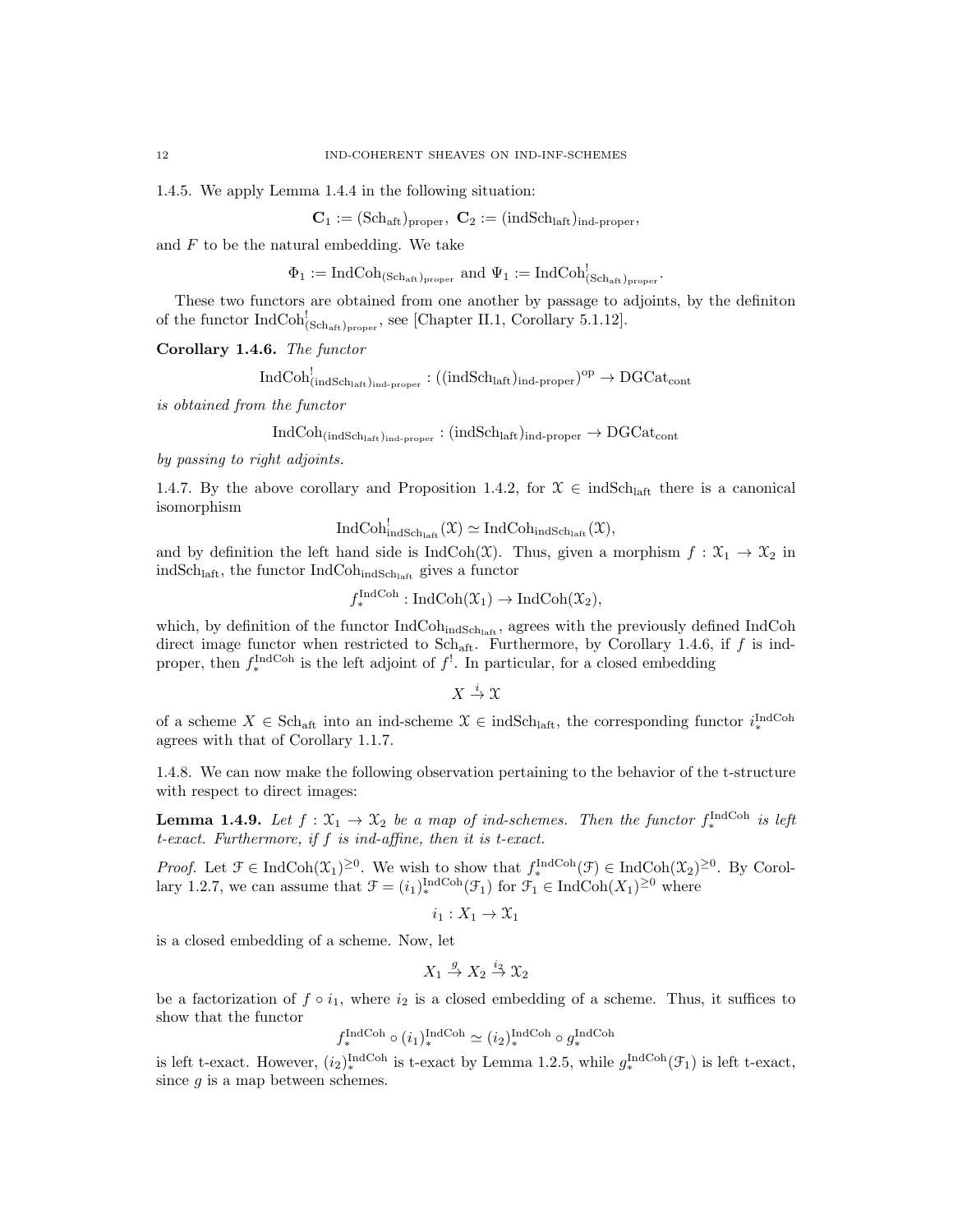Now, suppose that f is ind-affine. In this case, we wish to show that  $f_*^{\text{IndCoh}}$  is also right texact. Let  $\mathcal{F} \in \text{IndCoh}(\mathcal{X}_1)^{\leq 0}$ . We can assume that  $\mathcal{F} = (i_1)_*^{\text{IndCoh}}(\mathcal{F}_1)$  for  $\mathcal{F}_1 \in \text{IndCoh}(X_1)^{\leq 0}$ where  $i_1 : X_1 \to X_1$  is a closed embedding. In the notation as above, it suffices to show that

$$
f_*^{\text{IndCoh}} \circ (i_1)_*^{\text{IndCoh}} \simeq (i_2)_*^{\text{IndCoh}} \circ g_*^{\text{IndCoh}}
$$

is t-exact.

By Lemma 1.2.5,  $(i_2)_{*}^{\text{IndCoh}}$  is t-exact. Hence, it suffices to show that  $g_{*}^{\text{IndCoh}}$  is t-exact. However, g is an affine map between schemes, and the assertion follows.

 $\hfill \square$ 

## 2. Proper base change for ind-schemes

Base change for IndCoh is a crucial property needed for its definition as a functor out of the category of correspondences. In this section we make two (necessary) preparatory steps, establishing base change for morphisms between ind-schemes.

#### 2.1. 1st version.

2.1.1. Recall the notion of *ind-schematic* map in PreStk, see [Chapter III.2, Defintion 1.6.5(a)].

Let

$$
\begin{array}{ccc}\n\mathfrak{X}'_1 & \xrightarrow{g_1} & \mathfrak{X}_1 \\
f' \downarrow & & \downarrow f \\
\mathfrak{X}'_2 & \xrightarrow{g_2} & \mathfrak{X}_2,\n\end{array}
$$

be a Cartesian diagram in  $PreStk<sub>laff</sub>$  with f being ind-schematic and ind-proper. We claim:

**Proposition 2.1.2.** The functors  $f^!$  and  $(f')^!$  admit left adjoints, to be denoted  $f^{\text{IndCoh}}_*$  and  $(f')_*^{\text{IndCoh}}$ , respectively. Moreover, the natural transformation

$$
(f')_*^{\text{IndCoh}} \circ g_1^! \to g_2^! \circ f_*^{\text{IndCoh}},
$$

arrising by adjunction from

$$
g_1^!\circ f^! \simeq (f')^!\circ g_2^! ,
$$

is an isomorphism.

The rest of this subsection is devoted to the proof of this proposition.

2.1.3. We begin by reviewing the setting of [Chapter I.1, Lemma 2.6.4]:

Let  $G: \mathbf{C}_2 \to \mathbf{C}_1$  be a functor between  $\infty$ -categories. Let A be a category of indices, and suppose we are given an A-family of commutative diagrams

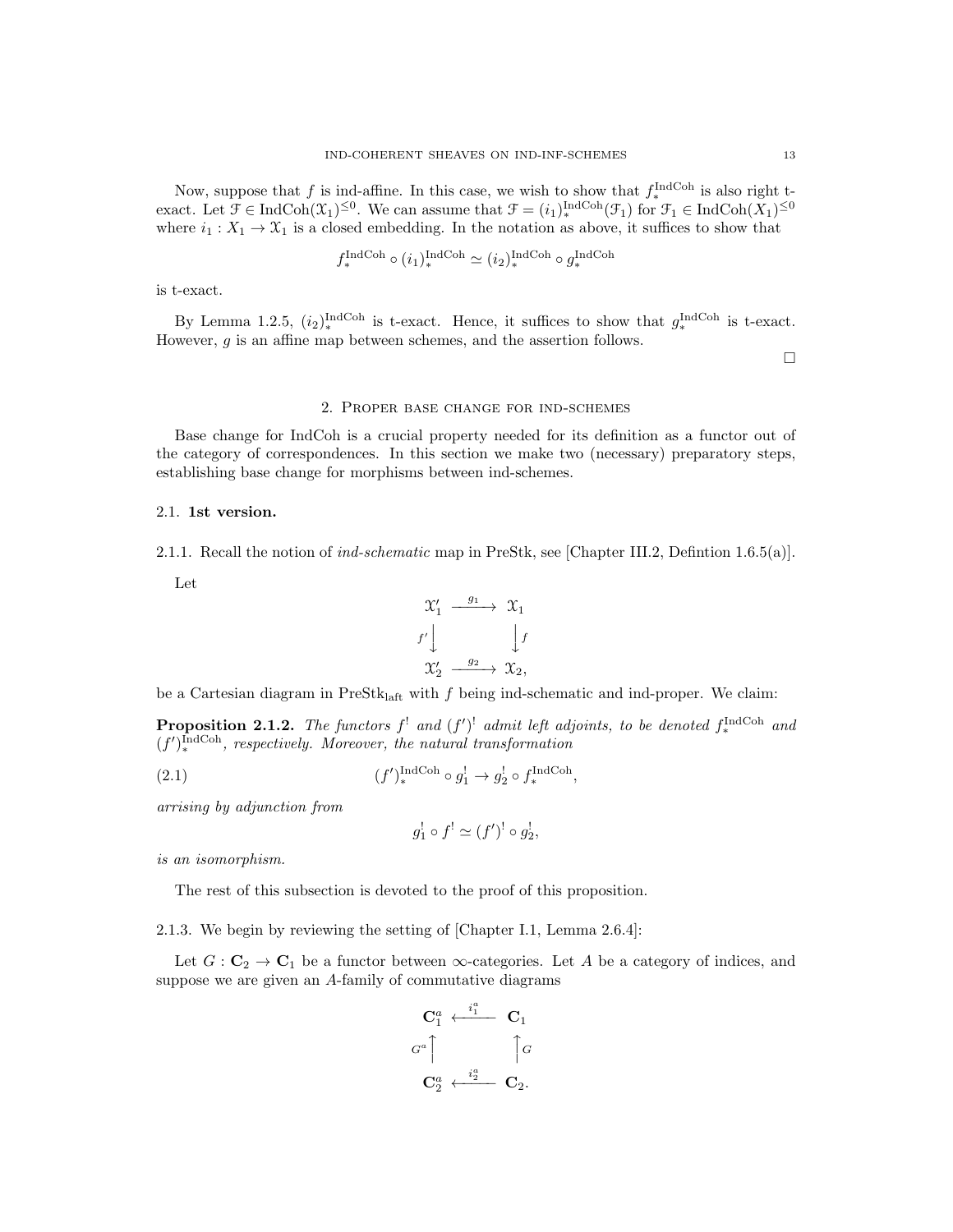Assume that for each  $a \in A$ , the functor  $G^a$  admits a left (resp. right) adjoint  $F^a$ . Furthermore, assume that for each map  $a' \to a''$  in A, the diagram



which a priori commutes up to a natural transformation, actually commutes.

Finally, assume that the functors

$$
\mathbf{C}_1 \to \lim_{a \in A} \mathbf{C}_1^a \text{ and } \mathbf{C}_2 \to \lim_{a \in A} \mathbf{C}_2^a
$$

are equivalences.

In the above situation, [Chapter I.1, Lemma 2.6.4] says:

**Lemma 2.1.4.** The functor G admits a left (resp. right) adjoint F, and for every  $a \in A$ , the diagram



which a priori commutes up to a natural transformation, commutes.

2.1.5. To show that (2.1) is an isomorphism, it suffices to show that it becomes an isomorphism after composing with  $f'$  for every map  $f : S \to \mathcal{X}'_2$ , with  $S \in \text{Sch}_{\text{aff}}$ . Therefore, we can assume that  $\mathcal{X}'_2 = X'_2 \in \text{Sch}_{\text{aft}}$ .

Now, we will apply Lemma 2.1.4 to the following situation. Let  $\mathbf{C}_1 := \text{IndCoh}(\mathfrak{X}_1)$ ,  $\mathbf{C}_2 :=$ IndCoh( $\mathfrak{X}_2$ ) and let A be the category  $(\text{Sch}_{\text{aff}})_{/\mathfrak{X}_2}$ . For each  $Z \in (\text{Sch}_{\text{aff}})_{/\mathfrak{X}_2}$ , let

$$
\mathbf{C}_2^a := \mathrm{IndCoh}(Z), \quad \mathbf{C}_1^a := \mathrm{IndCoh}(Z \underset{\chi_2}{\times} \mathfrak{X}_1).
$$

Now, since  $X_2'$  is in particular an object of  $(\text{Sch}_{\text{aff}})_{/\mathfrak{X}_2}$ , by Lemma 2.1.4, the assertion of Proposition 2.1.2 reduces to the case when  $\mathcal{X}_2 = X_2 \in \text{Sch}_{\text{aff}}$  and  $\mathcal{X}'_2 = X'_2 \in \text{Sch}_{\text{aff}}$ . In this case  $\mathcal{X}_1, \mathcal{X}'_1 \in \text{indSch}_{\text{laff}}$  and the left adjoints exist by Corollary 1.4.6.

2.1.6. We have

$$
\mathcal{X}_1 \simeq \operatornamewithlimits{colim}_{a \in A} X_a,
$$

where  $X_a \in \text{Sch}_{\text{aff}}$  and  $i_a: X_a \to \mathfrak{X}_1$  are closed embeddings.

Set

$$
X'_a := X'_2 \underset{X_2}{\times} X_a.
$$

We have:

$$
\mathfrak{X}'_1\simeq \operatornamewithlimits{colim}_{a\in A}X'_a,
$$

Let  $i'_a$  denote the corresponding closed embedding  $X'_a \to \mathcal{X}'_1$ , and let  $g_a$  denote the map  $X'_a \to X_a.$ 

Note that the maps  $f \circ i_a : X_a \to X_2$  and  $f' \circ i'_a : X'_a \to X'_2$  are proper, by assumption.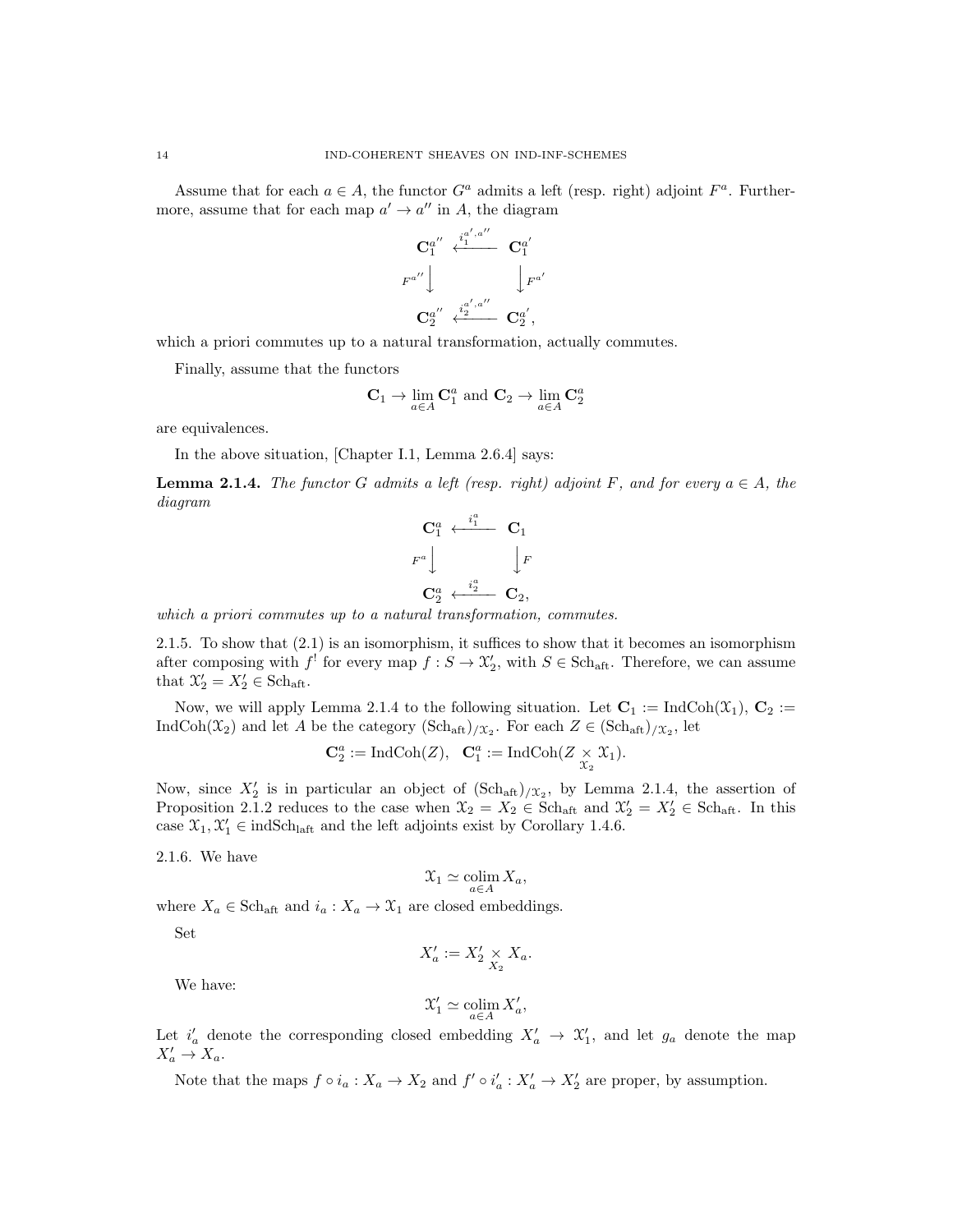2.1.7. By Corollary 1.1.6, we have:

$$
\mathrm{Id}_{\mathrm{Ind}\mathrm{Coh}(\mathfrak{X}_1)}\simeq \underset{a\in A}{\mathrm{colim}}\,(i_a)_*^{\mathrm{Ind}\mathrm{Coh}}\circ (i_a)^! \text{ and }\mathrm{Id}_{\mathrm{Ind}\mathrm{Coh}(\mathfrak{X}'_1)}\simeq \underset{a\in A}{\mathrm{colim}}\,(i'_a)_*^{\mathrm{Ind}\mathrm{Coh}}\circ (i'_a)^!.
$$

Hence, we can rewrite the left-hand side in (2.1) as

$$
\underset{a \in A}{\text{colim}} (f')_*^{\text{IndCoh}} \circ (i'_a)_*^{\text{IndCoh}} \circ (i'_a)^! \circ g_1^!,
$$

and the right-hand side as

$$
\operatornamewithlimits{colim}_{a\in A} g_2^! \circ f^{\operatorname{IndCoh}}_* \circ (i_a)_*^{\operatorname{IndCoh}} \circ (i_a)^!.
$$

It follows from the construction that the map in (2.1) is given by a compatible system of maps for each  $a \in A$ 

$$
\begin{aligned} (f')_*^{\operatorname{IndCoh}} &\circ (i'_a)_*^{\operatorname{IndCoh}} \circ (i'_a)^! \circ g_1^! \simeq (f' \circ i'_a)_*^{\operatorname{IndCoh}} \circ (g_1 \circ i'_a)^! \simeq \\ & (f' \circ i'_a)_*^{\operatorname{IndCoh}} \circ (i_a \circ g_a)^! \simeq (f' \circ i'_a)_*^{\operatorname{IndCoh}} \circ g_a^! \circ i^!_a \to \\ & \to g_2^! \circ (f \circ i_a)_*^{\operatorname{IndCoh}} \circ i^!_a \simeq g_2^! \circ f_*^{\operatorname{IndCoh}} \circ (i_a)_*^{\operatorname{IndCoh}} \circ (i_a)^!, \end{aligned}
$$

where the arrow

$$
(f' \circ i'_a)^{{\rm IndCoh}}_{*} \circ g^!_a \to g^!_2 \circ (f \circ i_a)^{{\rm IndCoh}}_*
$$

is base change for the Cartesian square

$$
X'_a \xrightarrow{g_a} X_a
$$
  

$$
f' \circ i'_a \downarrow \qquad \qquad \downarrow f \circ i_a
$$
  

$$
X'_2 \xrightarrow{g_2} X_2.
$$

Hence, the required isomorphism follows from proper base change in the case of schemes, see [Chapter II.2, Proposition 3.1.4(b)].

 $\Box$ 

2.1.8. In the sequel we will need the following corollary of Proposition 2.1.2:

**Corollary 2.1.9.** Let  $\mathcal{X}' \to \mathcal{X}$  be a map of ind-schemes. Then the functor

$$
\operatorname{IndCoh}(\mathcal{X}') \to \lim_{(Z \xrightarrow{f} \mathcal{X}) \in ((\operatorname{Sch}_{\operatorname{aff}})_{\operatorname{proper over} \mathcal{X}})^{\operatorname{op}}} \operatorname{IndCoh}(Z \times \mathcal{X}')
$$

is an equivalence.

*Proof.* The statement of the corollary is equivalent to the fact that for  $\mathcal{F} \in \text{IndCoh}(\mathcal{X}')$ , the map

(2.2) colim 
$$
f'^{\text{IndCoh}}_{*} \circ f'^{!}(\mathcal{F}) \to \mathcal{F}
$$

$$
(Z \xrightarrow{f} \mathcal{X}) \in (\text{Sch}_{\text{aff}})_{\text{proper over } \mathcal{X}}
$$

is an isomorphism, where

$$
Z \underset{\mathfrak{X}}{\times} \mathfrak{X}' =: Z' \overset{f'}{\to} \mathfrak{X}'.
$$

Note that base change (i.e., Proposition 2.1.2) implies the projection formula, so for each  $Z' \stackrel{f'}{\rightarrow} X'$  as above, the natural map

$$
f'_{*}^{\text{IndCoh}} \circ f'^{!}(\mathcal{F}) \to f'_{*}^{\text{IndCoh}} \circ f'^{!}(\omega_{\mathcal{X}}) \overset{!}{\otimes} \mathcal{F}
$$

is an isomorphism.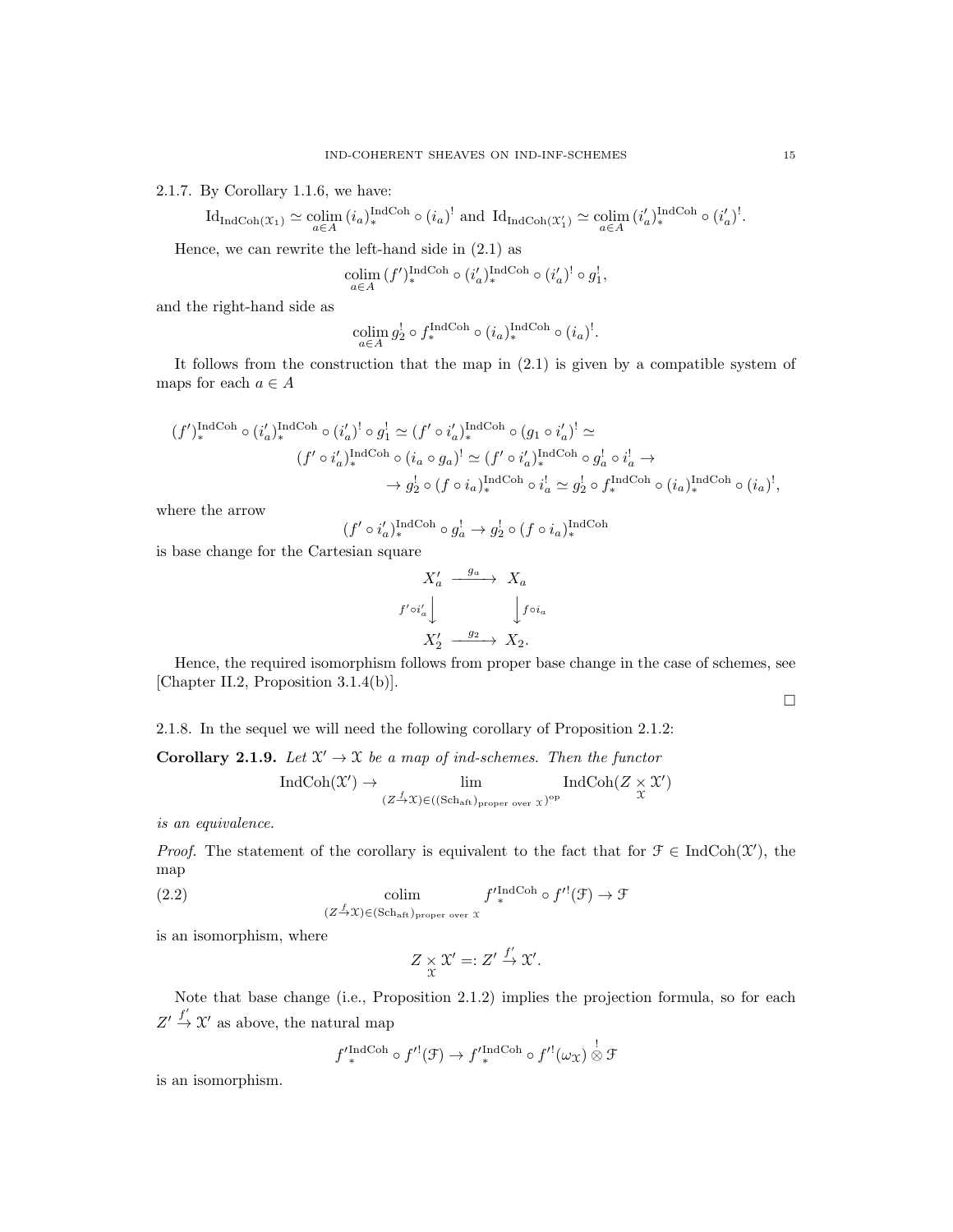Hence, the map in  $(2.2)$  is obtained by tensoring with  $\mathcal F$  from the map

$$
\underset{(Z \to \mathfrak{X}) \in (\text{Sch}_{\text{aff}})_{\text{proper over } \mathfrak{X}}}{\text{colim}} f'^{\text{IndCoh}}_{*} \circ f'^{\text{!}}(\omega_{\mathfrak{X}'}) \to \omega_{\mathfrak{X}'},
$$

and therefore it is sufficient to check that the latter map is an isomorphism.

However, again by base change, the latter map identifies with the pullback under  $\mathcal{X}' \to \mathcal{X}$  of the map

$$
\underset{(Z \to \mathfrak{X}) \in (\text{Sch}_{\text{aff}})_{\text{proper over } \mathfrak{X}}}{\text{colim}} f_*^{\text{IndCoh}} \circ f^!(\omega_{\mathfrak{X}}) \to \omega_{\mathfrak{X}},
$$

while the latter is an isomorphism by Corollary 1.3.5.

### 2.2. 2nd version.

2.2.1. Now, let

$$
\begin{array}{ccc}\n\mathcal{X}'_1 & \xrightarrow{g_1} & \mathcal{X}_1 \\
f' \downarrow & & \downarrow f \\
\mathcal{X}'_2 & \xrightarrow{g_2} & \mathcal{X}_2\n\end{array}
$$

be a Cartesian diagram in indSch<sub>laft</sub>, such that the map  $g_2$ , and hence  $g_1$ , is ind-proper.

From the isomorphism

$$
(g_2)^{\operatorname{IndCoh}}_* \circ (f')^{\operatorname{IndCoh}}_* \simeq f^{\operatorname{IndCoh}}_* \circ (g_1)^{\operatorname{IndCoh}}_*,
$$

we obtain, by adjunction, a natural transformation:

 $(2.3)$  $\mathcal{O}_{*}^{\text{IndCoh}} \circ g_1^! \to g_2^! \circ f_*^{\text{IndCoh}}.$ 

We claim:

Proposition 2.2.2. The map  $(2.3)$  is an isomorphism.

The rest of this subsection is devoted to the proof of the proposition.

2.2.3. First, suppose that  $f$  is ind-proper. In this case, the map  $(2.3)$  equals the map  $(2.1)$ . Hence, it is an isomorphism by Proposition 2.1.2.

2.2.4. We have

$$
\mathcal{X}'_2 \simeq \operatornamewithlimits{colim}_{a \in A} X'_{2,a},
$$

where  $X'_{2,a} \in \text{Sch}_{\text{aff}}$  and the maps  $i_{2,a} : X'_{2,a} \to \mathcal{X}'_2$  are closed embeddings. Therefore, it suffices to show that (2.3) becomes an isomorphism after composing both sides with  $i_{2,a}^{\dagger}$  for every a. Thus, we can assume without loss of generality that  $\mathcal{X}'_2 = X'_2 \in \text{Sch}_{\text{aft}}$ .

Furthermore, by Corollary 1.1.6, we need to show that (2.3) becomes an isomorphism after precomposing both sides with the functor  $(i_1)_*^{\text{IndCoh}}$  for a closed embedding  $i_1 : X_1 \to X_1$  with

 $\Box$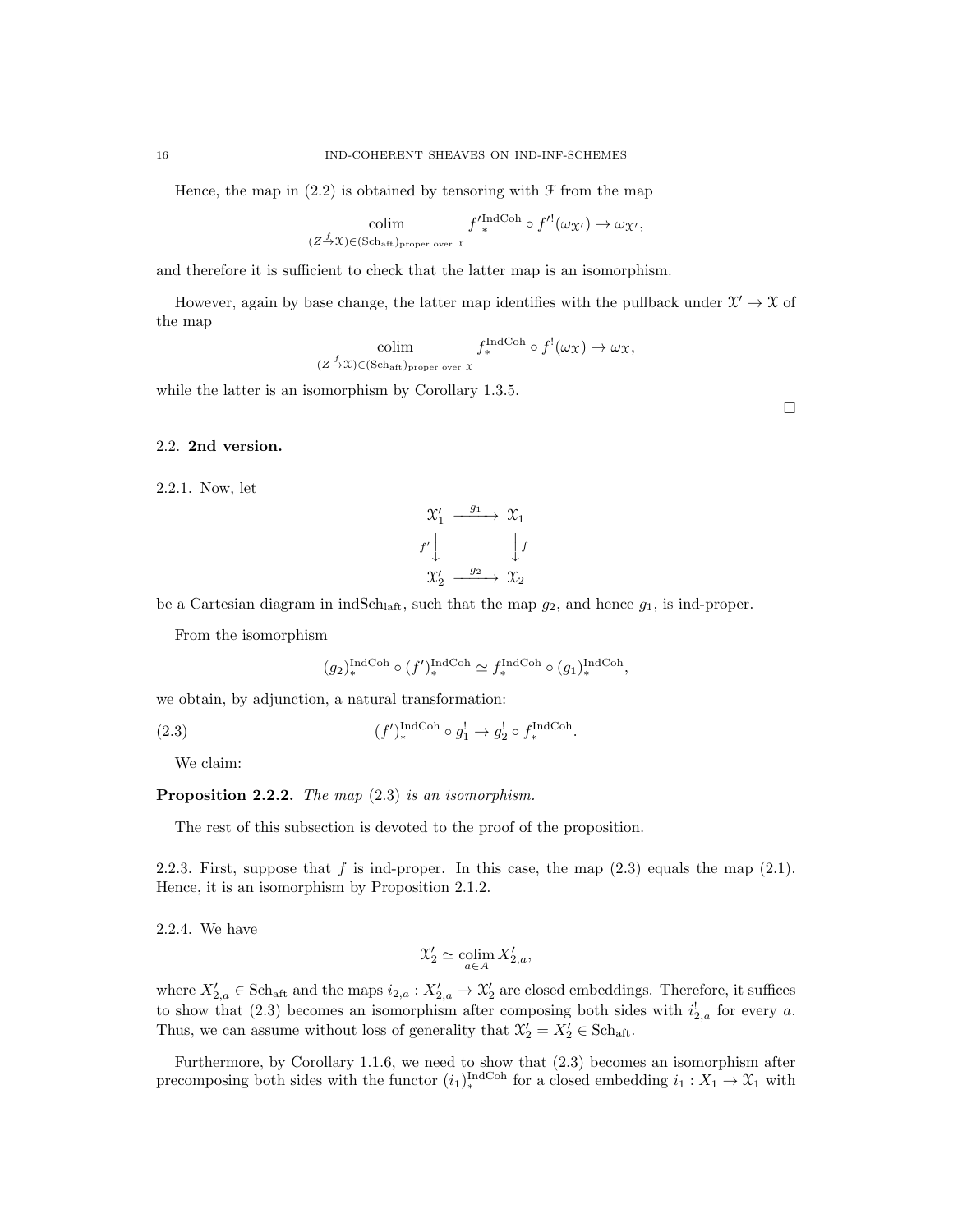$X_1 \in Sch_{\text{aft}}$ . Consider the commutative diagram



where both squares are Cartesian. Since  $i_1$  is ind-proper, we have that base change holds for the top square. Hence, to show that (2.3) becomes an isomorphism after precomposing with  $(i_1)_*^{\text{IndCoh}}$ , we need to show that base change holds for the outer square. In particular, we reduce to the case when  $\mathfrak{X}_1 = X_1 \in \text{Sch}_{\text{aff}}$ .

2.2.5. By [Chapter III.2, Corollary 1.7.5(b)], we can factor the map  $X_1 \to X_2$  as a composition

$$
X_1 \to \tilde{X}_1 \to \mathfrak{X}_2,
$$

where  $\widetilde{X}_1 \in \text{Sch}_{\text{aff}}$  and  $\widetilde{X}_1 \to \mathfrak{X}_2$  is a closed embedding (and in particular schematic). We have the diagram



where all the squares are Cartesian. The top square is a Cartesian square in  $Sch_{\text{aft}}$  and hence satisfies base change by [Chapter II.1, Proposition 5.2.1]. In the bottom square, the map  $X_1 \rightarrow X_2$  is ind-proper, and hence it satisfies base change by the above. Hence the outer square satisfies base change as desired. satisfies base change as desired.

#### 3. IndCoh on (ind)-inf-schemes

In this section we begin the development of the theory of IndCoh on ind-inf-schemes. We will essentially bootstrap it from IndCoh on ind-schemes, using *nil base change*.

3.1. Nil base change. As just mentioned, nil base change is a crucial property of the category IndCoh. Its proof relies on the structural results on inf-schemes from [Chapter III.2, Sect. 4].

3.1.1. Recall the notion of an ind-inf-schematic map in PreStk, see [Chapter III.2, Definition 3.1.5].

We will show:

**Proposition 3.1.2.** Let  $f : \mathfrak{X}_1 \to \mathfrak{X}_2$  be a map in PreStk<sub>laft</sub>, and assume that f is an infschematic nil-isomorphism.

(a) The functor  $f' : \text{IndCoh}(\mathfrak{X}_2) \to \text{IndCoh}(\mathfrak{X}_1)$  admits a left adjoint, to be denoted  $f_*^{\text{IndCoh}}$ .

(b) The functor  $f^!$  is conservative.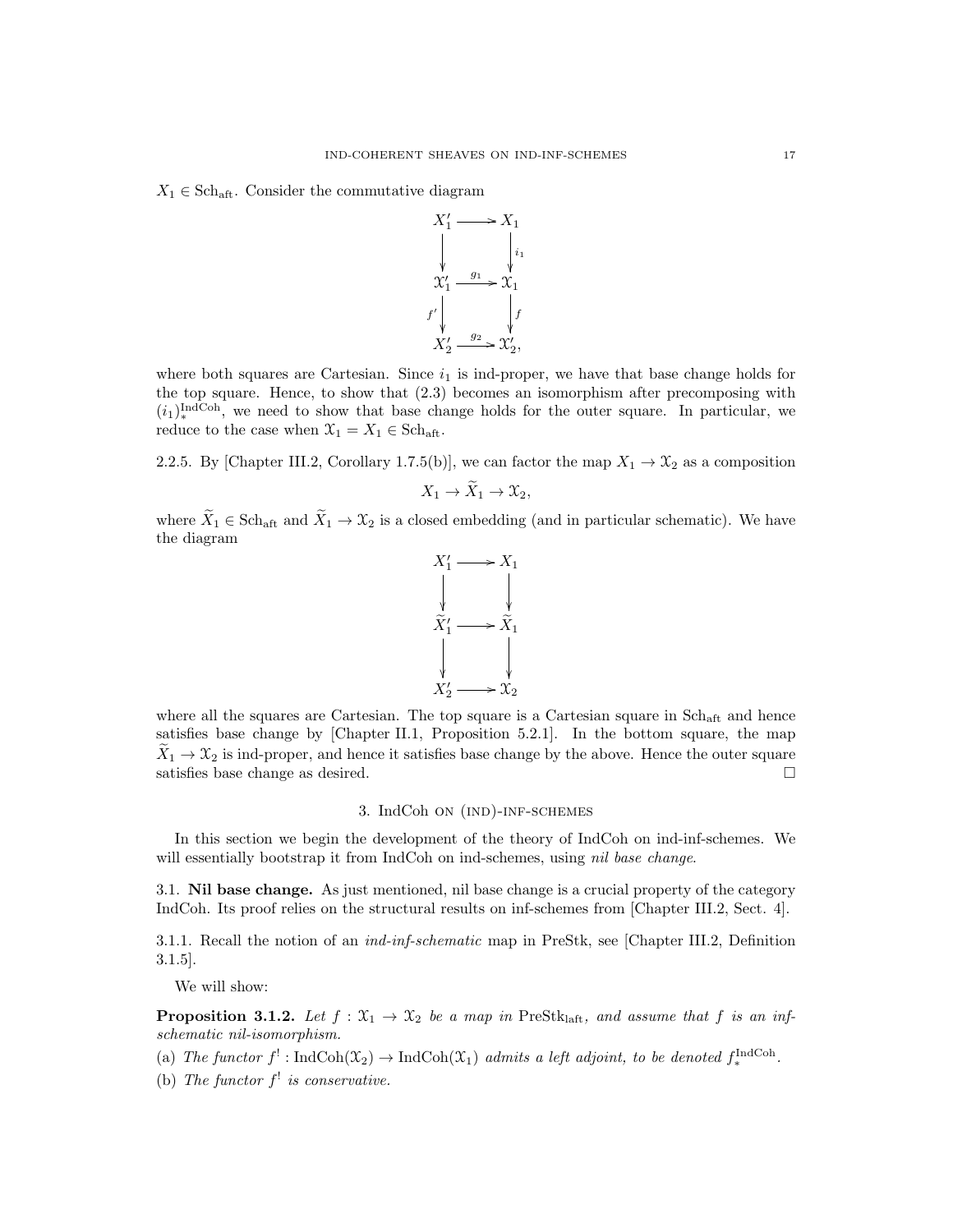(c) For a Cartesian daigram

$$
\begin{array}{ccc}\n\mathfrak{X}'_1 & \xrightarrow{g_1} & \mathfrak{X}_1 \\
f' \downarrow & & \downarrow f \\
\mathfrak{X}'_2 & \xrightarrow{g_2} & \mathfrak{X}_2,\n\end{array}
$$

the natural transformation

$$
(f')_*^{\text{IndCoh}} \circ g_1^! \to g_2^! \circ f_*^{\text{IndCoh}},
$$

arrising by adjunction from

$$
g_1^! \circ f^! \simeq (f')^! \circ g_2^!,
$$

is an isomorphism.

3.1.3. Proof of Proposition  $3.1.2$ . Using Lemma 2.1.4, we reduce the assertion to the case when  $\mathfrak{X}_2 = X_2 \in \text{Sch}_{\text{aff}}^{\text{aff}}$ , for points (a) and (b), and further to the case when  $\mathfrak{X}'_2 = X'_2 \in \text{Sch}_{\text{aff}}^{\text{aff}}$  for point (c).

In this case  $\mathfrak{X}_1$  has the property that  $\mathrm{red} \mathfrak{X}_1 = X_1 \in \mathrm{redSch}^{\mathrm{aff}}_{\mathrm{ft}}$ . By [Chapter III.2, Corollary 4.3.3], we can write

$$
\mathfrak{X}_1\simeq \operatornamewithlimits{colim}_{a\in A}X_{1,a},
$$

where  $A$  is the category

$$
(\mathrm{Sch}^{\mathrm{aff}}_{\mathrm{aft}})_{/\mathfrak{X}_1} \underset{(\mathrm{redSch}^{\mathrm{aff}}_{\mathrm{aft}})_{/\mathfrak{X}_1}}{\times} \{X_1\},
$$

and the colimit is taken in the category  $PreStk<sub>laff</sub>$ .

In particular, for every a, the resulting map  $X_{1,a} \to X_2$  is a nil-isomorphism, and hence, proper. Moreover, for every morphism  $a' \rightarrow a''$ , the corresponding map

$$
i_{a',a''}:X_{1,a'}\to X_{1,a''}
$$

is also a nil-isomorphism and, in particular, is proper.

We have

$$
\text{IndCoh}(\mathfrak{X}_1) \simeq \lim_{a \in A^{\text{op}}} \text{IndCoh}(X_{1,a}),
$$

and the fact that  $f'$  is conservative follows from the fact that each  $(f \circ i_a)$ <sup>!</sup> is conservative.

Using [Chapter I.1, Proposition 2.5.7], we can therefore rewrite

(3.1) 
$$
\operatorname{IndCoh}(\mathfrak{X}_1) \simeq \operatorname*{colim}_{a \in A} \operatorname{IndCoh}(X_{1,a}),
$$

where the colimit is taken with respect to the functors

$$
(i_{a',a''})_*^{\text{IndCoh}} : \text{IndCoh}(X_{1,a'}) \to \text{IndCoh}(X_{1,a''}).
$$

Now, the left adjoint to  $f$  is given by the compatible collection of functors

 $(f \circ i_a)_*^{\text{IndCoh}} : \text{IndCoh}(X_{1,a}) \to \text{IndCoh}(X_2).$ 

Thus, it remains to establish the base change property. However, the latter follows by repeating the argument in Sects. 2.1.6-2.1.7.

 $\Box$ 

3.2. Basic properties. We will now use nil base change to establish some basic properties of the category IndCoh on an ind-inf-scheme.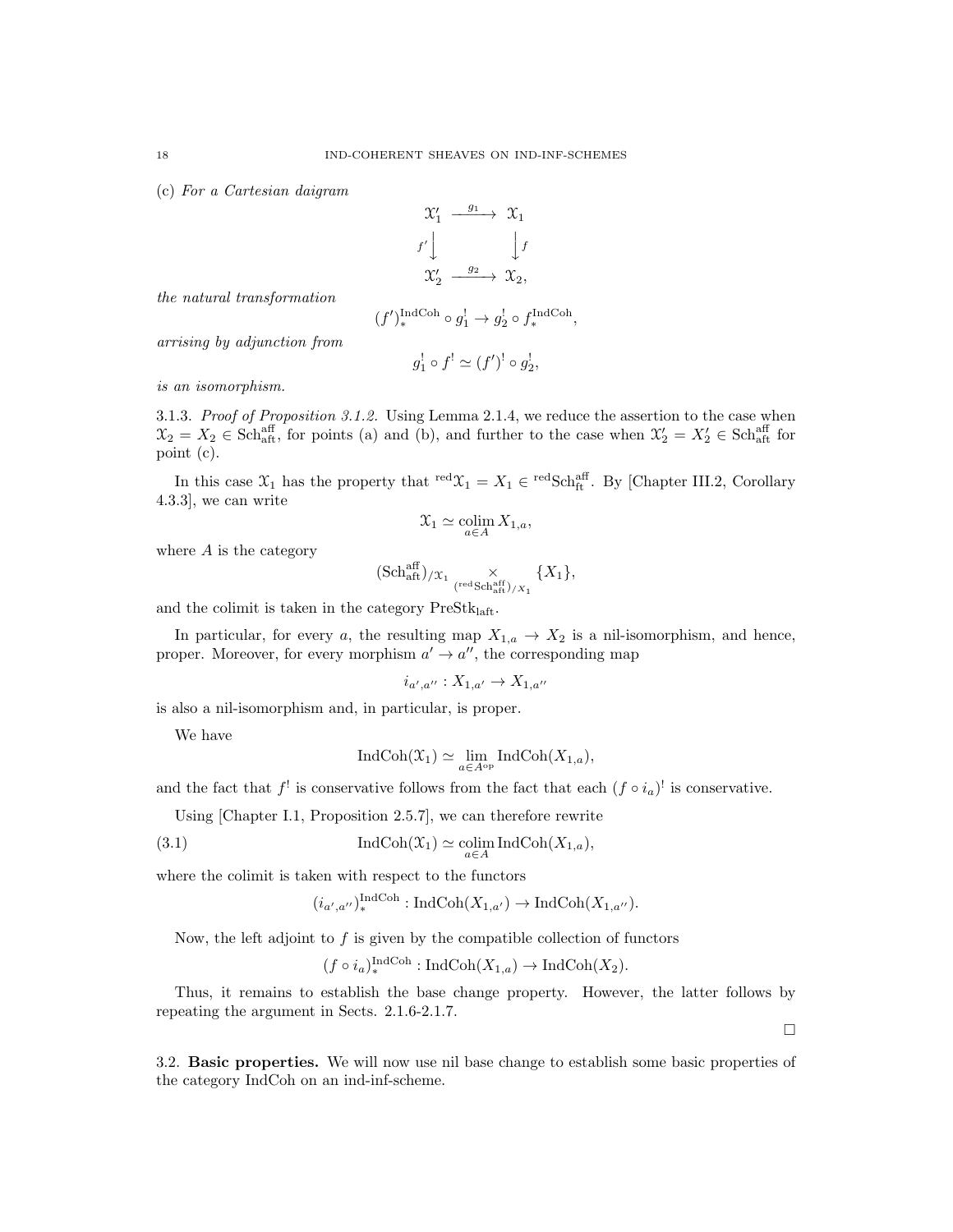3.2.1. First, as a corollary of Proposition 3.1.2 we obtain:

**Corollary 3.2.2.** Let X be an object of indinfSch<sub>laft</sub>. Then the category IndCoh(X) is compactly generated.

*Proof.* Consider the canonical map  $i: \text{red } \mathfrak{X} \to \mathfrak{X}$ . The category IndCoh( $\text{red } \mathfrak{X}$ ) is compactly generated by Corollary 1.1.8. Now, Proposition 3.1.2 implies that the essential image of  $i_{\ast}^{\text{IndCoh}}(\text{IndCoh}(\text{red}\mathfrak{X})^c)$  compactly generates  $\text{IndCoh}(\mathfrak{X})$ .

3.2.3. Let



be a Cartesian diagram in PreSt $k_{\text{left}}$  with f being ind-inf-schematic and ind-proper. We claim:

**Proposition 3.2.4.** The functors  $f^!$  and  $(f')^!$  admit left adjoints, to be denoted  $f^{\text{IndCoh}}_*$  and  $(f')_*^{\text{IndCoh}}$ , respectively. The natural transformation

(3.2) 
$$
(f')_*^{\text{IndCoh}} \circ g_1^! \to g_2^! \circ f_*^{\text{IndCoh}},
$$

arrising by adjunction from

$$
g_1^! \circ f^! \simeq (f')^! \circ g_2^!,
$$

is an isomorphism.

*Proof.* By Lemma 2.1.4, the assertion of the proposition reduces to the case when  $\mathfrak{X}_2$  and (resp., both  $\mathfrak{X}_2$  and  $\mathfrak{X}'_2$ ) belong to Schaff. Denote these objects by  $X_2$  and  $X'_2$ , respectively. In this case  $\mathfrak{X}_1$  (resp., both  $\mathfrak{X}_1$  and  $\mathfrak{X}'_1$ ) belong to indinfSch<sub>laft</sub>. The existence of the left adjoint  $f_*^{\text{IndCoh}}$  (and therefore also  $(f')_*^{\text{IndCoh}}$  follows, using [Chapter III.2, Corollary 4.1.4] and Proposition 2.1.2, by the same argument as Proposition 3.1.2(a).

Now, let  $\mathfrak{X}_0$  be any object of indSch<sub>laft</sub> endowed with a nil-isomorphism to  $\mathfrak{X}_1$ ; e.g.,  $\mathfrak{X}_0$  =  $\text{red}\,\chi_1$ . Set

 $\mathcal{X}'_0 := X'_2 \underset{X_2}{\times} \mathcal{X}_0,$ 

and consider the diagram

$$
\begin{array}{ccc}\n\mathfrak{X}'_0 & \xrightarrow{g_0} & \mathfrak{X}_0 \\
i' & & \downarrow i \\
\mathfrak{X}'_1 & \xrightarrow{g_1} & \mathfrak{X}_1 \\
f' & & \downarrow f \\
X'_2 & \xrightarrow{g_2} & X_2,\n\end{array}
$$

in which both squares are Cartesian.

By Proposition 3.1.2(b), it suffices to prove the assertion for the top square and for the outer square.

Now, the assertion for the outer square is given by Proposition 2.1.2, and for the top square by Proposition  $3.1.2(c)$ .

#### 3.3. Descent for ind-inf-schematic ind-proper maps.

 $\Box$ 

 $\Box$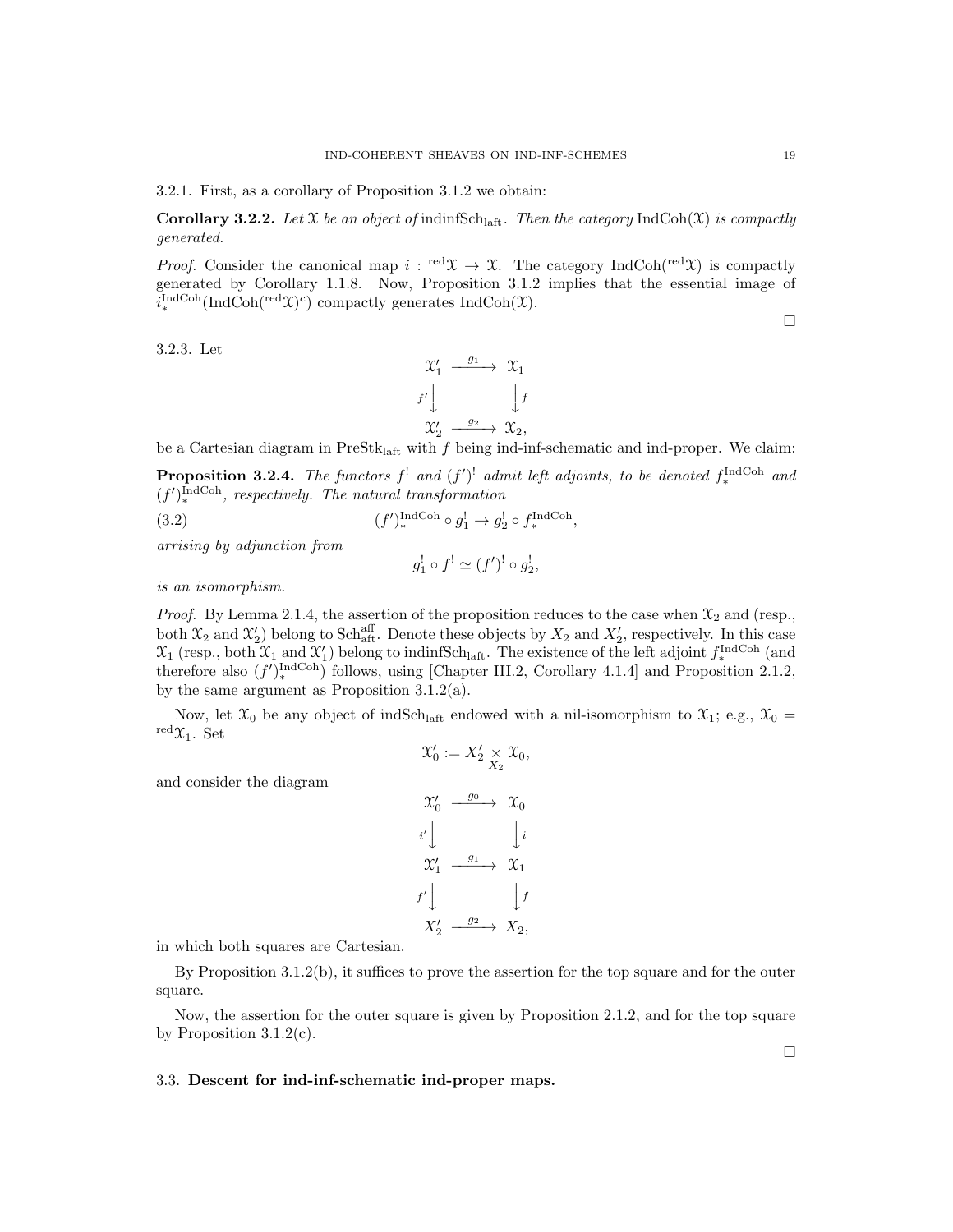3.3.1. Let  $\mathfrak{X}^{\bullet}$  be a groupoid simplicial object in PreSt $k_{\mathrm{laff}}$ , see [Lu1, Definition 6.1.2.7]. Denote by

$$
(3.3) \t\t\t p_s, p_t: \mathfrak{X}^1 \rightrightarrows \mathfrak{X}^0
$$

the corresponding maps.

We form a co-simplicial category  $\text{IndCoh}(\mathfrak{X}^{\bullet})^!$  using the !-pullback functors, and consider its totalization  $\text{Tot}(\text{IndCoh}(\mathfrak{X}^{\bullet})^!)$ . Consider the functor of evaluation on 0-simplices:

$$
ev^0: \mathrm{Tot}(\mathrm{IndCoh}(\mathfrak{X}^\bullet)) \to \mathrm{IndCoh}(\mathfrak{X}^0).
$$

3.3.2. We claim:

**Proposition 3.3.3.** Suppose that the maps  $p_s$ ,  $p_t$  in (3.3) are ind-inf-schematic and ind-proper. Then:

(a) The functor  $ev^0$  admits a left adjoint and the adjoint pair

$$
\operatorname{IndCoh}(\mathfrak{X}^0) \rightleftarrows \operatorname{Tot}(\operatorname{IndCoh}(\mathfrak{X}^{\bullet})^!)
$$

is monadic. Furthermore, the resulting monad on  $\text{IndCoh}(\mathfrak{X}^0)$ , viewed as a plain endo-functor, is canonically isomorphic to  $(p_t)_*^{\text{IndCoh}} \circ (p_s)^!$ .

(b) Suppose that  $\mathfrak{X}^{\bullet}$  is the Čech nerve of a map  $f : \mathfrak{X}^0 \to \mathcal{Y}$ , where f is ind-schematic and ind-proper. Assume also that  $f$  is surjective at the level of  $k$ -points. Then the resulting map

 $\text{IndCoh}(\mathcal{Y}) \to \text{Tot}(\text{IndCoh}(\mathcal{X}^{\bullet})^!)$ 

is an equivalence.

*Proof.* Follows by repeating the argument of [Chapter II.1, Proposition 7.2.2].

3.3.4. For  $\mathfrak{X} \in \mathrm{PreStk}_{\mathrm{laft}}$  recall the category  $\mathrm{Pro}(\mathrm{QCoh}(\mathfrak{X})^{-})^{\mathrm{fake}}_{\mathrm{laft}}$ , see [Chapter III.1, Sect. 4.3.6]. From Proposition 3.3.3 and [Chapter III.1, Corollary 4.4.2] we obtain:

Corollary 3.3.5. Let  $\mathfrak{X} \to \mathfrak{Y}$  be a map in PreStk<sub>laft</sub>, which is ind-inf-schematic, ind-proper and surjective at the level of k-points. Then the pullback functor

$$
\mathrm{Pro}(\mathrm{QCoh}(\mathcal{Y})^{-})^{\mathrm{fake}}_{\mathrm{laff}} \rightarrow \mathrm{Tot}\left(\mathrm{Pro}(\mathrm{QCoh}(\mathfrak{X}^{\bullet}/\mathcal{Y})^{-})^{\mathrm{fake}}_{\mathrm{laff}}\right)
$$

is an equivalence.

3.3.6. Descent for maps. Let  $f: \mathcal{X} \to \mathcal{Y}$  be an inf-schematic nil-isomorphism in PreStk<sub>laft</sub>. We then have:

**Proposition 3.3.7.** For  $\mathcal{Z} \in \text{PreStk}_{\text{laff-def}}$ , the natural map

$$
Tot(Maps(\mathcal{X}^{\bullet}, \mathcal{Z})) \to Maps(\mathcal{Y}, \mathcal{Z})
$$

is an isomorphism.

*Proof.* The statement automatically reduces to the case when  $\mathcal{Y} = Y \in \text{~}^{\infty}\text{Sch}^{\text{aff}}_{\text{ft}}$ . Furthermore, by [Chapter III.2, Corollary 4.3.4], we can further assume that  $\mathfrak{X} = X \in \text{&}\infty \text{Sch}^{\text{aff}}_{\text{ft}}$ .

The assertion of the proposition is evident if  $Y$  is reduced: in this case the simplicial object  $X^{\bullet}$  is split. Hence, by [Chapter III.1, Proposition 5.4.2], by induction, it suffices to show that if the assertion holds for a given Y and we have a square-zero extension  $Y \hookrightarrow Y'$  by means of  $\mathcal{F} \in \text{Coh}(Y)^{\leq 0}$ , then the assertion holds also for  $X' \in (\text{Sch}^{\text{aff}}_{\text{aff}})_{\text{nil-isom to } Y'}$ .

Set  $X := X' \underset{Y'}{\times} Y'$ . By [Chapter III.1, Proposition 5.3.2], the map

$$
X^\bullet \hookrightarrow X'^\bullet
$$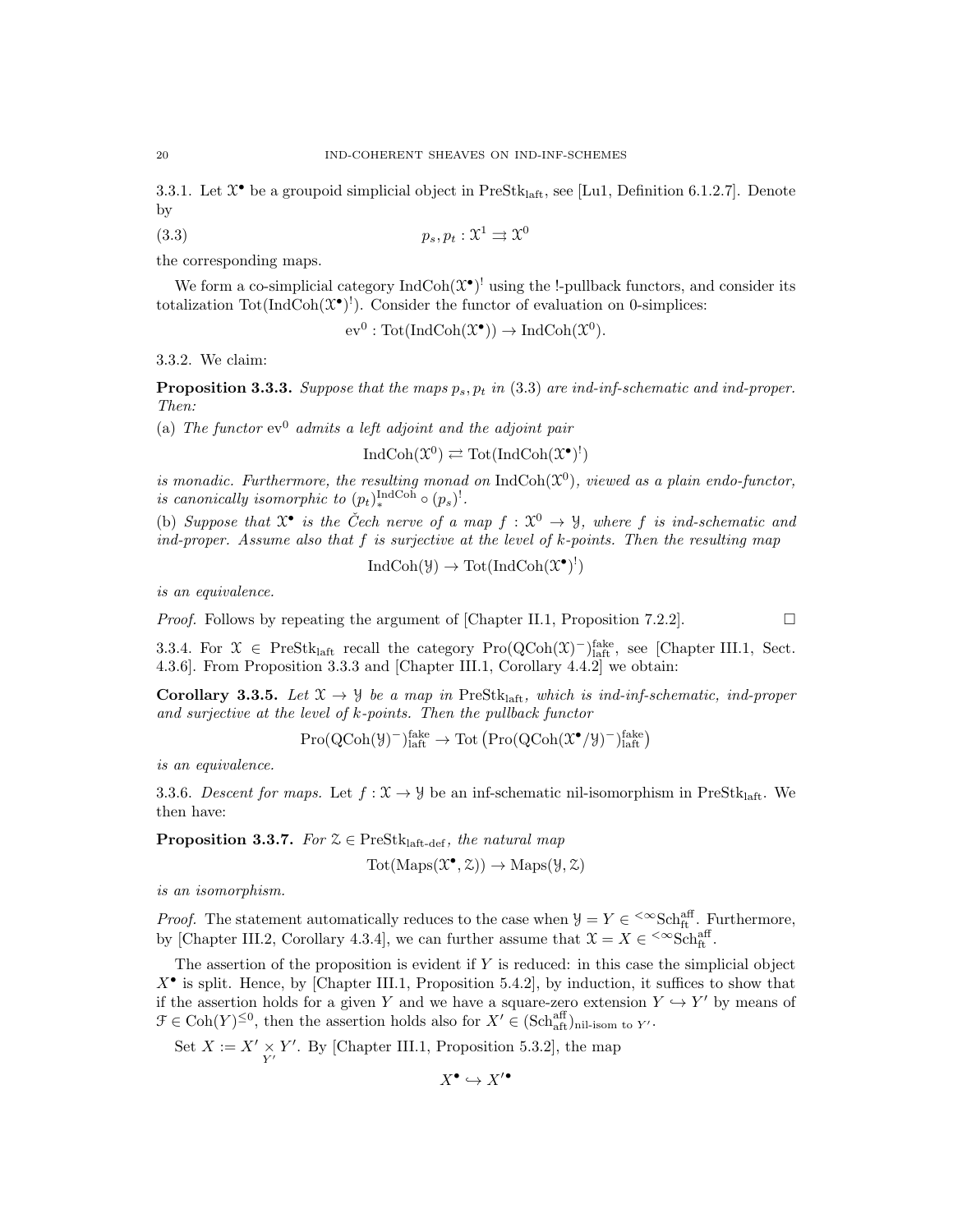has a structure of simplicial object in the category of square-zero extensions.

By the induction hypothesis, it is enough to show that for a given map  $z: Y \to \mathcal{Z}$ , the map

(3.4) 
$$
\operatorname{Maps}(Y', \mathcal{Z}) \underset{\operatorname{Maps}(Y, \mathcal{Z})}{\times} \{z\} \to \operatorname{Tot}(\operatorname{Maps}(X'^{\bullet}, \mathcal{Z})) \underset{\operatorname{Tot}(\operatorname{Maps}(X^{\bullet}, \mathcal{Z}))}{\times} \{z\}
$$

is an isomorphism.

Since  $\mathfrak X$  admits deformation theory, the left-hand side in  $(3.4)$  is canonically isomorphic to the groupoid of null-homotopies of the composition

$$
T_z^*(\mathcal{Z}) \to T^*(Y) \to \mathcal{F}.
$$

We rewrite the right-hand side in (3.4) as the totalization of the simplicial space

$$
\mathrm{Maps}(X^{\prime\bullet}, \mathcal{Z})\underset{\mathrm{Maps}(X^{\bullet}, \mathcal{Z})}{\times} \{z\}.
$$

The above simplicial groupoid identifies with that of null-homotopies of the composition

$$
T^*_{z \circ f^{\bullet}}(\mathcal{Z}) \to T^*(X^{\bullet}) \to f^{\bullet}(\mathcal{F}),
$$

where  $f^{\bullet}$  denotes the map  $X^{\bullet} \to Y$ .

Now, the desired property follows the the descent property of  $Pro(QCoh(-)^-)^{\text{fake}}_{\text{leaf}}$ , see Corollary 3.3.5 above.

3.4. t-structure for ind-inf-schemes. The category IndCoh on an ind-inf-scheme also possesses a t-structure. However, it has less favorable properties than in the case of ind-schemes.

3.4.1. Let  $\mathfrak X$  be an ind-inf-scheme. We define a t-structure on the category IndCoh( $\mathfrak X$ ) by declaring that an object  $\mathcal{F} \in \text{IndCoh}(\mathcal{X})$  belongs to  $\text{IndCoh}(\mathcal{X})^{\geq 0}$  if and only if  $i^!(\mathcal{F})$  belongs to IndCoh( $\text{red}(\mathfrak{X})^{\geq 0}$ , where

 $i: {}^{\rm red} \mathfrak{X} \to \mathfrak{X}$ 

is the canonical map.

Equivalently, we let  $IndCoh(\mathfrak{X})^{\leq 0}$  be generated under colimits by the essential image of  $\text{IndCoh}(\text{red}\mathfrak{X})^{\leq 0}$  under  $i^{\text{IndCoh}}_*$ .

It is easy to see that if f is an ind-finite map, then the functor  $f^!$  is left t-exact.

3.4.2. Suppose that  $\mathfrak X$  is actually an ind-scheme. We claim that the t-structure defined above, when we view  $\mathfrak X$  as a mere ind-inf-scheme, coincides with one for  $\mathfrak X$  considered as an ind-scheme of Sect. 1.2. This follows from the next lemma:

**Lemma 3.4.3.** Let  $f : \mathfrak{X}_1 \to \mathfrak{X}_2$  be a nil-isomorphism of ind-schemes. Then for  $\mathfrak{F} \in$ IndCoh $(\mathfrak{X}_2)$  we have:

$$
\mathcal{F} \in \mathrm{IndCoh}(\mathcal{X}_2)^{\geq 0} \Leftrightarrow f^!(\mathcal{F}) \in \mathcal{F} \in \mathrm{IndCoh}(\mathcal{X}_1)^{\geq 0}.
$$

*Proof.* The  $\Rightarrow$  implication is tautological. For the  $\Leftarrow$  implication, by the definition of the tstructure on IndCoh( $\mathfrak{X}_2$ ), we can assume that  $\mathfrak{X}_2 = X_2 \in \text{Sch}_{\text{aff}}$  and  $\mathfrak{X}_1 = X_1 \in \text{Sch}_{\text{aff}}$ ; i.e. f is a nil-isomorphism of schemes  $X_1 \rightarrow X_2$ .

By the definition of the t-structure on  $\text{IndCoh}(X_2)$  and adjunction, it suffices to show that  $\text{Coh}(X_2)^{\leq 0}$  is generated by the essential image of  $\text{Coh}(X_1)^{\leq 0}$  under  $f_*^{\text{IndCoh}}$ , which is obvious.  $\Box$ 

 $\Box$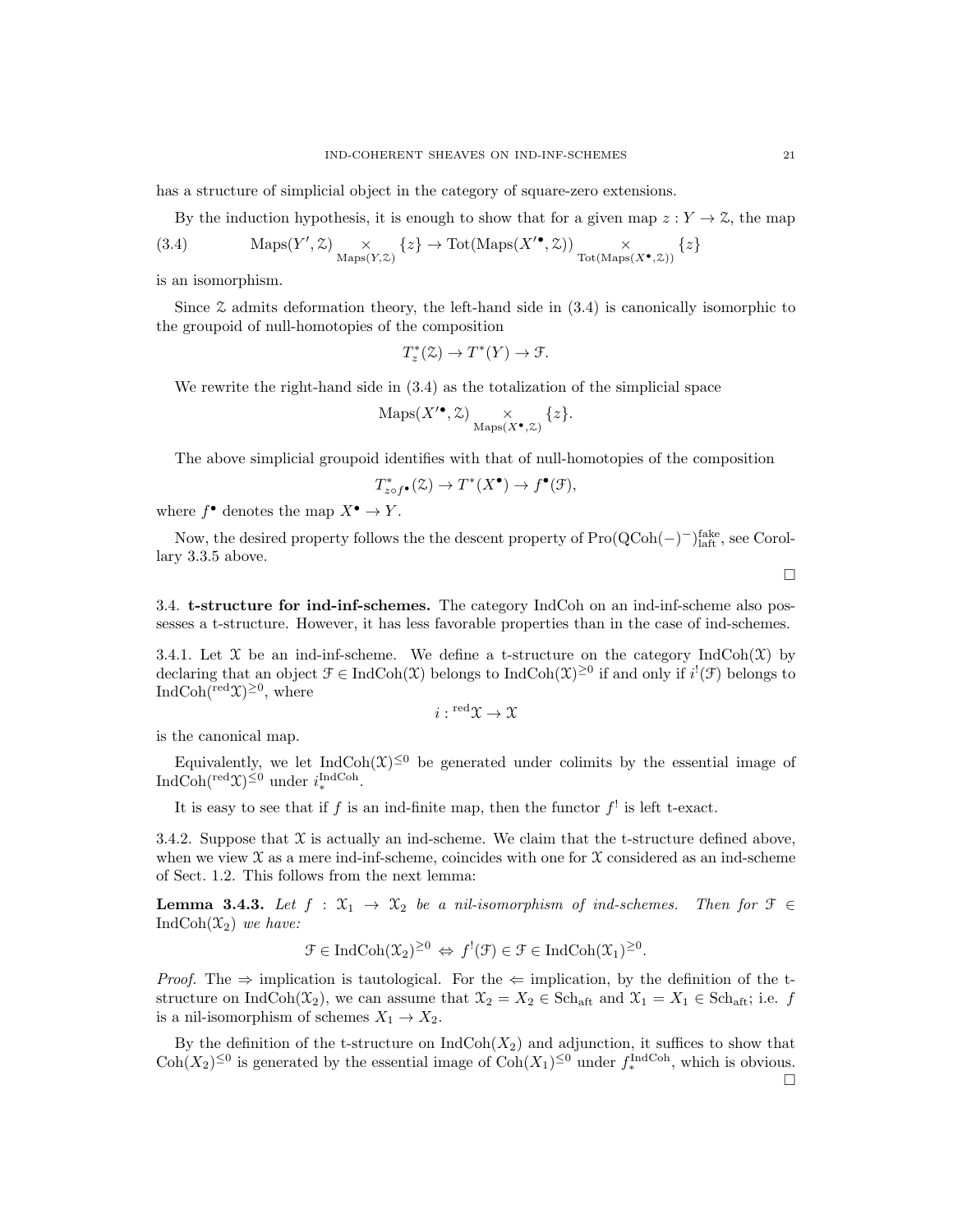**Corollary 3.4.4.** Let  $X$  be an object of indinfSch<sub>laft</sub>.

(a) For  $\mathfrak{F} \in \text{IndCoh}(\mathfrak{X})$ , we have  $\mathfrak{F} \in \text{IndCoh}(\mathfrak{X})^{\geq 0}$  if and only if for every nil-closed map  $f: X \to \mathfrak{X}$  with  $X \in \text{redSch}_{\text{ft}}$  we have

$$
f^{!}(\mathcal{F}) \in \text{IndCoh}(X)^{\geq 0}.
$$

(b) The category IndCoh( $\mathfrak{X}$ )<sup> $\leq 0$ </sup> is generated under colimits by the essential images of the categories  $\text{IndCoh}(X)^{\leq 0}$  for  $f: X \to \mathfrak{X}$  with  $X \in \text{redSch}_{ft}$  and f nil-closed.

3.4.5. As mentioned above, if f is an ind-finite map  $\mathfrak{X}_1 \to \mathfrak{X}_2$  of ind-inf-schemes, then the functor  $f^!$  is left t-exact. By adjunction, this implies that the functor  $f_*^{\text{IndCoh}}$  is right t-exact.

**Lemma 3.4.6.** Let  $f : \mathfrak{X}_1 \to \mathfrak{X}_2$  be an ind-finite and ind-schematic map between ind-infschemes. Then the functor  $f_*^{\text{IndCoh}}$  is t-exact.

*Proof.* We only have to prove that  $f_*^{\text{IndCoh}}$  is left t-exact. By Proposition 3.1.2(c), the assertion reduces to the case when  $\mathfrak{X}_2 = \text{indSch}_{\text{laff}}$ . In the latter case,  $\mathfrak{X}_1$  is an ind-scheme, and the assertion follows from the fact that the functor  $f_*^{\text{IndCoh}}$  for a map of ind-schemes is left t-exact, by Lemma 1.4.9.

Remark 3.4.7. It is easy to see that the assertion of the lemma is false without the assumption that  $f$  be ind-schematic, see Sect. 0.2.2

#### 4. The direct image functor for ind-inf-schemes

In this section we construct the direct image functor on IndCoh for maps between indinf-schemes. The idea is that one can bootstrap it from the case of maps that are nil-closed embeddings, while for the latter the sought-for procedure is obtained as left/right Kan extension from the case of schemes.

4.1. Recovering from nil-closed embeddings. In this subsection we show that if we take IndCoh on the category of schemes, with morphisms restricted to nil-closed maps, then its right Kan extension to ind-inf-schemes recovers the usual IndCoh.

4.1.1. Consider the fully faithful embeddings

 $Sch_{\text{aff}}^{\text{aff}} \hookrightarrow Sch_{\text{aff}} \hookrightarrow \text{indinfSch}_{\text{laff}} \hookrightarrow \text{PreStk}_{\text{laff}}$ .

Denote

$$
\operatorname{IndCoh}_{\operatorname{indinfSch}_{\operatorname{laff}}}^! := \operatorname{IndCoh}_{\operatorname{PreStk}_{\operatorname{laff}}}^!|_{(\operatorname{indinfSch}_{\operatorname{laff}})^{\operatorname{op}}}.
$$

Since

$$
\mathrm{IndCoh}^!_{\mathrm{Sch}_{\mathrm{aff}}}\rightarrow \mathrm{RKE}_{(\mathrm{Sch}^{\mathrm{aff}}_{\mathrm{aff}})^{\mathrm{op}}\hookrightarrow (\mathrm{Sch}_{\mathrm{aff}})^{\mathrm{op}}}(\mathrm{IndCoh}^!_{\mathrm{Sch}^{\mathrm{aff}}_{\mathrm{aff}}})
$$

is an isomorphism, the map

$$
(4.1) \hspace{1cm}\text{IndCoh}_{\text{indinfSch}_{\text{laff}}}^! \rightarrow \text{RKE}_{(\text{Sch}_{\text{aft}})^{\text{op}} \hookrightarrow (\text{indinfSch}_{\text{laff}})^{\text{op}}}(\text{IndCoh}_{\text{Sch}_{\text{aft}}}^!)
$$

is an isomorphism.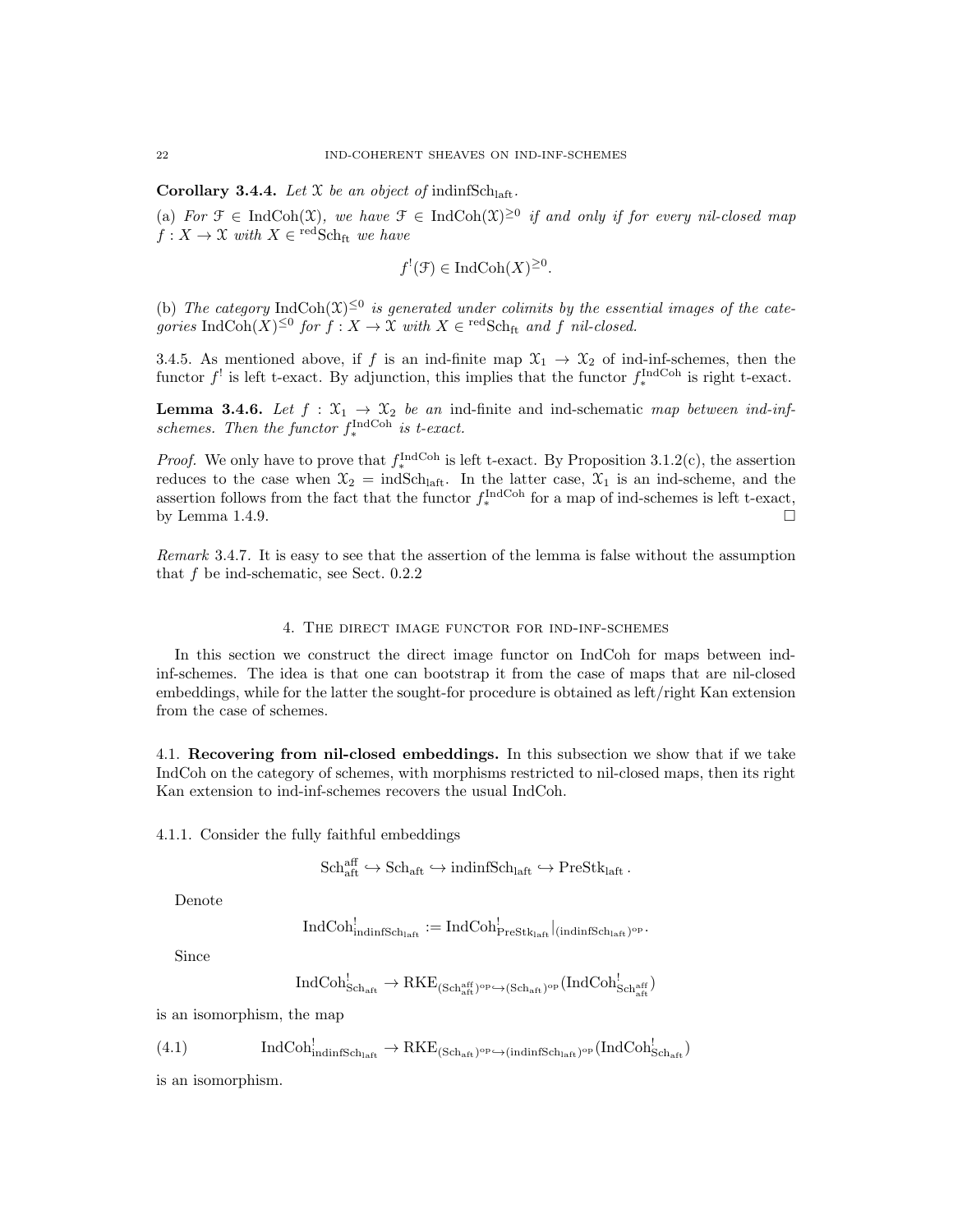4.1.2. Let

 $(\text{indinfSch}_{\text{laft}})_{\text{nil-closed}} \subset \text{indinfSch}_{\text{laft}}$ 

denote the 1-full subcategory, where we restrict 1-morphisms to be nil-closed.

Denote

$$
\mathrm{IndCoh}_{(\mathrm{indinfSch}_{\mathrm{laff}})_{\mathrm{nil-closed}}}^{!}:=\mathrm{IndCoh}_{\mathrm{indinfSch}_{\mathrm{laff}}}^{!}|_{(\mathrm{(indinfSch}_{\mathrm{laff}})_{\mathrm{nil-closed}})^{\mathrm{op}}}.
$$

From the isomorphism (4.1), we obtain a canonically defined map

$$
\begin{array}{ll} \hbox{(4.2)} \quad \mathrm{IndCoh}^!_{(\mathrm{indinfSch}_{\mathrm{laff}})_{\mathrm{nil-closed}}}\to \\\quad & \mathrm{RKE}_{((\mathrm{Sch}_{\mathrm{aff}})_{\mathrm{nil-closed}})^{\mathrm{op}}\hookrightarrow((\mathrm{indinfSch}_{\mathrm{laff}})_{\mathrm{nil-closed}})^{\mathrm{op}}(\mathrm{IndCoh}^!_{(\mathrm{Sch}_{\mathrm{aff}})_{\mathrm{nil-closed}}}). \end{array}
$$

We will prove:

Proposition 4.1.3. The map  $(4.2)$  is an isomorphism.

*Proof.* We need to show that for  $\mathcal{X} \in \text{indinfSch}_{\text{laff}}$ , the functor

$$
\operatorname{IndCoh}(\mathfrak{X}) \to \lim_{Z \in ((\operatorname{Sch}_{\operatorname{aff}})_{\operatorname{nil-closed in } \mathfrak{X}})^{\operatorname{op}}} \operatorname{IndCoh}(Z)
$$

is an equivalence.

However, this follows from [Chapter III.2, Corollary 4.1.4], since the functor IndCoh takes colimits in  $\mathrm{PreStk}_{\mathrm{laft}}$  to limits.

4.1.4. For the sequel we will need the following observation:

**Corollary 4.1.5.** Let  $\mathcal{X}' \to \mathcal{X}$  be a map of ind-inf-schemes. Then the functor

$$
\operatorname{IndCoh}(\mathcal{X}') \to \lim_{Z \in ((\operatorname{Sch}_{\operatorname{aff}})_{\operatorname{nil-closed in}} \mathcal{X})^{\operatorname{op}}} \operatorname{IndCoh}(Z \times \mathcal{X}')
$$

is an equivalence.

*Proof.* Same as that of Corollary 2.1.9. □

4.2. Recovering from nil-isomorphisms. The material in this subsection is not needed for the sequel and is included for the sake of completeness.

4.2.1. Let

 $(\text{indinfSch}_{\text{laff}})_{\text{nil-isom}} \subset \text{indinfSch}_{\text{laff}}$  and  $(\text{indSch}_{\text{laff}})_{\text{nil-isom}} \subset \text{indSch}_{\text{laff}}$ 

denote the 1-full subcategories, where we restrict 1-morphisms to be nil-isomorphisms.

Denote also

$$
\mathrm{IndCoh}_{(\mathrm{indinfSch}_\mathrm{laff})_\mathrm{nil-isom}}^!:=\mathrm{IndCoh}_{\mathrm{indinfSch}_\mathrm{laff}}^!|_{((\mathrm{indinfSch}_\mathrm{laff})_\mathrm{nil-isom})^\mathrm{op}}
$$

and

$$
\mathrm{IndCoh}^!_{(\mathrm{indSch}_\mathrm{laff})_{\mathrm{nil-isom}}}:=\mathrm{IndCoh}^!_{\mathrm{indSch}_\mathrm{laff}}|_{((\mathrm{indSch}_\mathrm{laff})_{\mathrm{nil-isom}})^{\mathrm{op}}}
$$

 $\Box$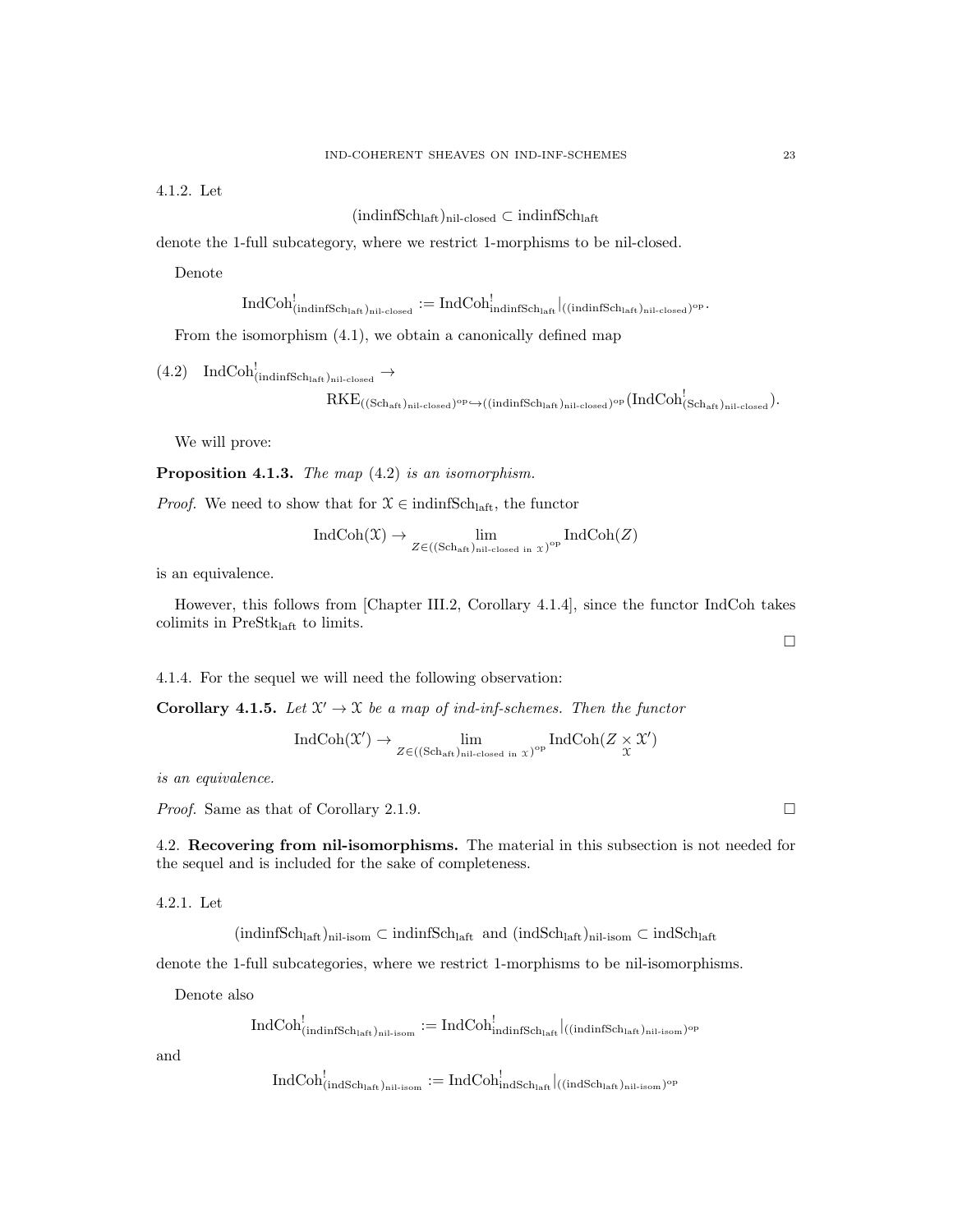4.2.2. From Proposition 4.1.3 we deduce:

Corollary 4.2.3. The natural map

 $\mathrm{IndCoh}^!_{(\mathrm{indinfSch}_{\mathrm{laff}})_{\mathrm{nil-isom}}}\to$ 

$$
\rightarrow RKE_{((indSch_{laff})_{nil-isom})^{op}\hookrightarrow ((indinfSch_{laff})_{nil-isom})^{op}}(IndCoh_{(indSch_{laff})_{nil-isom}}^{!})
$$

is an isomorphism.

Proof. By Corollary 1.3.5 and Proposition 4.1.3, the map

 $\mathrm{IndCoh}^!_{(\mathrm{indinfSch}_{\mathrm{laff}})_{\mathrm{nil-closed}}}\to$ 

$$
\rightarrow \mathrm{RKE}_{((indSch_{laff})_{nil}\text{-closed})^\mathrm{op}\hookrightarrow((indinfSch_{laff})_{nil}\text{-closed})^\mathrm{op}}(IndCoh_{(indSch_{laff})_{nil}\text{-closed}}^!
$$

is an isomorphism.

Hence, it remains to show that for  $\mathcal{X} \in \text{indinfSch}_{\text{laff}}$ , the restriction map

$$
\lim_{\mathcal Y\in ((\mathrm{indSch}_{\mathrm{laff}})_{\mathrm{nil-closed\ in\ \mathcal X}})}\mathrm{IndCoh}(\mathcal Y)\to\lim_{\mathcal Y\in ((\mathrm{indSch}_{\mathrm{laff}})_{\mathrm{nil-isom\ to\ \mathcal X}})^{\mathrm{op}}}\mathrm{IndCoh}(\mathcal Y)
$$

is an isomorphism.

We claim that the map

 $(\text{indSch}_{\text{laff}},)_{\text{nil-isom to }\mathfrak{X}} \to (\text{indSch}_{\text{laff}},)_{\text{nil-closed in }\mathfrak{X}}$ 

is cofinal. Indeed, it admits a left adjoint, given by sending an object

$$
(\mathcal{Y} \to \mathcal{X}) \in (indSchlaff)nil-closed in \mathcal{X}
$$

$$
\mathcal{Y} \underset{\mathrm{red}\, y}{\sqcup} \mathrm{^{red}} \mathfrak{X} \to \mathfrak{X},
$$

where the push-out is taken in the category  $PreStk<sub>laff</sub>$ .

 $\Box$ 

4.3. Constructing the direct image functor. In this subsection we finally construct the direct image functor. The crucial assertion is Theorem 4.3.3, which says that this functor is the 'right one'.

4.3.1. Consider again the functor

$$
IndCoh_{Sch_{\rm afft}}:Sch_{\rm afft}\to DGCat_{\rm cont},
$$

where for a morphism  $f: X_1 \to X_2$ , the functor  $\text{IndCoh}(X_1) \to \text{IndCoh}(X_2)$  is  $f_*^{\text{IndCoh}}$ .

Recall the notation:

$$
\mathrm{IndCoh}_{(\mathrm{Sch}_{\mathrm{aff}})_{\mathrm{nil-closed}}}:=\mathrm{IndCoh}_{\mathrm{Sch}_{\mathrm{aff}}}|_{(\mathrm{Sch}_{\mathrm{aff}})_{\mathrm{nil-closed}}}
$$

Denote

$$
\mathrm{IndCoh}_{\mathrm{indinfSch}_{\mathrm{laff}}}:=\mathrm{LKE}_{\mathrm{Sch}_{\mathrm{aft}}}\dot{\hookrightarrow}_{\mathrm{indinfSch}_{\mathrm{laff}}}(\mathrm{IndCoh}_{\mathrm{Sch}_{\mathrm{aft}}}),
$$

Note that by Proposition 1.4.2, the restriction of  $IndCoh<sub>indiffSch<sub>left</sub></sub>$  to  $IndCoh<sub>infSch<sub>left</sub></sub>$  identifies canonically with  $IndCoh<sub>indSch<sub>laff</sub></sub>$ .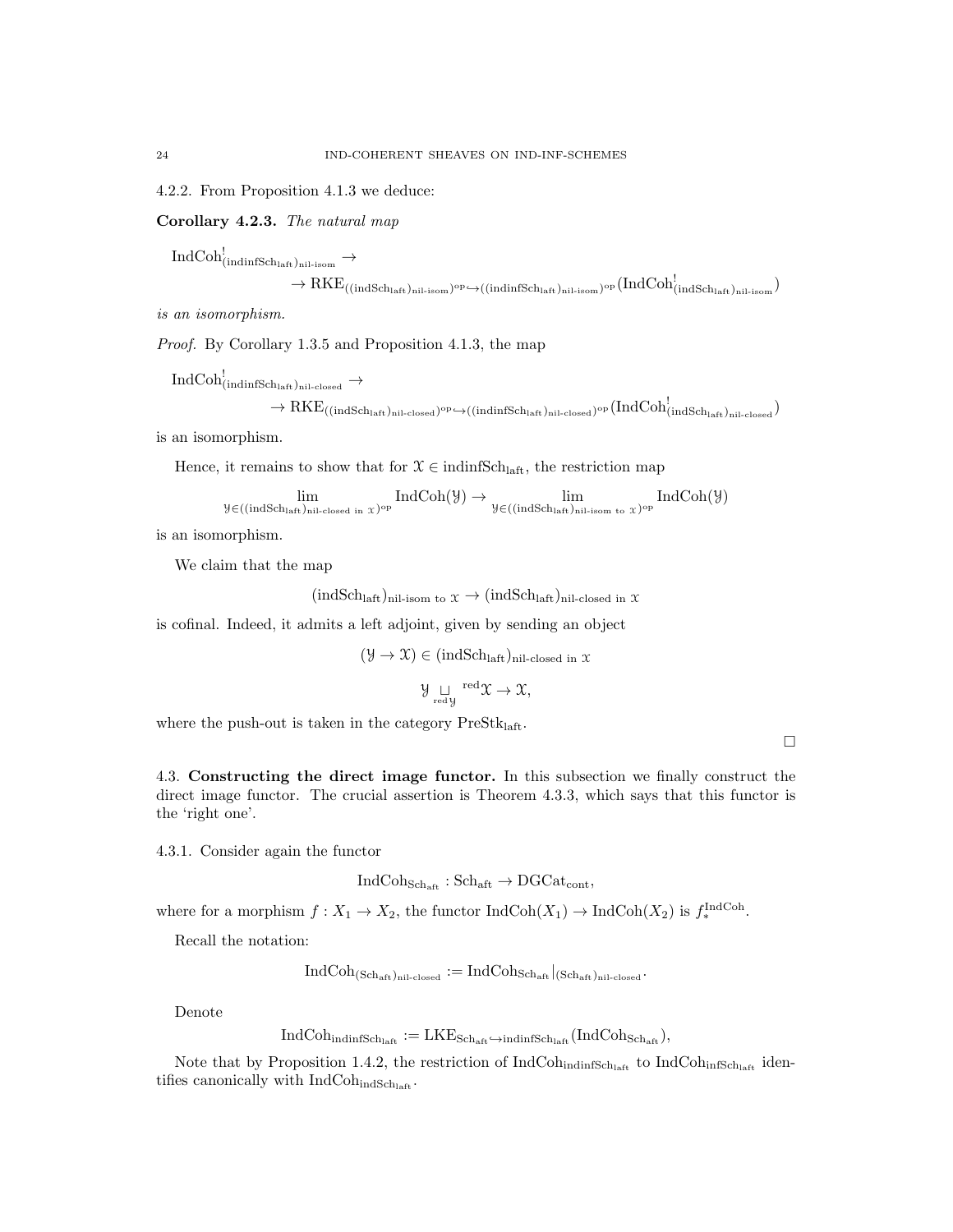4.3.2. Denote

$$
\operatorname{IndCoh}_{(\operatorname{indinfSch}_{\operatorname{laft}})_{\operatorname{nil-closed}}} := \operatorname{IndCoh}_{\operatorname{indinfSch}_{\operatorname{laft}}}|_{(\operatorname{indinfSch}_{\operatorname{laft}})_{\operatorname{nil-closed}}}.
$$

We have a canonical map

$$
(4.3) \quad \mathrm{LKE}_{(\mathrm{Sch}_{\mathrm{aff}})_{\mathrm{nil-closed}} \hookrightarrow (\mathrm{indinfSch}_{\mathrm{laff}})_{\mathrm{nil-closed}} (\mathrm{IndCoh}_{(\mathrm{Sch}_{\mathrm{aff}})_{\mathrm{nil-closed}}}) \rightarrow
$$

 $\rightarrow \operatorname{IndCoh}_{(\operatorname{indinfSch}_{\operatorname{Iaff}})_{\operatorname{nil-closed}}}.$ 

We claim:

**Theorem 4.3.3.** The map  $(4.3)$  is an isomorphism.

4.3.4. Note that by combining Lemma 1.4.4 and Theorem 4.3.3, we obtain:

Corollary 4.3.5. The functors

 $\operatorname{IndCoh}_{(\text{indinfSch}_\text{laff})_{\text{nil-closed}}}$  and  $\operatorname{IndCoh}_{(\text{indinfSch}_\text{laff})_{\text{nil-closed}}}^!$ 

are obtained from one another by passing to adjoints.

Remark 4.3.6. The concrete meaning of the combination of the above corollary and Theorem 4.3.3 is the following. Let  $f : \mathfrak{X}_1 \to \mathfrak{X}_2$  is a morphism between objects of indinfSch<sub>laft</sub>. Then the claim is that we have a well-defined functor

 $f_*^{\text{IndCoh}}: \text{IndCoh}(\mathfrak{X}_1) \to \text{IndCoh}(\mathfrak{X}_2),$ 

which tautologically agrees with the previously constructed IndCoh direct image functor when  $\mathfrak{X}_1, \mathfrak{X}_2 \in \text{indSch}_{\text{laft}}.$ 

Furthermore, if f is nil-closed, then  $f_*^{\text{IndCoh}}$  is the left adjoint of  $f^!$ .

Remark 4.3.7. Given an ind-proper map

 $f: \mathfrak{X} \rightarrow \mathcal{Y}$ 

in indinfSch<sub>laft</sub>, we have defined two functors that we called  $f_*^{\text{IndCoh}}$ ; namely, one is the functor given by IndCoh<sub>indinfSch<sub>laft</sub> and the other is the right adjoint of  $f^!$ . A priori, these two functors</sub> are unrelated.

However, this abuse of notation will be justified in Corollary 5.2.3, where we will establish a canonical identification of these functors. Namely, we will show that the assertion of Theorem 4.3.3 and therefore Corollary 4.3.5 can be strengthened by replacing the class of nil-closed morphisms by that of ind-proper ones.

Remark 4.3.8. In what follows, for  $\mathfrak{X}_1 = \mathfrak{X}$  and  $\mathfrak{X}_2 =$  pt, we shall also use the notation

$$
\Gamma(\mathfrak{X},-)^{\mathrm{IndCoh}}
$$

for the functor  $(p_{\mathcal{X}})_*^{\text{IndCoh}}$ , where  $p_{\mathcal{X}} : \mathcal{X} \to \text{pt}$  is the projection.

4.4. Proof of Theorem 4.3.3. Before we begin the proof, let us explain why the proof of Theorem 4.3.3 is more involved than that of Proposition 4.1.3.

The reason is that in Proposition 4.1.3, we could test the equivalence via affine schemes, and the latter we did using [Chapter III.2, Theorem 4.1.3]. Now, for Theorem 4.3.3 affine schemes are not enough. We could have gotten away cheaply if we knew that for (a not necessarily affine) scheme  $Z \in \text{Sch}_{\text{aff}}$  and a map  $Z \to \mathcal{X}$ , the category of its factorizations as

$$
Z \to Z' \to \mathfrak{X},
$$

where  $Z' \to \mathfrak{X}$  is a nil-isomorphism, is contractible. However, the latter fact is simply not true (see [Chapter III.2, Remark 4.1.6]).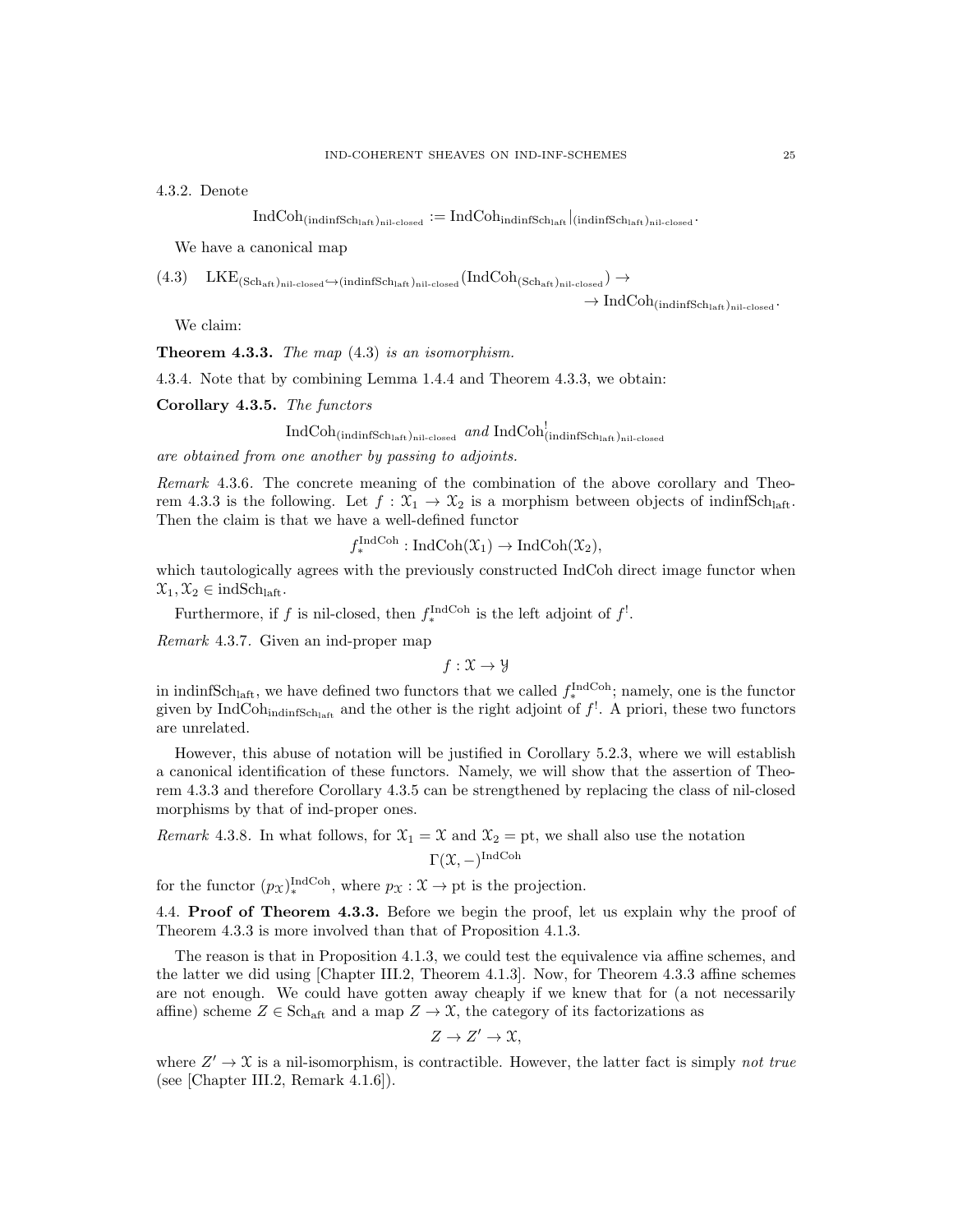4.4.1. Step -1. We need to show that for  $\mathfrak{X} \in \text{indinfSch}_{\text{laff}}$ , the functor

$$
\underset{Z \in (\text{Sch}_{\text{aff}})_{\text{nil-closed in }\mathfrak{X}}}{\text{colim}} \text{IndCoh}(Z) \to \underset{Y \in (\text{Sch}_{\text{aff}}) / \mathfrak{X}}{\text{colim}} \text{IndCoh}(Y)
$$

is an equivalence.

The convergence property of the IndCoh functor allows to replace  $Sch_{\text{aft}}$  by  $\leq \infty Sch_{\text{ft}}$ . Thus, we need to show that the functor

$$
\underset{Z \in (\leq \infty \text{Sch}_{\text{ft}})_{\text{nil-closed in } X}}{\text{colim}} \text{IndCoh}(Z) \to \underset{Y \in (\leq \infty \text{Sch}_{\text{ft}}) / X}{\text{colim}} \text{IndCoh}(Y)
$$

is an equivalence.

4.4.2. Step 0. Consider the commutative diagram

$$
\begin{array}{ccc}\n\text{colim} & \text{IndCoh}(Y) & \longleftarrow & \text{colim} & \text{IndCoh}(S) \\
\text{(4.4)} & \uparrow & \text{codim} & \text{IndCoh}(Z) & \longleftarrow & \text{colim} & \text{IndCoh}(S) \\
& & \uparrow & \uparrow & \uparrow & \uparrow & \uparrow \\
& & \text{colim} & \text{IndCoh}(Z) & \longleftarrow & \text{colim} & \text{IndCoh}(S), \\
& Z \in (\langle \infty, \text{Sch}_{\text{ft}} \rangle_{\text{nil-closed in } X}) & \text{IndCoh}(Z) & \longleftarrow & \text{colim} & \text{IndCoh}(S),\n\end{array}
$$

where **C** is the category of  $S \to Z \to \mathcal{X}$ , with  $S \in \text{&}\infty$ Schaff and

$$
(Z \to \mathfrak{X}) \in ({}^{<\infty}Sch_{ft})_{nil-closed in \mathfrak{X}}.
$$

We will show that the horizontal arrows and the right vertical arrow in this diagram are equivalences. This will prove that the left vertical arrow is also an equivalence.

4.4.3. Step 1. Consider the functor  $\mathbf{C} \to (\mathbf{C}^{\infty} \text{Sch}^{\text{aff}}_{\text{ft}})_{/\mathfrak{X}}$ , appearing in the right vertical arrow in (4.4). We claim that it is cofinal, which would prove that the right vertical arrow in (4.4) is an equivalence.

We note that the functor  $\mathbf{C} \to (\text{&Sch}_{ft}^{\text{aff}})_{/\mathfrak{X}}$  is a Cartesian fibration. Hence, the fact that it is cofinal is equivalent to the fact that it has contractible fibers.

The fiber over a given object  $S \to \mathfrak{X}$  is the category of factorizations

 $S \to Z \to \mathfrak{X}$ ,  $(Z \to \mathfrak{X}) \in (\mathbb{C}^\infty \text{Sch}_\text{ft})_{\text{nil-closed in }\mathfrak{X}}$ .

This category is contractible by [Chapter III.2, Theorem 4.1.3].

4.4.4. Step 2. Consider the functor  $\mathbf{C} \to (\leq \mathrm{Sch}_{\mathrm{ft}})_{\mathrm{nil-closed in}} x$ , appearing in the bottom horizontal arrow in (4.4). It is a co-Cartesian fibration.

Hence, in order to show that this arrow in the diagram is an equivalence, it suffices to show that for a given  $Z \in ({}^{<\infty}Sch_{ft})_{\text{nil-closed in }\mathcal{X}}$ , the functor

(4.5) 
$$
\underset{S \in (\langle \infty, \text{Sch}_{\text{ft}}^{\text{aff}}) / Z}{\text{colim}} \operatorname{IndCoh}(S) \to \operatorname{IndCoh}(Z)
$$

is an equivalence.

We have the following assertion, proved below:

**Proposition 4.4.5.** The functor  $IndCoh_{Sch_{aff}}$ , regarded as a presheaf on  $Sch_{aff}$  with values in (DGCatcont) op satisfies Zariski descent.

This proposition readily implies that (4.5) is an equivalence (for a general statement along these lines see [Ga1, Proposition 6.4.3]; here we apply it to <sup> $< \infty$ </sup>Sch<sub>ft</sub> $\subset$ <sup>{ $\infty$ </sup>Sch<sub>ft</sub>})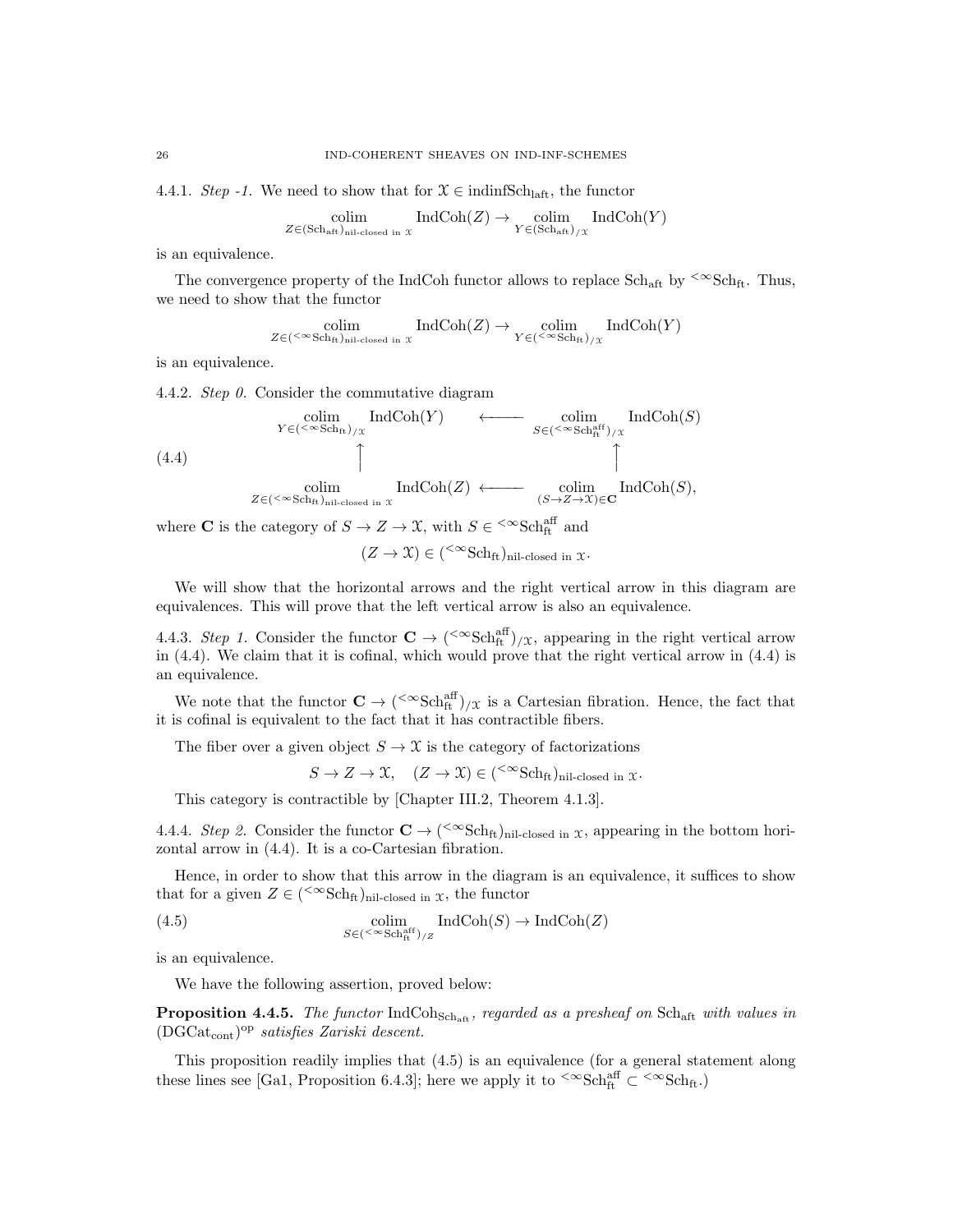4.4.6. Step 3. To treat the top horizontal arrow in  $(4.4)$ , we consider the category **D** of

 $S \to Y \to \mathfrak{X}, \quad S \in \left\{^{\infty} \text{Sch}_{\text{ft}}^{\text{aff}}, \quad Y \in \left\{^{\infty} \text{Sch}_{\text{ft}}, \right\}$ 

and functor

(4.6) 
$$
\underset{(S \to Y \to \mathfrak{X}) \in \mathbf{D}}{\text{colim}} \text{IndCoh}(S) \to \underset{S \in (\leq \infty \text{Sch}_{\text{ft}}^{\text{aff}}) / \mathfrak{X}}{\text{colim}} \text{IndCoh}(S).
$$

We note that the functor (4.6) is an equivalence, because the corresponding forgetful functor  $\mathbf{D} \to {\text{( $\infty}Set}_{\text{ft}}^{\text{aff}})/\chi$  is cofinal (it is a Cartesian fibration with contractible fibers).$ 

Hence, it remains to show that the composition

$$
\underset{(S\rightarrow Y\rightarrow \mathfrak{X})\in \mathbf{D}}{\operatorname{Colim}}\operatorname{IndCoh}(S)\rightarrow \underset{Y\in (\mathbb{C}^{\infty}\operatorname{Sch}_{\operatorname{ft}})/\mathfrak{X}}{\operatorname{colim}}\operatorname{IndCoh}(S)
$$

of (4.6) with the top horizontal arrow in (4.4) is an equivalence.

The above functor corresponds to the co-Cartesian fibration  $\mathbf{D} \to (\leq \mathrm{sch}_{\mathrm{ft}})_{/\mathfrak{X}}$ . Hence, it suffices to show that for a fixed  $Y \in (\langle \infty \text{Sch}_{ft} \rangle_{X},$  the functor

$$
\underset{S \in (\mathbf{<}\infty \operatorname{Sch}^{\operatorname{aff}}_{\operatorname{ft}}) / \operatorname{Y}}{\operatorname{IndCoh}}(S) \to \operatorname{IndCoh}(Y)
$$

is an equivalence.

However, this follows as in Step 2 from Proposition 4.4.5.

4.4.7. Proof of Proposition 4.4.5. The assertion of the proposition is equivalent to the following. Let  $X \in \text{Sch}_{\text{aff}}$  be covered by two opens  $U_1$  and  $U_2$ . Denote

$$
U_1 \stackrel{j_1}{\hookrightarrow} X, U_2 \stackrel{j_2}{\hookrightarrow} X, U_1 \cap U_2 \stackrel{j_{12}}{\hookrightarrow} X,
$$
  

$$
U_1 \cap U_2 \stackrel{j_{12,1}}{\hookrightarrow} U_1, U_1 \cap U_2 \stackrel{j_{12,1}}{\hookrightarrow} U_2.
$$

Then the claim is that the diagram

$$
\operatorname{IndCoh}(U_1 \cap U_2) \xrightarrow{(j_{12,1})_*^{\operatorname{IndCoh}}} \operatorname{IndCoh}(U_1)
$$
\n
$$
\xrightarrow{(j_{12,2})_*^{\operatorname{IndCoh}}} \downarrow^{\operatorname{IndCoh}} \downarrow^{\operatorname{indCoh}} \downarrow^{\operatorname{indCoh}(U_1)}
$$
\n
$$
\operatorname{IndCoh}(U_1) \xrightarrow{\qquad (j_2)_*^{\operatorname{IndCoh}}} \operatorname{IndCoh}(X)
$$

is a push-out square in DGCat<sub>cont</sub>.

In other words, given  $C \in DGCat$  and a triple of continuous functors

$$
F_1: \text{IndCoh}(U_1) \to \mathbf{C}, \ F_2: \text{IndCoh}(U_2) \to \mathbf{C}, \ F_{12}: \text{IndCoh}(U_1 \cap U_2) \to \mathbf{C}
$$

endowed with isomorphisms

$$
F_1 \circ (j_{12,1})_*^{\text{IndCoh}} \simeq F_{12} \simeq F_2 \circ (j_{12,2})_*^{\text{IndCoh}},
$$

we need to show that this data comes from a uniquely defined functor

$$
F: \mathrm{IndCoh}(X) \to \mathbf{C}.
$$

The sought-for functor F is recovered as follows: for  $\mathcal{F} \in \text{IndCoh}(X)$ , we have

$$
F(\mathcal{F}) = F_1(j_1^!(\mathcal{F})) \underset{F_{12}(j_1^!(\mathcal{F}))}{\times} F_2(j_2^!(\mathcal{F})),
$$

where the maps  $F_i(j_i^!(\mathcal{F})) \to F_{12}(j_{12}^!(\mathcal{F}))$  are given by

$$
F_i(j_i^!(\mathcal{F})) \to F_i((j_{12,i})_*^{\text{IndCoh}} \circ j_{12,i}^! \circ j_i^!(\mathcal{F})) = F_i((j_{12,i})_*^{\text{IndCoh}} \circ j_{12}^! (\mathcal{F}) \simeq F_{12}(j_{12}^!(\mathcal{F})).
$$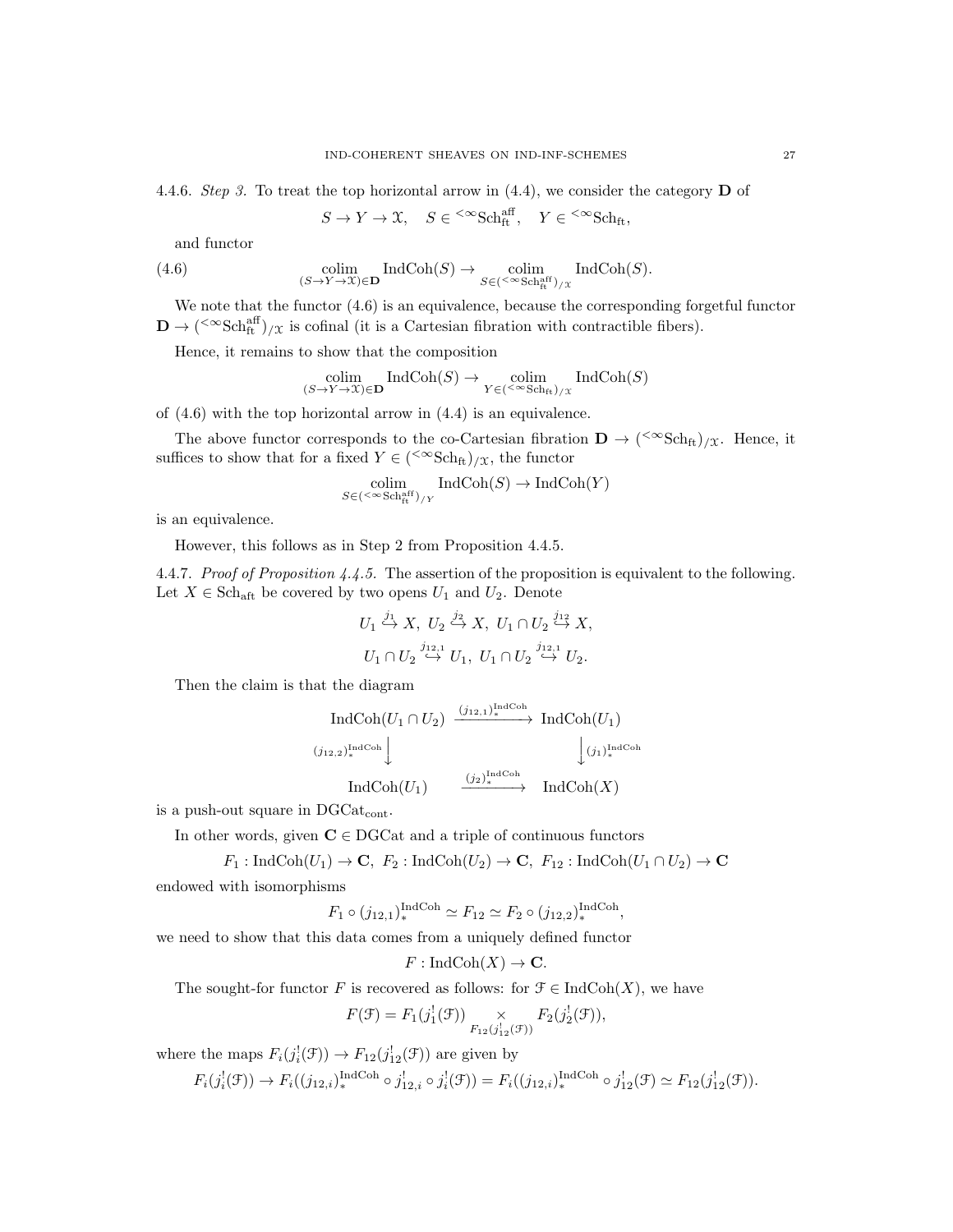4.5. Base change. As in the case of ind-schemes, there are two types of base change isomorphism for ind-proper inf-schematic maps. The first is given by Proposition 3.2.4. Here we will prove the second.

4.5.1. Let

$$
\begin{array}{ccc}\n\mathfrak{X}'_1 & \xrightarrow{g_1} & \mathfrak{X}_1 \\
f' \downarrow & & \downarrow f \\
\mathfrak{X}'_2 & \xrightarrow{g_2} & \mathfrak{X}_2,\n\end{array}
$$

be a Cartesian diagram of objects of indinfSch<sub>laft</sub> such that  $g_2$  is an ind-closed embedding. Note that in this case, the right adjoint of  $(g_2)^{\text{IndCoh}}_*$  is  $g_2^!$  (and similarly for  $g_1$ ).

From the isomorphism

$$
(g_2)_*^{\text{IndCoh}} \circ (f')_*^{\text{IndCoh}} \simeq f_*^{\text{IndCoh}} \circ (g_1)_*^{\text{IndCoh}},
$$

we obtain, by adjunction, a natural transformation:

(4.7) 
$$
(f')_*^{\text{IndCoh}} \circ g_1^! \to g_2^! \circ f_*^{\text{IndCoh}}.
$$

We claim:

Proposition 4.5.2. The map  $(4.7)$  is an isomorphism.

*Proof.* Let  $\mathfrak{X}_0 := {}^{\text{red}} \mathfrak{X}_1$ . Set

$$
\mathfrak{X}'_0 := \mathfrak{X}'_1 \underset{\mathfrak{X}_1}{\times} \mathfrak{X}_0,
$$

and consider the diagram

$$
\begin{array}{ccc}\n\mathfrak{X}'_0 & \xrightarrow{g_0} & \mathfrak{X}_0 \\
i' & & \downarrow i \\
\mathfrak{X}'_1 & \xrightarrow{g_1} & \mathfrak{X}_1 \\
f' & & \downarrow f \\
\mathfrak{X}'_2 & \xrightarrow{g_2} & \mathfrak{X}_2\n\end{array}
$$

in which both squares are Cartesian.

Since the functor  $i^!$  is conservative (by Proposition 3.1.2(b)), its left adjoint  $i^{\text{IndCoh}}_*$  generates the target. Hence, it suffices to show that the outer square and the top square each satisfy base change of Proposition 4.5.2.

Note that base change for the top square is given by Proposition  $3.1.2(c)$ .

This reduces the assertion of the proposition to the case when  $\mathfrak{X}_1$  is a classical reduced ind-scheme. In this case the map  $f$  factors as

$$
\mathfrak{X}_1 \to \mathfrak{X}_{3/2} \to \mathfrak{X}_2,
$$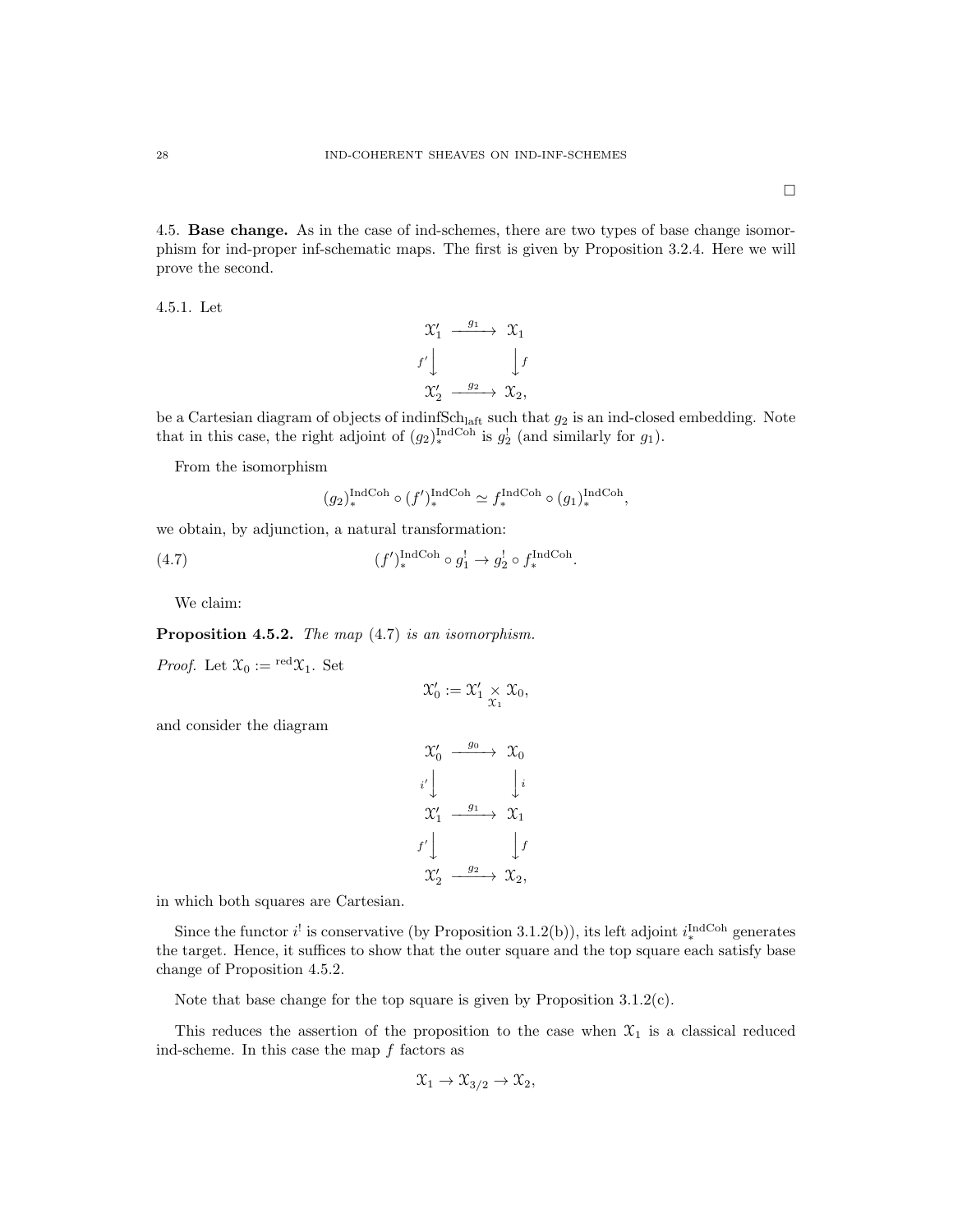where  $\mathfrak{X}_{3/2} = \text{red}\mathfrak{X}_2$ . Set  $\mathfrak{X}'_{3/2} := \mathfrak{X}'_2 \times \mathfrak{X}_{3/2}$ , and consider the diagram

$$
\begin{array}{ccc}\n\mathfrak{X}'_1 & \xrightarrow{g_0} & \mathfrak{X}_1 \\
\downarrow j' & & \downarrow j \\
\mathfrak{X}'_{3/2} & \xrightarrow{g_3} & \mathfrak{X}_{3/2} \\
f' & & \downarrow f \\
\mathfrak{X}'_2 & \xrightarrow{g_2} & \mathfrak{X}_2,\n\end{array}
$$

in which both squares are Cartesian.

It is sufficient to show that the two inner squares each satisfy base change of Proposition 4.5.2. For the bottom square, this is given by Proposition 3.1.2(c).

We note now that  $\mathfrak{X}_{3/2}$  and  $\mathfrak{X}'_{3/2}$  are *ind-schemes*. Hence, base change for the top square, this is given by Proposition 2.2.2.

 $\Box$ 

# 5. Extending the formalism of correspondences to inf-schemes

In this section we will take the formalism of IndCoh to what (in our opinion) is its ultimate domain of definition: the category of correspondences, where the objects are all prestacks (locally almost of finite type), pullbacks are taken with respect to any maps, push-forwards are taken with respect to ind-inf-schematic maps, and adjunctions hold for ind-proper maps.

5.1. Set-up for extension. As a first step, we will consider the category of correspondences, where the objects are ind-inf-schemes, pullbacks and push-forwards are taken with respect to any maps, and adjunctions are for nil-closed maps. We will construct the required functor by the Kan extension procedure from [Chapter V.2, Theorem 1.1.9].

5.1.1. We consider the category indinf $Sch<sub>latt</sub>$  with the following three classes of morphisms

 $vert =$ all,  $horiz =$ all,  $adm =$ nil-closed.

Let

 $Corr(indinfSch<sub>laff</sub>)<sub>all;all</sub><sub>all</sub>$ 

be the resulting  $(\infty, 2)$ -category of correspondences.

5.1.2. Consider also the category

$$
\mathrm{Corr}(\mathrm{Sch}_\mathrm{aft})^\mathrm{proper}_\mathrm{all;all},
$$

and the functor

 $\mathrm{IndCoh}_{\mathrm{Corr}(\mathrm{Sch}_{\mathrm{aft}})_{\mathrm{all;all}}^{\mathrm{proper}}} : \mathrm{Corr}(\mathrm{Sch}_{\mathrm{aft}})_{\mathrm{all;all}}^{\mathrm{proper}} \to \mathrm{DGCat}_{\mathrm{cont}}^{2\text{-Cat}},$ 

constructed in [Chapter II.2, Theorem 2.1.4].

We restrict it along

$$
\rm Corr(Sch_{latt})_{all;all}^{nil\text{-closed}}\rightarrow \rm Corr(Sch_{aft})_{all;all}^{proper},
$$

and obtain a functor

$$
\operatorname{IndCoh}_{\operatorname{Corr}(\operatorname{Sch}_{\operatorname{aff}})_{\operatorname{all;all}}^{\operatorname{nil-closed}}}:\operatorname{Corr}(\operatorname{Sch}_{\operatorname{aff}})_{\operatorname{all;all}}^{\operatorname{nil-closed}}\to \operatorname{DGCat}_{\operatorname{cont}}^{\operatorname{2-Cat}}.
$$

Note that by [Chapter V.1, Theorem 4.1.3], this restriction does not lose any information.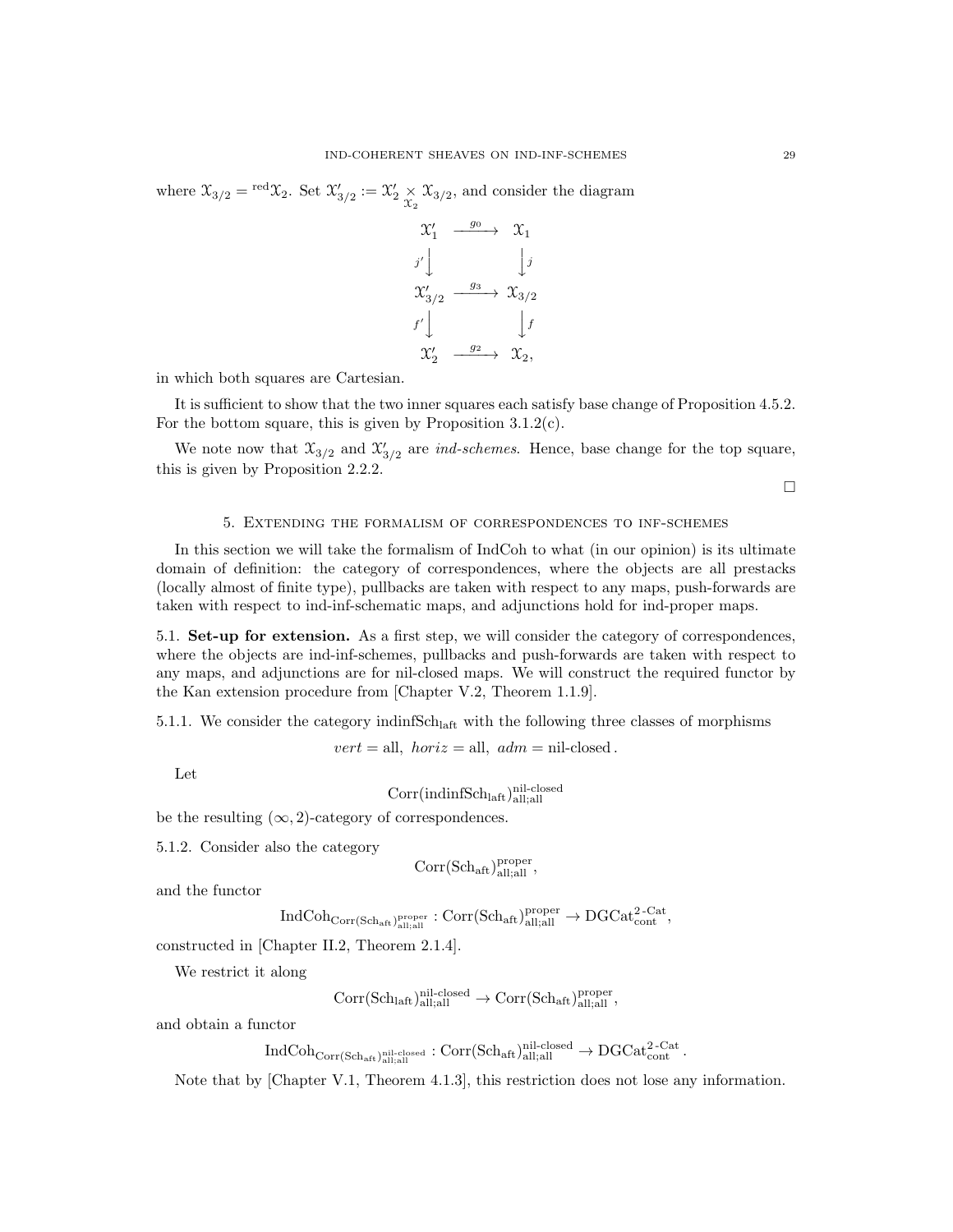We wish to extend the functor  $\rm IndCoh_{Corr(Sch_{aff})}^{nil{\rm \,\,closed\,\,}~}$  to a functor

 $\mathrm{IndCoh}_{\mathrm{Corr}(\mathrm{indinfSch}_{\mathrm{laff}}, \mathrm{all}_{\mathrm{rall}})} \mathrm{inil\text{-}closed}_{\mathrm{all}_{\mathrm{rall}}} : \mathrm{Corr}(\mathrm{indinfSch}_{\mathrm{laff}}, \mathrm{ball}_{\mathrm{rall}}) \to \mathrm{DGCat}_{\mathrm{cont}}^{\mathrm{2-Cat}},$ 

along the tautological functor

 $Sch<sub>laff</sub> \rightarrow indinfSch<sub>laff</sub>$ .

We will apply [Chapter V.2, Theorem 1.1.9] to obtain this extension. In the present context, the conditions of [Chapter V.2, Sect. 1.1.6] are satisfied for the following reasons:

Condition (1) is satisfied by Proposition 4.5.2;

Condition (2) is satisfied by by Theorem 4.3.3;

Condition (3) is satisfied by by Proposition 3.2.4;

Condition (4) is satisfied by Proposition 4.1.3.

Condition (\*) is satisfied by Corollary 4.1.5.

5.1.3. Applying [Chapter V.2, Theorem 1.1.9], we obtain:

Theorem 5.1.4. There exists a uniquely defined functor

 $\mathrm{IndCoh}_{\mathrm{Corr}(\mathrm{indinfSch}_{\mathrm{laff}}, \mathrm{all}_{\mathrm{rall}})} \mathrm{inil\text{-}closed} : \mathrm{Corr}(\mathrm{indinfSch}_{\mathrm{laff}}, \mathrm{ball}_{\mathrm{rall}}) \to \mathrm{DGCat}_{\mathrm{cont}}^{\mathrm{2-Cat}},$ 

whose restriction along

$$
\rm Corr(Sch_{aft})_{all;all}^{nil-closed} \rightarrow \rm Corr(indinfSch_{laff})_{all;all}^{nil-closed}
$$

 $identity the *with* IndCoh<sub>Corr(Sch<sub>aff</sub>)</sub> <sub>all;all</sub> closed.$ 

Moreover, the restrictions of  $\operatorname{IndCoh}_{\text{Corr}(\text{indinfSch}_{\text{latt}})_{\text{all;all}}}$  to

 $(\text{indinfSch}_{\text{laff}})^{\text{op}}$  and indinfSch<sub>laft</sub>

identify, respectively, with

 $\mathrm{IndCoh}_{\mathrm{indinfSch}_{\mathrm{laff}}}^!$  and  $\mathrm{IndCoh}_{\mathrm{indinfSch}_{\mathrm{laff}}}$ .

5.2. Adding adjunctions for ind-proper morphsisms. In this subsection we will extend the functor from the previous subsection, where we include adjunctions for ind-proper maps.

5.2.1. Consider now the  $(\infty, 2)$ -category

$$
\mathrm{Corr}(\mathrm{indinfSch}_{\mathrm{laft}})_{\mathrm{all;all}}^{\mathrm{ind\textrm{-}proper}},
$$

where we enlarge the class of 2-morphisms to that of ind-proper maps.

Consider the 2-fully faithful functor

$$
\mathrm{Corr}(\mathrm{indinfSch}_\mathrm{laff})^\mathrm{nil\text{-}closed}_\mathrm{all;all}\rightarrow \mathrm{Corr}(\mathrm{indinfSch}_\mathrm{laff})^\mathrm{ind\text{-}proper}_\mathrm{all;all}
$$

We are going to prove:

**Theorem 5.2.2.** There exists a unique extension of the functor  $IndCoh_{Corr(Sch_{aff})}$ <sub>proper</sub> to a functor

 $\mathrm{IndCoh}_{\mathrm{Corr}(\mathrm{indinfSch}_{\mathrm{laf}})_{\mathrm{all};\mathrm{all}}^{\mathrm{ind}\text{-}proper}}: \mathrm{Corr}(\mathrm{indinfSch}_{\mathrm{laft}})_{\mathrm{all};\mathrm{all}}^{\mathrm{ind}\text{-}proper}\to \mathrm{DGCat}_{\mathrm{cont}}^{2\text{-Cat}}.$ 

As a formal corollary, using [Chapter V.1, Theorem 3.2.2], we obtain: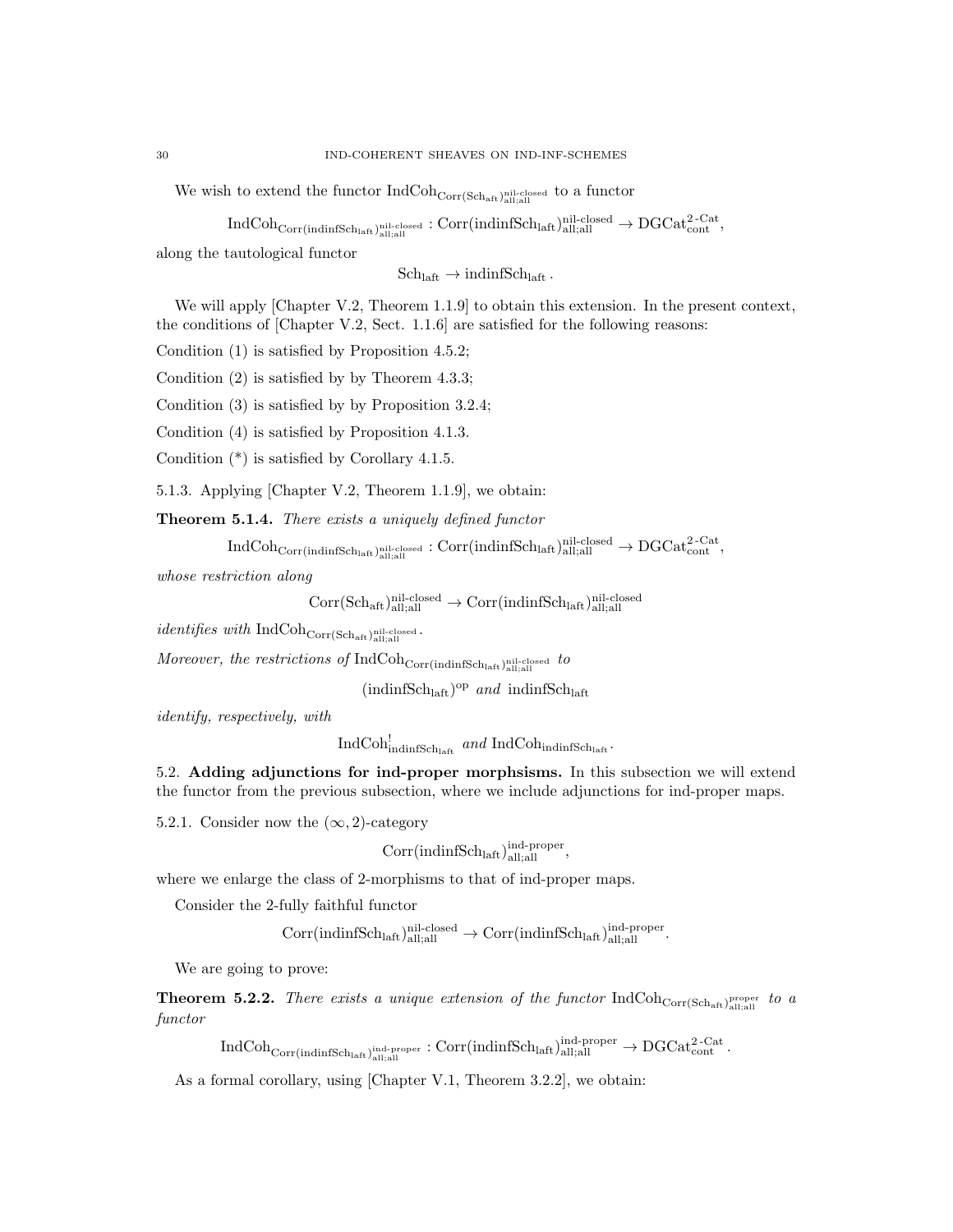# Corollary 5.2.3. The functors

 $\operatorname{IndCoh}_{(\text{indinfSch}_{\text{laff}})_{\text{ind-proper}}} := \operatorname{IndCoh}_{\text{indinfSch}_{\text{laff}}}|_{(\text{indinfSch}_{\text{laff}})_{\text{ind-proper}}}$ 

and

$$
\mathrm{IndCoh}^!_{(\mathrm{indinfSch}_\mathrm{laff})_\mathrm{ind\text{-}proper}}:=\mathrm{IndCoh}^!_{\mathrm{indinfSch}_\mathrm{laff}}|_{((\mathrm{indinfSch}_\mathrm{laff})_\mathrm{ind\text{-}proper})^\mathrm{op}}
$$

are obtained from each other by passing to adjoints.

5.2.4. Let us explain the concrete content of Theorem 5.2.2 and Corollary 5.2.3.

First, Corollary 5.2.3 says that if  $f : \mathfrak{X}_1 \to \mathfrak{X}_2$  is an ind-proper map between ind-inf-schemes, then the functor  $f_*^{\text{IndCoh}}$  is the left adjoint of  $f^!$ .

Next, let

$$
\begin{array}{ccc}\n\mathfrak{X}'_1 & \xrightarrow{g_1} & \mathfrak{X}_1 \\
f' \downarrow & & \downarrow f \\
\mathfrak{X}'_2 & \xrightarrow{g_2} & \mathfrak{X}_2\n\end{array}
$$

be a Cartesian diagram in indinf $Sch<sub>laff</sub>$ .

Theorem 5.1.4 says that we have a canonical isomorphism

(5.1) 
$$
g_2^! \circ f_*^{\text{IndCoh}} \simeq (f')_*^{\text{IndCoh}} \circ g_1^!.
$$

If f is ind-proper, then the morphism  $\leftarrow$  in (5.1) is obtained by adjunction from the (iso)morphism

$$
(f')^! \circ g_2^! \simeq g_1^! \circ f^!.
$$

If  $g_2$  is ind-proper, then the morphism  $\rightarrow$  in (5.1) is obtained by adjunction from the (iso)morphism

$$
f_*^{\text{IndCoh}} \circ (g_1)_*^{\text{IndCoh}} \simeq (g_2)_*^{\text{IndCoh}} \circ (f')_*^{\text{IndCoh}}.
$$

In particular, a generalization of Proposition 4.5.2 holds with 'nil-closed' replaced by 'indproper'.

If the ind-inf-schemes in the above diagram are schemes, then the isomorphism (5.1) equals one defined a priori in this case by [Chapter II.2, Corollary 3.1.4].

5.2.5. Note that by combining Corollary 5.2.3 with Lemma 1.4.4, we obtain:

# Corollary 5.2.6.

 $\text{LKE}_{(\text{Sch}_\text{aff})_{\text{proper}}\rightarrow \text{(indimfsch}_\text{laff})_{\text{ind-proper}}}(\text{IndCoh}_{(\text{Sch}_\text{aff})_{\text{proper}}}) \rightarrow \text{IndCoh}_{(\text{indimfsch}_\text{laff})_{\text{ind-proper}}}$ 

is an isomorphism.

# 5.3. Proof of Theorem 5.2.2.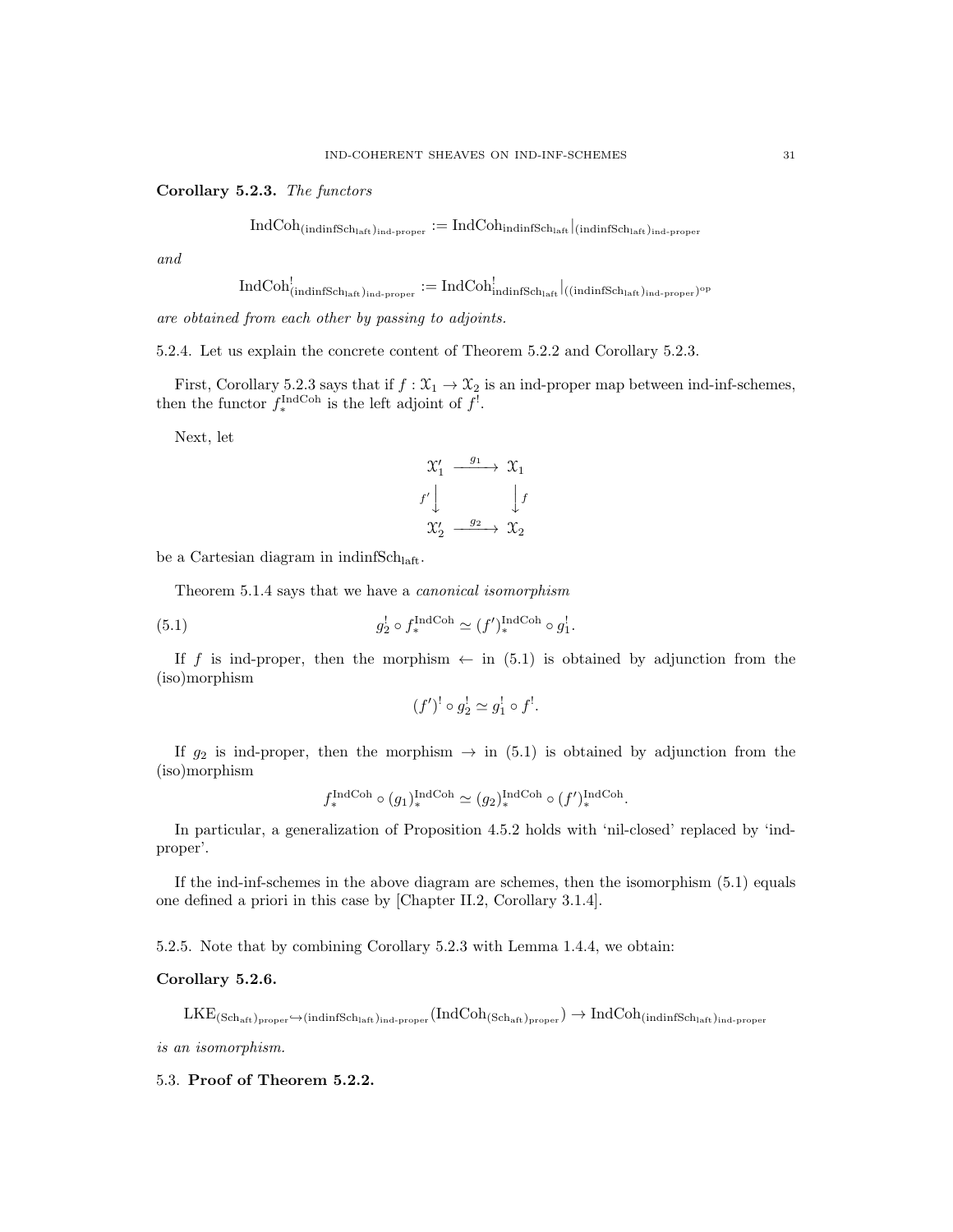5.3.1. The case of ind-schemes. Consider the category indSch<sub>laft</sub> with the following three classes of morphisms

 $vert = \text{all}, \; horiz = \text{all}, \; adm = \text{ind-proper}.$ 

We claim that we have the following result:

Theorem 5.3.2. There exists a uniquely defined functor

 $\mathrm{IndCoh}_{\mathrm{Corr}(\mathrm{indSch}_\mathrm{laff})_{\mathrm{all};\mathrm{all}}^{\mathrm{ind}}}\colon(\mathrm{indSch}_\mathrm{laff})_{\mathrm{all};\mathrm{all}}^{\mathrm{ind-proper}}\to \mathrm{DGCat}_{\mathrm{cont}}^{2\text{-Cat}},$ 

whose restriction along

 $\text{Corr}(\text{Sch}_{\text{aff}})_{\text{all;all}}^{\text{proper}} \to \text{Corr}(\text{indSch}_{\text{laff}})_{\text{all;all}}^{\text{ind-proper}}$ 

identifies canonically with  $\mathrm{IndCoh}_{\mathrm{Corr}(\mathrm{Sch}_\mathrm{aff})}$  all<sub>call</sub>

Proof. This follows from [Chapter V.2, Theorem 1.1.9] applied to the functor

 $Sch_{\text{aft}} \to \text{indSch}_{\text{laft}}$ .

Here the conditions of [Chapter V.2, Sect. 1.1.6] are satisfied for the following reasons:

Condition (1) holds by Proposition 2.2.2;

Condition (2) holds by Corollary 1.3.5;

Condition (3) holds by Proposition 2.1.2;

Condition (4) holds by Proposition 1.4.2.

Condition (\*) holds by by Corollary 2.1.9.

Remark 5.3.3. The difference between the case of ind-schemes and that of inf-schemes that the fact that the map

 $\rm LKE_{(Schaff.)_{proper} \hookrightarrow (indinfSch_{laff.)_{ind-proper}} (IndCol_{(Sch_{aff})_{proper}}) \rightarrow IndCol_{(indinfSch_{laff.)_{ind-proper}}})$ is an isomorphism only follows a posteriori from Theorem 5.2.2, while the corresponding fact for ind-schemes, i.e., the isomorphism

 $\text{LKE}_{(\text{Sch}_\text{aff})_{\text{proper}} \hookrightarrow (\text{indSch}_\text{leaf})_{\text{ind-proper}} } (\text{IndCoh}_{(\text{Sch}_\text{aff})_{\text{proper}}}) \simeq \text{IndCoh}_{(\text{indSch}_\text{leaf})_{\text{ind-proper}}}$ 

is given by Corollary 1.3.5.

5.3.4. We are going to deduce Theorem 5.2.2 from Theorem 5.1.4 by applying [Chapter V.1, Theorem 4.1.3]. Thus, we need to check that the inclusion

nil-closed ⊂ ind-proper

satisfies the condition of [Chapter V.1, Sect. 4.1.2].

That is, we consider a ind-proper morphism

 $f: \mathfrak{X}_1 \rightarrow \mathfrak{X}_2$ 

of objects of indinfSchlaft, and the Cartesian square:

$$
\begin{array}{ccc}\n\mathfrak{X}_{1} \times \mathfrak{X}_{1} & \xrightarrow{p_{2}} & \mathfrak{X}_{1} \\
\downarrow^{p_{1}} & & \downarrow^{f} \\
\mathfrak{X}_{1} & \xrightarrow{f} & \mathfrak{X}_{2}.\n\end{array}
$$

 $\Box$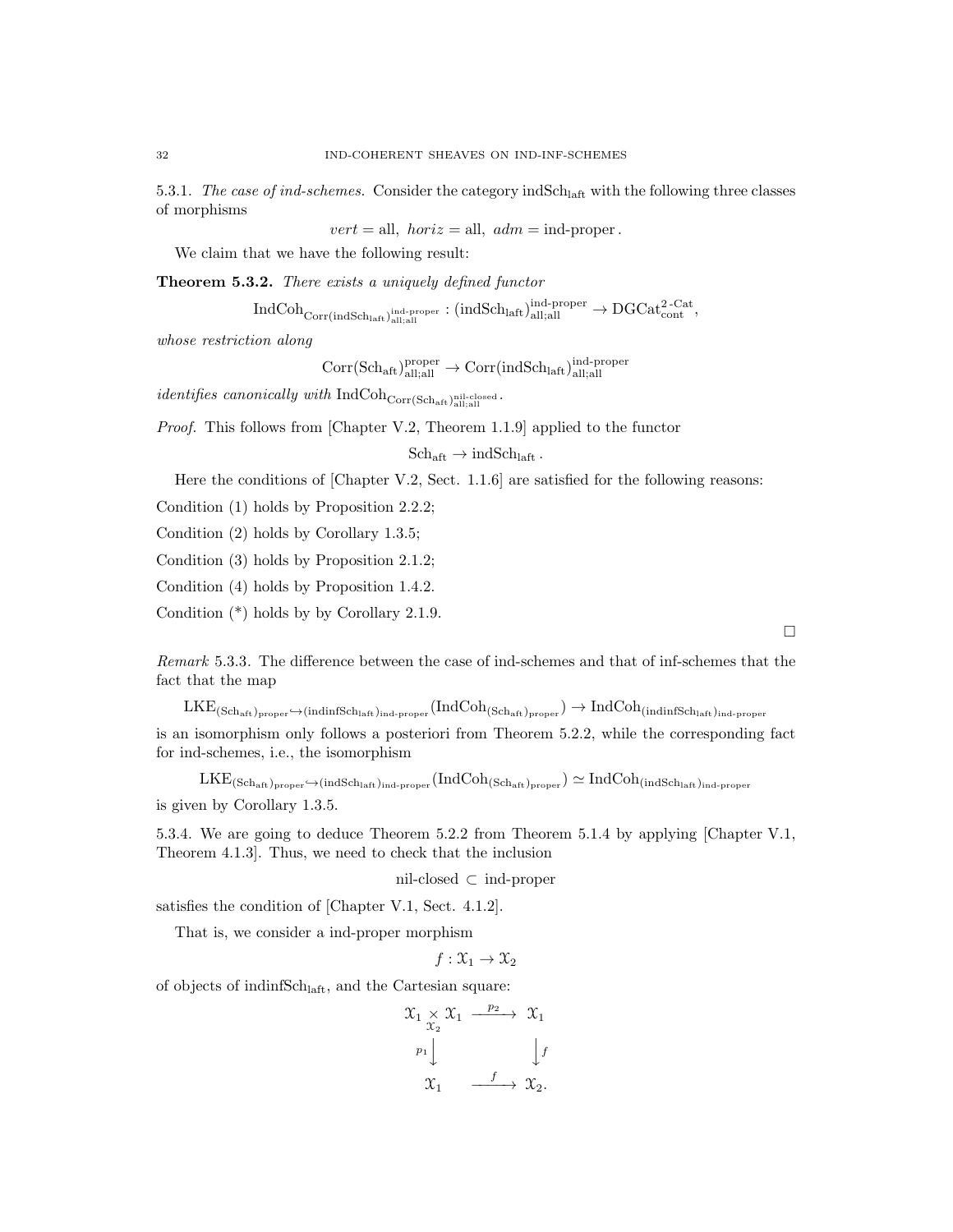The diagonal map

$$
\Delta_{\mathfrak{X}_1/\mathfrak{X}_2}:\mathfrak{X}_1\to\mathfrak{X}_1\underset{\mathfrak{X}_2}{\times}\mathfrak{X}_1
$$

is nil-closed. Hence, from the  $((\Delta_{\mathfrak{X}_1/\mathfrak{X}_2})_*^{\text{IndCoh}}, (\Delta_{\mathfrak{X}_1/\mathfrak{X}_2})_*^{\text{IndCoh}})$  adjunction, we obtain a natural transformation

$$
(\Delta_{\mathfrak{X}_1/\mathfrak{X}_2})_{*}^{\operatorname{IndCoh}} \circ (\Delta_{\mathfrak{X}_1/\mathfrak{X}_2})^! \to \operatorname{Id}_{\operatorname{IndCoh}(\mathfrak{X}_1 \underset{\mathfrak{X}_2}{\times} \mathfrak{X}_1)}.
$$

By composing, the latter natural transformation gives rise to

$$
(5.2) \quad \mathrm{Id}_{\mathrm{IndCoh}(\mathfrak{X}_1)} \simeq (\mathrm{id}_{\mathfrak{X}_1})^{\mathrm{IndCoh}}_* \circ (\mathrm{id}_{\mathfrak{X}_1})^! \simeq
$$
  

$$
\simeq (p_1)^{\mathrm{IndCoh}}_* \circ (\Delta_{\mathfrak{X}_1/\mathfrak{X}_2})^{\mathrm{IndCoh}}_* \circ (\Delta_{\mathfrak{X}_1/\mathfrak{X}_2})^! \circ p_2^! \to (p_1)^{\mathrm{IndCoh}}_* \circ p_2^! \simeq f^! \circ f_*^{\mathrm{IndCoh}},
$$

where the last isomorphism is due to the existence of the functor  $\rm IndCoh_{Corr (indinfSch<sub>laf</sub>)<sub>all;all</sub>$ see Sect. 5.2.4.

We need to show that the natural transformation (5.2) is the unit of an adjunction. I.e., that for  $\mathcal{F}_1 \in \text{IndCoh}(\mathcal{X}_1)$  and  $\mathcal{F}_2 \in \text{IndCoh}(\mathcal{X}_2)$ , the map

(5.3) 
$$
\operatorname{Maps}(f_*^{\operatorname{IndCoh}}(\mathcal{F}_1), \mathcal{F}_2) \to \operatorname{Maps}(f^! \circ f_*^{\operatorname{IndCoh}}(\mathcal{F}_1), f^!(\mathcal{F}_2)) \simeq
$$

$$
\simeq \operatorname{Maps}((p_1)_*^{\operatorname{IndCoh}} \circ p_2^!(\mathcal{F}_1), f^!(\mathcal{F}_2)) \to \operatorname{Maps}(\mathcal{F}_1, f^!(\mathcal{F}_2))
$$

is an isomorphism.

We note that by Theorem 5.1.4 the map (5.3) is the unit for the  $(f_*^{\text{IndCoh}}, f')$  adjunction, when f is nil-closed.

5.3.5. Note that the natural transformation  $(5.2)$  is defined for any map f which is nil-separated, i.e., one for which  $\Delta_{\mathfrak{X}_1/\mathfrak{X}_2}$  is nil-closed.

Let  $g: \mathfrak{X}_0 \to \mathfrak{X}_1$  be another nil-separated map between objects of indinfSch<sub>laft</sub>. Diagram chase implies:

**Lemma 5.3.6.** For  $\mathcal{F}_0 \in \text{IndCoh}(\mathcal{X}_0)$  and  $\mathcal{F}_2 \in \text{IndCoh}(\mathcal{X}_2)$ , the diagram

$$
\begin{array}{ccc}\n\text{Maps}(g_{*}^{\text{IndCoh}}(\mathcal{F}_{0}), f^{!}(\mathcal{F}_{2})) & \xrightarrow{(5.3)} \text{Maps}(\mathcal{F}_{0}, g^{!} \circ f^{!}(\mathcal{F}_{2})) \\
\downarrow^{(5.3)} & \uparrow^{(5.3)} \\
\text{Maps}(f_{*}^{\text{IndCoh}} \circ g_{*}^{\text{IndCoh}}(\mathcal{F}_{0}), \mathcal{F}_{2}) & \xrightarrow{(5.3)} \text{Maps}(\mathcal{F}_{0}, g^{!} \circ f^{!}(\mathcal{F}_{2}))\n\end{array}
$$

commutes.

5.3.7. Let us take  $\mathfrak{X}_0 := {}^{\text{red}} \mathfrak{X}_1$  and g to be the canonical embedding. By Proposition 3.1.2, it is sufficient to show that (5.3) is an isomorphism for  $\mathcal{F}_1$  of the form  $g_*^{\text{IndCoh}}(\mathcal{F}_0)$  for  $\mathcal{F}_0 \in$ IndCoh $(\mathfrak{X}_0)$ .

Using Lemma 5.3.6, and the fact that the map

$$
\mathrm{Maps}(g_*^{\mathrm{IndCoh}}(\mathcal{F}_0), f^{!}(\mathcal{F}_2)) \to \mathrm{Maps}(\mathcal{F}_0, g^{!} \circ f^{!}(\mathcal{F}_2))
$$

is an isomorphism in this case, since  $g$  is nil-closed, we obtain that it is sufficient to show that (5.3) is an isomorphism, when the initial map f is replaced by  $f \circ g$ .

Thus, in proving that (5.3) is an isomorphism, we can assume that  $\mathfrak{X}_1$  is a reduced indscheme.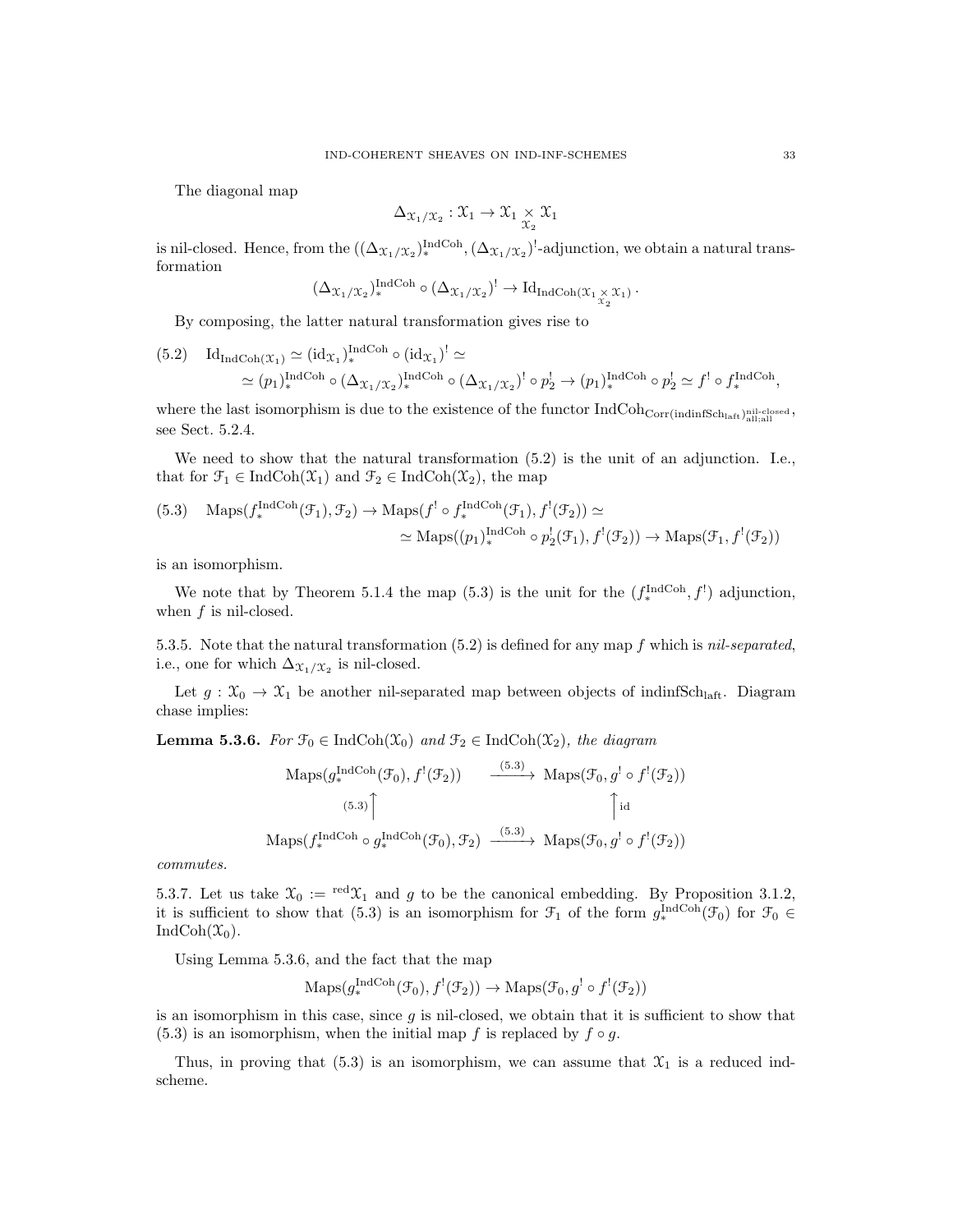5.3.8. Let us now factor f as

$$
\mathfrak{X}_1 \to \mathfrak{X}_{3/2} \to \mathfrak{X}_2,
$$

where  $\mathfrak{X}_{3/2} := {}^{\text{red}}\mathfrak{X}_2$ . Applying Lemma 5.3.6 again, we obtain that it is enough to show that (5.3) is an isomorphism for f replaced by  $\mathfrak{X}_1 \to \mathfrak{X}_{3/2}$  and  $\mathfrak{X}_{3/2} \to \mathfrak{X}_2$  separately.

For the map  $\mathfrak{X}_{3/2} \to \mathfrak{X}_2$ , the assertion follows from the fact that the map in question is nil-closed.

5.3.9. Hence, we are further reduced to the case when  $f$  is a ind-proper map between indschemes. However, in this case, the required isomorphism follows from Theorem 5.3.2: it follows by [Chapter V.1, Theorem 4.1.3] from the existence of the functor

 $\mathrm{IndCoh}_{\mathrm{Corr}(\mathrm{indSch}_\mathrm{laff,all})}$ nil-proper :  $\mathrm{Corr}(\mathrm{indSch}_\mathrm{laff,all})$ all;all  $\rightarrow \mathrm{DGCat}_{\mathrm{cont}}^{\text{2-Cat}},$ 

whose restriction to  $Corr(indSch<sub>latt</sub>)<sub>all;all</sub><sub>all</sub>$  is isomorphic to

 $\operatorname{IndCoh}_{\text{Corr}(\text{infSch}_\text{laff}, \text{all}^\text{nil-closed}}|_{\text{Corr}(\text{indSch}_\text{laff}, \text{all}^\text{nil-closed}}.$ 

 $\Box$ 

5.4. Extending to prestacks. In this subsection, we will finally extend the formalism to the category of correspondences that has all laft prestacks as objects.

5.4.1. Consider the category  $PreStk<sub>laff</sub>$ , and the three classes of morphisms

indinfsch, all, indinfsch & ind-proper,

where 'indinfsch' stands for the class of ind-inf-schematic morphisms, and 'ind-proper' for the class of morphisms that are ind-proper.

Consider the tautological embedding

 $indinfSch<sub>laff</sub> \hookrightarrow PreStk<sub>laff</sub>$ .

It satisfies the conditions of [Chapter V.2, Theorem 6.1.5], with respect to the classes

 $(\text{all}, \text{all}, \text{ind-proper}) \rightarrow (\text{indinfsch}, \text{all}, \text{indinfsch} \& \text{ind-proper}).$ 

Now, consider the functor

 $\mathrm{IndCoh}_{\mathrm{Corr}(\mathrm{indinfSch}_{\mathrm{laf}},\mathrm{all};\mathrm{all})}:\mathrm{Corr}(\mathrm{indinfSch}_{\mathrm{laft}})_{\mathrm{all};\mathrm{all}}^{\mathrm{ind-proper}}\to \mathrm{DGCat}_{\mathrm{cont}}^{\mathrm{2-Cat}},$ 

and the corresponding functor

 $\text{IndCoh}_{\text{indinfSch}_{\text{laff}}}^{!} : (\text{indinfSch}_{\text{laff}})^{\text{op}} \to \text{DGCat}_{\text{cont}}$ .

Clearly, the map

 $\mathrm{IndCoh}_{\mathrm{PreStk}_\mathrm{laff}}^! \rightarrow \mathrm{RKE}_{(\mathrm{indinfSch}_\mathrm{laff})^\mathrm{op} \hookrightarrow (\mathrm{PreStk}_\mathrm{laff})^\mathrm{op}} (\mathrm{IndCoh}_{\mathrm{indinfSch}_\mathrm{laff}}^!)$ 

is an isomorphism.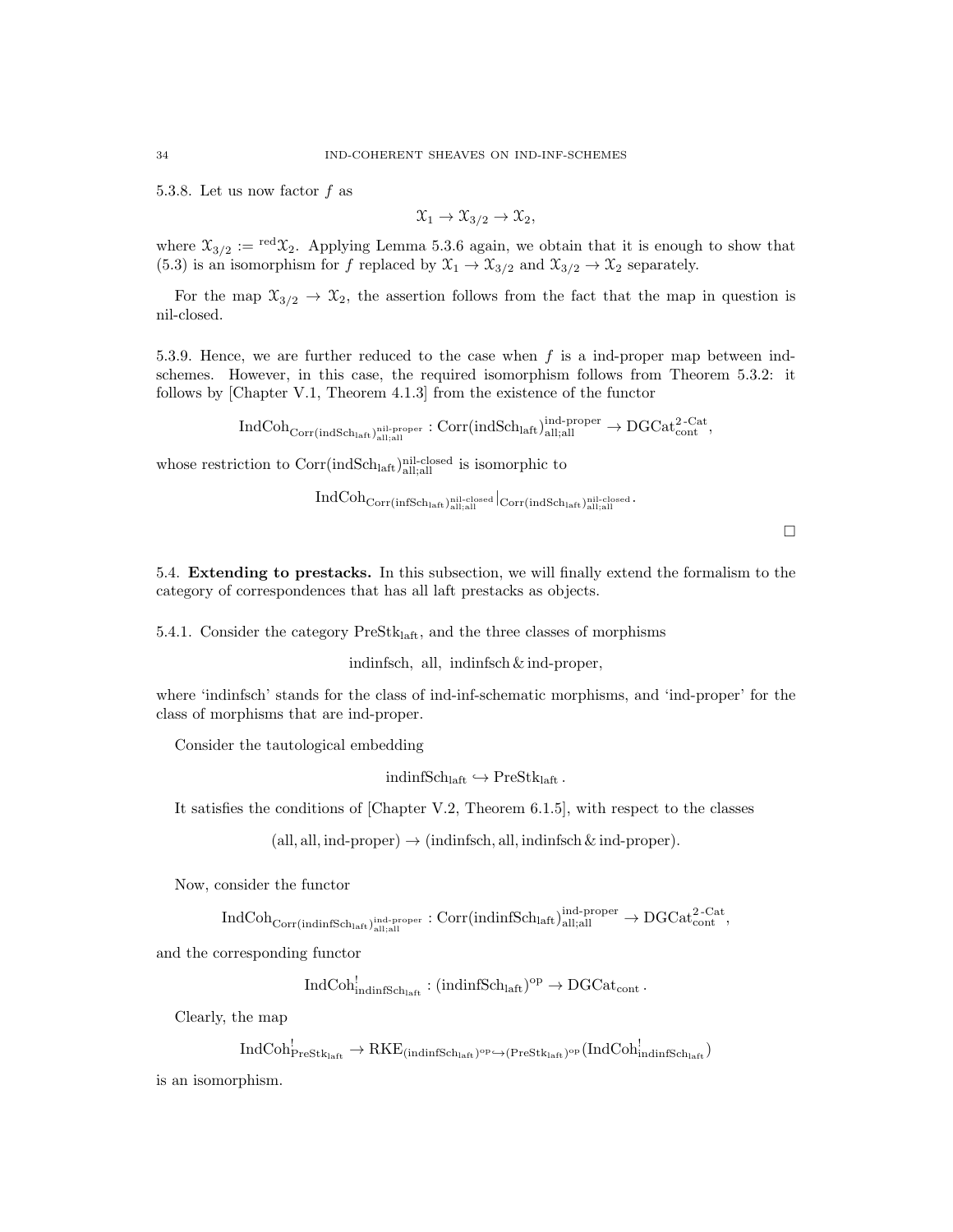5.4.2. Hence, by [Chapter V.2, Theorem 6.1.5], from Theorem 5.1.4, we obtain the following theorem, which is for us the ultimate version of the formalism of ind-coherent sheaves:

Theorem 5.4.3. There exists a uniquely defined functor

 $\mathrm{IndCoh}_{\mathrm{Corr}(\mathrm{PreStk}_{\mathrm{leaf}},\mathrm{indimfsch} ,\mathrm{all})} \mathrm{ind}_{\mathrm{proper}}: \mathrm{Corr}(\mathrm{PreStk}_{\mathrm{leaf}},\mathrm{indimfsch} ,\mathrm{all})$ indinfsch;all  $\rightarrow \mathrm{DGCat}_{\mathrm{cont}}^{\mathrm{2-Cat}},$ 

equipped with isomorphisms

$$
\mathrm{IndCoh}_{\mathrm{Corr}(\mathrm{PreStk}_{\mathrm{laff}})_{\mathrm{indinsch}, \mathrm{all}}^{\mathrm{indinsch}\,\&\,\mathrm{ind}\textrm{-proper}}\vert_{(\mathrm{PreStk}_{\mathrm{laff}})^\mathrm{op}}\simeq \mathrm{IndCoh}^!_{\mathrm{PreStk}_{\mathrm{laff}}}
$$

and

 ${\rm IndCoh}_{\rm Corr(PreStk_{laff},)_{\rm indinsch;all}}$  ,  $\frac{\rm ind\text{-}rsper}{\rm d}$  ,  $\rm cl_{\rm cor(indinfSch_{laff},)_{\rm all;all}}$  , and proper  $\simeq {\rm IndCoh}_{\rm Corr(indinfSch_{laff},)_{\rm all;all}}$  , and proper ,

where the latter two isomorphisms are compatible in a natural sense.

5.4.4. The concrete meaning of Theorem 5.4.3 is analogous to that of Theorem 5.1.4, with the difference that we can now consider the direct image functor  $f_*^{\text{IndCoh}}$  when f is an ind-infschematic map

$$
f: \mathfrak{X}_1 \to \mathfrak{X}_2,
$$

with  $\mathfrak{X}_1, \mathfrak{X}_2$  being objects of PreStk<sub>laft</sub>, and not necessarily ind-inf-schemes. The functor  $f_*^{\text{IndCoh}}$ satisfies base change for Cartesian squares

$$
\begin{array}{ccc}\n\mathfrak{X}'_1 & \xrightarrow{g_1} & \mathfrak{X}_1 \\
f' \downarrow & & \downarrow f \\
\mathfrak{X}'_2 & \xrightarrow{g_2} & \mathfrak{X}_2,\n\end{array}
$$

with vertical maps being ind-inf-schematic:

$$
(f')_*^{\text{IndCoh}} \circ g_1^! \to g_2^! \circ f_*^{\text{IndCoh}}.
$$

Moreover, for f ind-inf-schematic and ind-proper, the functor  $f_*^{\text{IndCoh}}$  is the left adjoint of  $f^!$ . In this case the base change isomorphism comes by adjunction from

$$
(f')^! \circ g_2^! \simeq g_1^! \circ f^!.
$$

If  $g_2$  is ind-inf-schematic and ind-proper, the base change isomorphism comes by adjunction from

$$
f_*^{\text{IndCoh}} \circ (g_1)_*^{\text{IndCoh}} \simeq (f')_*^{\text{IndCoh}} \circ (g_2)_*^{\text{IndCoh}}.
$$

5.5. **Open embeddings.** The formalism of Theorem 5.4.3 contains the  $(f_*^{\text{IndCoh}}, f^!)$  adjunction for f proper.

However, it does not explicitly contain the  $(f^!, f_*^{\text{IndCoh}})$ -adjunction for f which is an open embedding. In this subsection we will show that the latter follows automatically.

5.5.1. Let IndCoh $_{Corr(Prestk<sub>laff</sub>)<sub>indinfsch;all</sub>}$  denote the restriction of the functor

 $\operatorname{IndCoh}_{{\rm Corr}({\rm Prefk}_{\rm laft})_{\rm indinfsch;all}}$ 

to

 $\text{Corr}(\text{PreStk}_{\text{laff}})_{\text{indinfsch,all}} \subset \text{Corr}(\text{PreStk}_{\text{laff}})_{\text{indinfsch,all}}^{\text{indinfsch & \text{ind}}_{\text{per}}}.$ 

We regard it as a functor of  $(\infty, 1)$ -categories

 $Corr(PreStk<sub>laff</sub>)<sub>indinfsch;all</sub> \rightarrow DGCat<sub>cont</sub>$ .

Consider the  $(\infty, 2)$ -category Corr $(PreStk<sub>laff</sub>)_{indinfsch;all}^{open}$ .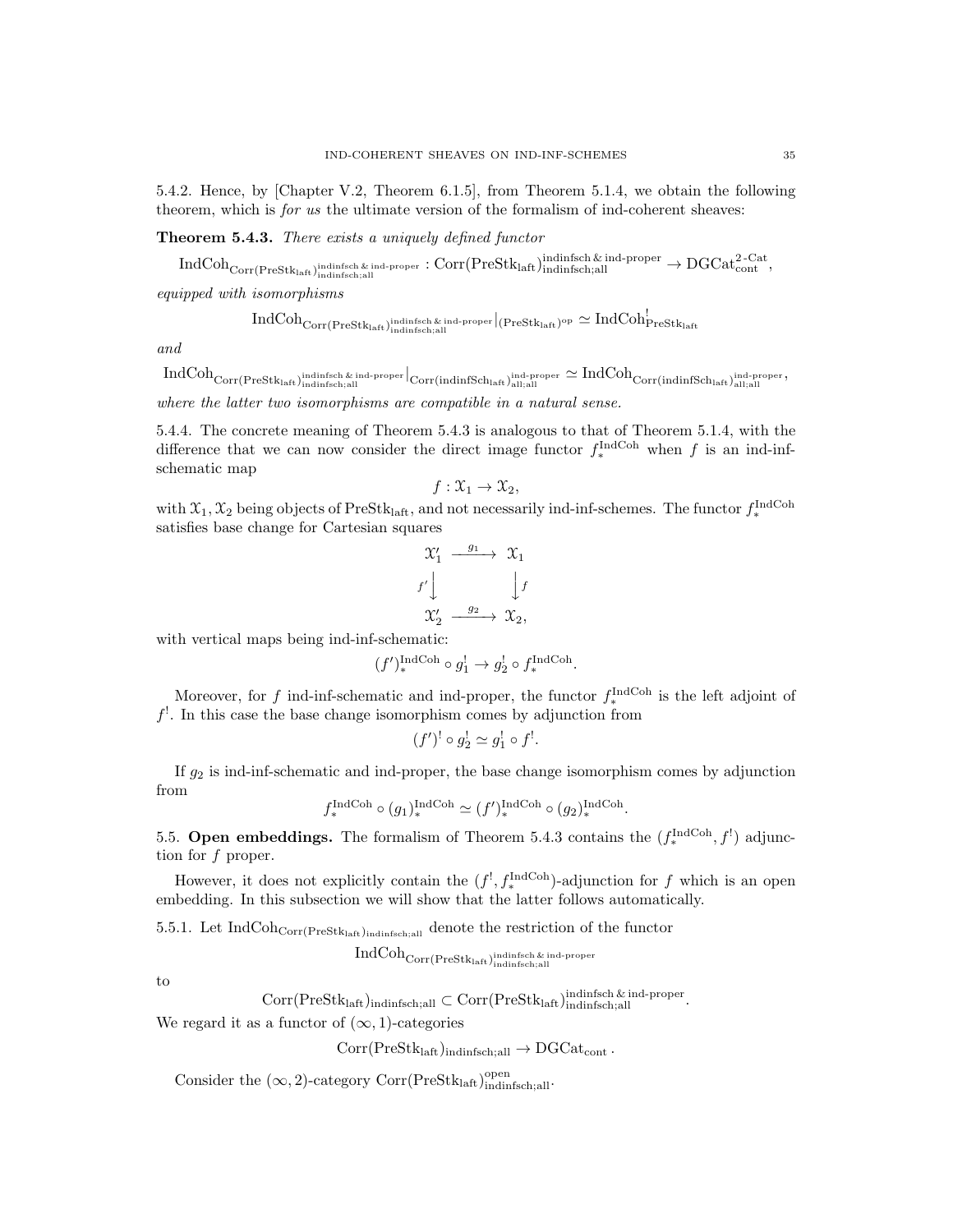5.5.2. We claim:

**Proposition 5.5.3.** There exists a unique extension of  $IndCoh_{Corr(Prestk<sub>laff</sub>)<sub>indinfsch,<sub>all</sub>}</sub>$  to a functor

 $\mathrm{IndCoh}_{\mathrm{Corr}(\mathrm{PreStk}_{\mathrm{laft}})_{\mathrm{indimfsch};\mathrm{all}}^{\mathrm{open}}} : \mathrm{Corr}(\mathrm{PreStk}_{\mathrm{laft}})_{\mathrm{indimfsch};\mathrm{all}}^{\mathrm{open}} \to \left( \mathrm{DGCat}_{\mathrm{cont}}^{2\text{-Cat}} \right)^{2\text{-op}}.$ 

*Proof.* We start with the three classes of 1-morphisms in  $PreStk<sub>laff</sub>$ 

indinfsch, all, isom,

and enlarge it to

indinfsch, all, open .

This enlargement satisfies the assumptions of [Chapter V.2, Sect. 6.1.1]. Hence, if the functor  $\text{IndCoh}_{\text{Corr}(\text{PreStk}_{\text{laff}})_{\text{indinfsch;all}}^{\text{open}}}$  exists, then it is unique.

Furthermore, to prove the existence, it is sufficient to do so for the pair of categories

 $\text{Corr}(\text{PreStk}_{\text{laff}})_{\text{open};\text{all}}\subset \text{Corr}(\text{PreStk}_{\text{laff}})_{\text{open};\text{all}}^{\text{open}},$ 

and the functor

 $\rm IndCoh_{Corr(Prestk_{\mathrm{laff}})_{\mathrm{open;all}}} := \rm IndCoh_{Corr(Prestk_{\mathrm{laff}})_{\mathrm{indimfsch;all}}} \vert_{Corr(Prestk_{\mathrm{laff}})_{\mathrm{open;all}}}.$ 

To construct the sought-for functor

$$
\rm IndCoh_{Corr(PreStk_{laft})_{\rm open;all}}^{\rm open}: \rm Corr(PreStk_{laft})_{\rm open;all}^{\rm open} \rightarrow \left( \rm DGCat_{\rm cont}^{2-Cat} \right)^{2-\rm op}
$$

we proceed as follows.

We start with the functor

$$
\mathrm{IndCoh}_{\mathrm{Corr}(\mathrm{Sch}_{\mathrm{aff}})_{\mathrm{open};\mathrm{all}}}: \mathrm{Corr}(\mathrm{Sch}_{\mathrm{aff}})_{\mathrm{open};\mathrm{all}}\rightarrow \mathrm{DGCat}_{\mathrm{cont}}^{2\text{-Cat}},
$$

and we recall that by construction (see [Chapter II.2, Sect. 2.1.2]), it extends to a functor

 $\mathrm{IndCoh}_{\mathrm{Corr}(\mathrm{Sch}_\mathrm{aff})_{\mathrm{open};\mathrm{all}}^{\mathrm{open}}} : \mathrm{Corr}(\mathrm{Sch}_\mathrm{aff})_{\mathrm{open};\mathrm{all}} \rightarrow \left( \mathrm{DGCat}_{\mathrm{cont}}^{2\text{-}\mathrm{Cat}} \right)^{2\text{-}\mathrm{op}}.$ 

Now, the functor

 $\operatorname{IndCoh}_{\text{Corr}(\text{PreStk}_\text{laft})^\text{open}_\text{open,all}}$ 

is obtained from  $IndCoh_{Corr(Sch_{aff})_{open;all}}$  by [Chapter V.2, Theorem 6.1.5] for the functor

$$
\mathrm{Sch}_{\mathrm{aft}}\hookrightarrow \mathrm{PreStk}_{\mathrm{laft}}\,.
$$

 $\Box$ 

6. Self-duality and multiplicative structure of IndCoh on ind-inf-schemes

In this section we will show how the formalism of IndCoh as a functor out of the category of correspondences of ind-inf-schemes defines Serre duality on ind-inf-schemes. This is parallel to [Chapter II.2, Sect. 4].

6.1. The multiplicative structure. In this subsection we discuss a canonical symmetric monoidal structure on IndCoh.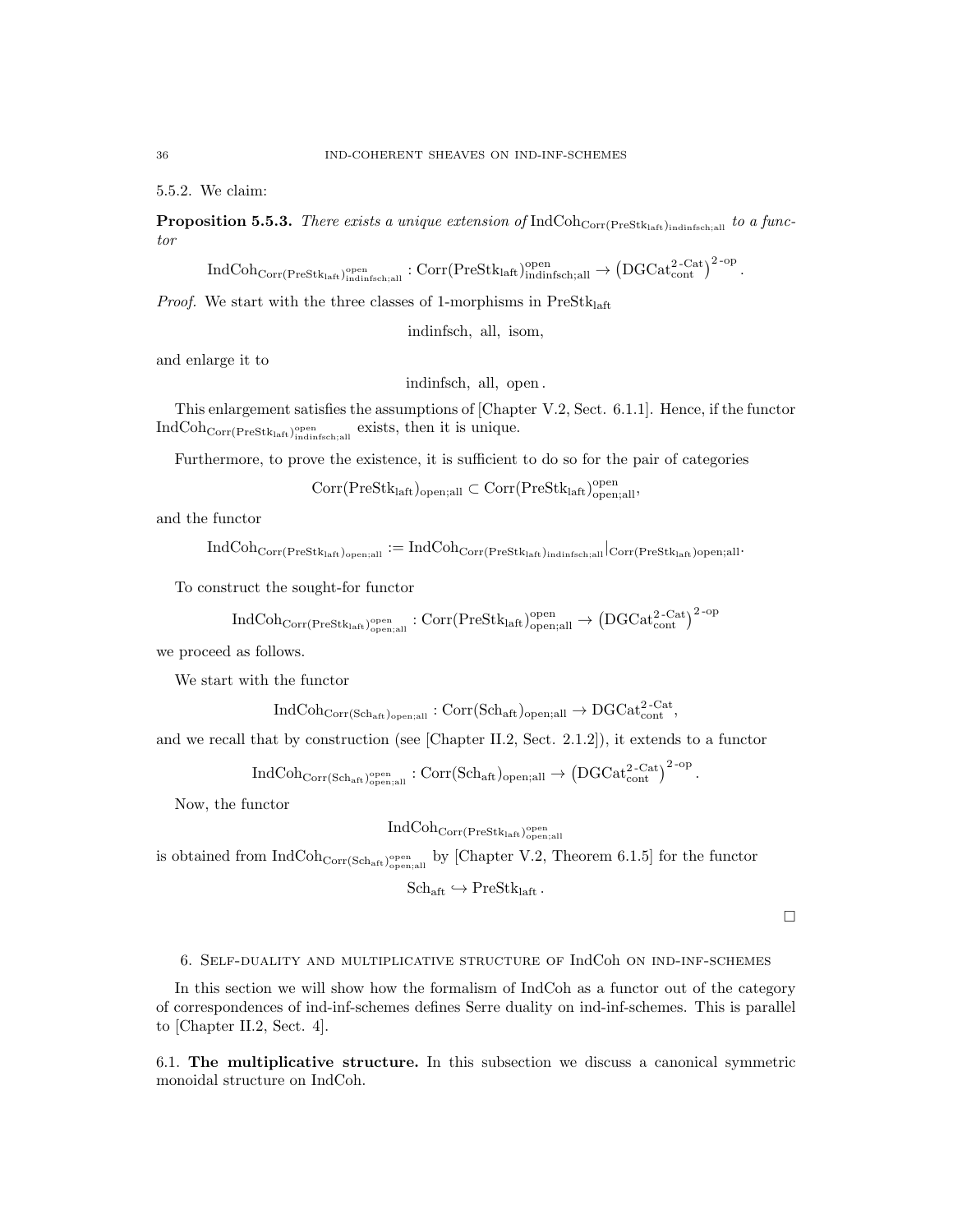6.1.1. Recall that the functor

$$
\mathrm{IndCoh}_{\mathrm{Corr}(\mathrm{Sch}_{\mathrm{aff}})_{\mathrm{all};\mathrm{all}}} \colon \mathrm{Corr}(\mathrm{Sch}_{\mathrm{aff}})_{\mathrm{all};\mathrm{all}}^{\mathrm{proper}} \to \mathrm{DGCat}_{\mathrm{cont}}^{2\text{-}\mathrm{Cat}}
$$

is endowed with a symmetric monoidal structure, see [Chapter II.2, Theorem 4.1.2]. Hence, the same is true for its restriction

 $\mathrm{IndCoh}_{\mathrm{Corr}(\mathrm{Sch}_{\mathrm{aff}},\mathrm{l}_{\mathrm{all};\mathrm{all}}^{\mathrm{nil-closed}})}:\mathrm{Corr}(\mathrm{Sch}_{\mathrm{aff}},\mathrm{l}_{\mathrm{all};\mathrm{all}}^{\mathrm{nil-closed}}\to \mathrm{DGCat}_{\mathrm{cont}}^{\mathrm{2-Cat}}.$ 

Applying [Chapter V.3, Proposition 3.3.3], we obtain:

Corollary 6.1.2. The functor

 $\rm IndCoh_{Corr (indinfSch_{laft})<sub>all;all</sub><sub>all;all</sub>:  $\rm Corr (indinfSch_{laft})<sub>all;all</sub><sub>all;all</sub> \rightarrow \rm DGCat_{cont}^{2-Cat}$$ 

carries a unique symmetric monoidal structure extending one on  $\rm IndCoh_{Corr(Sch_{aff})}^{nil:closed}$ .

Applying [Chapter V.3, Proposition 3.1.2], from Corollary 6.1.2, we obtain:

Corollary 6.1.3. The functor

$$
\rm IndCoh_{(indinfSch_{laff})_{all;all}}^{\rm ind\text{-}proper}: \rm Corr (indinfSch_{laff})_{all;all}^{ind\text{-}proper} \rightarrow \rm DGCat_{cont}^{2\text{-}Cat}
$$

carries a unique symmetric monoidal structure extending one on  $\text{IndCoh}_{\text{Corr}(Sch_{aff})_{all;all}}$ .

6.2. Duality. In this subsection we show that the symmetric monoidal structure on IndCoh gives rise to Serre duality. The idea is that an ind-inf-scheme  $\mathfrak X$  is canonically self-dual as an object of the category of correspondences equipped with its natural monoidal structure.

6.2.1. By restricting the functor  $\mathrm{IndCoh}_{(\mathrm{indinfSch}_{\mathrm{laff}}, )\mathrm{all}_{\mathrm{all}}, \mathrm{all}}$ 

 $\text{Corr}(\text{indinfSch}_{\text{latt}})_{\text{all;all}} \subset \text{Corr}(\text{indinfSch}_{\text{laff}})_{\text{all;all}}^{\text{ind-proper}},$ 

we obtain a symmetric monoidal structure on the functor

 $IndCoh_{Corr(indinfSch<sub>latt</sub>)<sub>alt:all</sub>} : Corr(indinfSch<sub>latt</sub>)<sub>all;all</sub> \rightarrow DGCat_{cont}.$ 

As in [Chapter II.2, Theorem 4.2.5], we deduce:

Theorem 6.2.2. We have a commutative diagram of functors



As in [Chapter II.2, Sect. 4.2.2], the functor  $\varpi$  is the natural anti-equivalence on the category Corr(indinfSch<sub>laft</sub>)<sub>all;all</sub> corresponding to interchanging the roles of vertical and horizontal arrows. The right vertical arrow is the functor of passage to the dual category.

6.2.3. Let us explain the concrete meaning of Theorem 6.2.2. This is parallel to [Chapter II.2, Sect. 4.2.6].

For an individual object  $\mathcal{X} \in \text{indinfSch}_{\text{laff.}}$  it says that there is a natural self-duality data on the category  $\text{IndCoh}(\mathfrak{X})$ , i.e.,

(6.1) 
$$
\mathbf{D}_{\mathfrak{X}}^{\text{Serre}}: \text{IndCoh}(\mathfrak{X})^{\vee} \simeq \text{IndCoh}(\mathfrak{X}).
$$

Furthermore, for a map  $f: \mathfrak{X}_1 \to \mathfrak{X}_2$ , there is a canonical identification

$$
(6.2)\t\t\t\t f' \simeq (f_*^{\text{IndCoh}})^\vee.
$$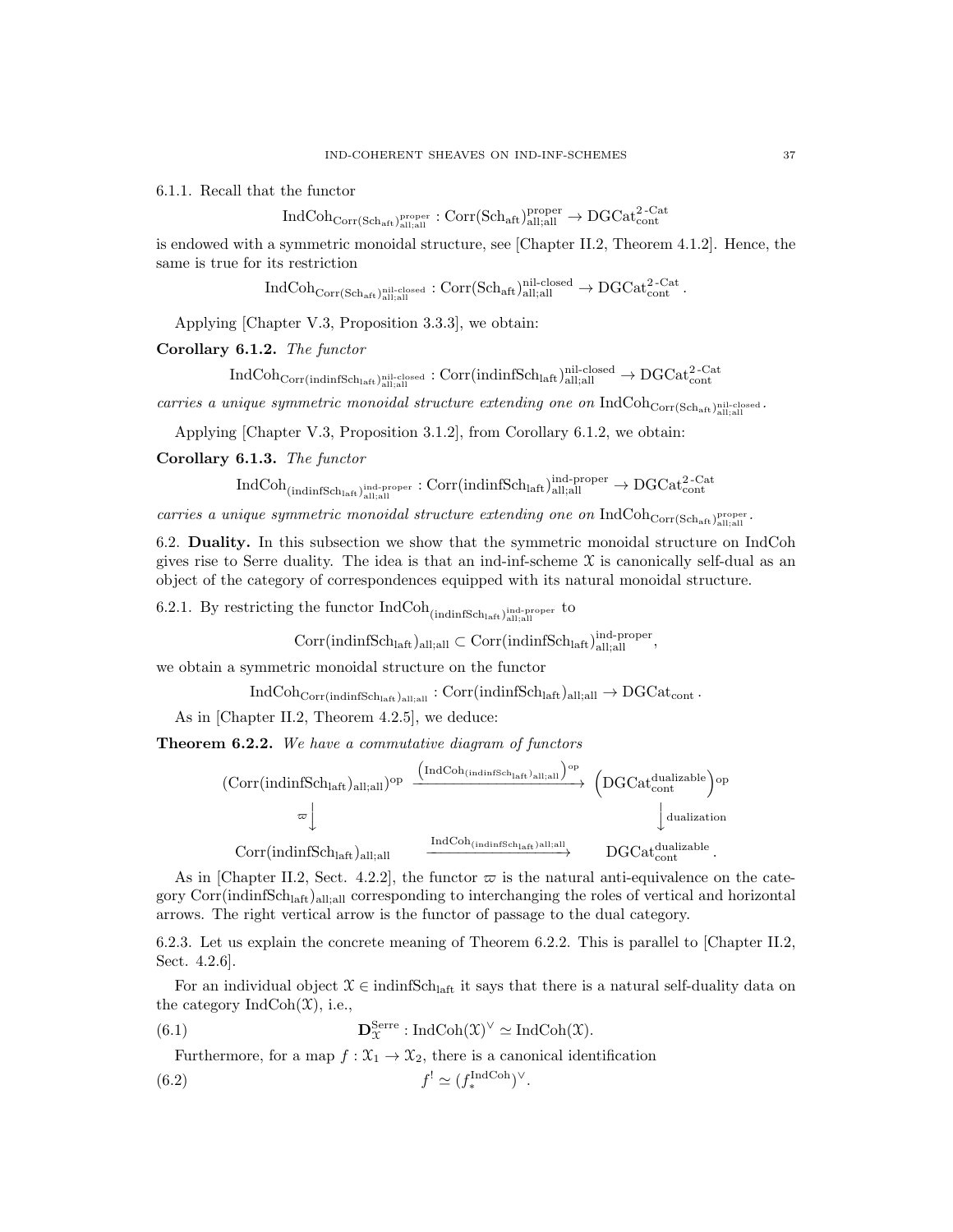6.2.4. Below we shall write down explicitly the unit and counit functors

$$
\epsilon_{\mathfrak{X}} : \text{IndCoh}(\mathfrak{X}) \otimes \text{IndCoh}(\mathfrak{X}) \to \text{Vect} \text{ and } \mu_{\mathfrak{X}} : \text{Vect} \to \text{IndCoh}(\mathfrak{X}) \otimes \text{IndCoh}(\mathfrak{X})
$$

that define the identification (6.1).

Remark 6.2.5. We observe that the fact that the functors  $\epsilon_X$  and  $\mu_X$  do indeed define an isomorphism (6.1) is easy to check directly. I.e., this does not require the full statement of Theorem 6.2.2.

6.2.6. The pairing

$$
\epsilon_{\mathfrak{X}}: \mathrm{IndCoh}(\mathfrak{X}) \otimes \mathrm{IndCoh}(\mathfrak{X}) \to \mathrm{Vect}
$$

is the composition

$$
\operatorname{IndCoh}(\mathfrak X) \otimes \operatorname{IndCoh}(\mathfrak X) \simeq \operatorname{IndCoh}(\mathfrak X \times \mathfrak X) \xrightarrow{\Delta^!} \operatorname{IndCoh}(\mathfrak X) \xrightarrow{(p_{\mathfrak X})^{\operatorname{IndCoh}}_{\ast}} \operatorname{Vect}.
$$

Here  $p_{\mathfrak{X}}$  is the map  $\mathfrak{X} \to \text{pt}$ , so  $(p_{\mathfrak{X}})_*^{\text{IndCoh}} \simeq \Gamma^{\text{IndCoh}}(\mathfrak{X}, -)$ . The first map is an isomorphism due to the fact that  $IndCoh(\mathfrak{X})$  is dualizable as a DG category.

The unit functor

$$
\mu_{\mathfrak{X}} : \mathrm{Vect} \to \mathrm{IndCoh}(\mathfrak{X}) \otimes \mathrm{IndCoh}(\mathfrak{X})
$$

is the composition

Vect 
$$
\xrightarrow{p'_\mathfrak{X}}
$$
 IndCoh $(\mathfrak{X}) \xrightarrow{\Delta_{\mathfrak{X}}^{\mathrm{IndCoh}}} \mathrm{IndCoh}(\mathfrak{X} \times \mathfrak{X}) \simeq \mathrm{IndCoh}(\mathfrak{X}) \otimes \mathrm{IndCoh}(\mathfrak{X}).$ 

One can explicitly verify that  $(\epsilon_X, \mu_X)$  specified above define an identification

$$
IndCoh(\mathfrak{X})^{\vee} \simeq IndCoh(\mathfrak{X})
$$

by calculating the composition

$$
\operatorname{IndCoh}(\mathfrak{X}) \stackrel{\operatorname{Id} \otimes \mu_{\mathfrak{X}}}{\longrightarrow} \operatorname{IndCoh}(\mathfrak{X}) \otimes \operatorname{IndCoh}(\mathfrak{X}) \otimes \operatorname{IndCoh}(\mathfrak{X}) \stackrel{\epsilon_{\mathfrak{X}} \otimes \operatorname{Id}}{\longrightarrow} \operatorname{IndCoh}(\mathfrak{X}).
$$

Indeed, it can be calculated via the commutative diagram

$$
\operatorname{IndCoh}(\mathfrak{X}) \xleftarrow{\Delta^{!}} \operatorname{IndCoh}(\mathfrak{X} \times \mathfrak{X}) \xleftarrow{\mathcal{P}^{!}_{1}} \operatorname{IndCoh}(\mathfrak{X})
$$
\n
$$
\Delta^{IndCoh}_{*} \downarrow \qquad \qquad \downarrow (\operatorname{id} \times \Delta)^{IndCoh}_{*}
$$
\n
$$
\operatorname{IndCoh}(\mathfrak{X} \times \mathfrak{X}) \xleftarrow{\leftarrow} \operatorname{IndCoh}(\mathfrak{X} \times \mathfrak{X} \times \mathfrak{X})
$$
\n
$$
\left(\begin{matrix} p_{2}\end{matrix}\right)^{IndCoh}_{*} \downarrow \qquad \operatorname{IndCoh}(\mathfrak{X}),
$$

and the base chase isomorphism (5.1) isomorphs it with the identity functor. The other composition is calculated in the same way by symmetry.

6.2.7. For the sake of completeness, let us explicitly perform the calculation that defines an identification (6.2).

We can think of both functors as given by objects of

$$
IndCoh(\mathfrak{X}_1) \otimes IndCoh(\mathfrak{X}_2) \simeq IndCoh(\mathfrak{X}_1 \times \mathfrak{X}_2)
$$

and diagram chase shows that both are given by the object

$$
(\Gamma_f)_{*}^{\text{IndCoh}}(\omega_{\mathfrak{X}_1}),
$$